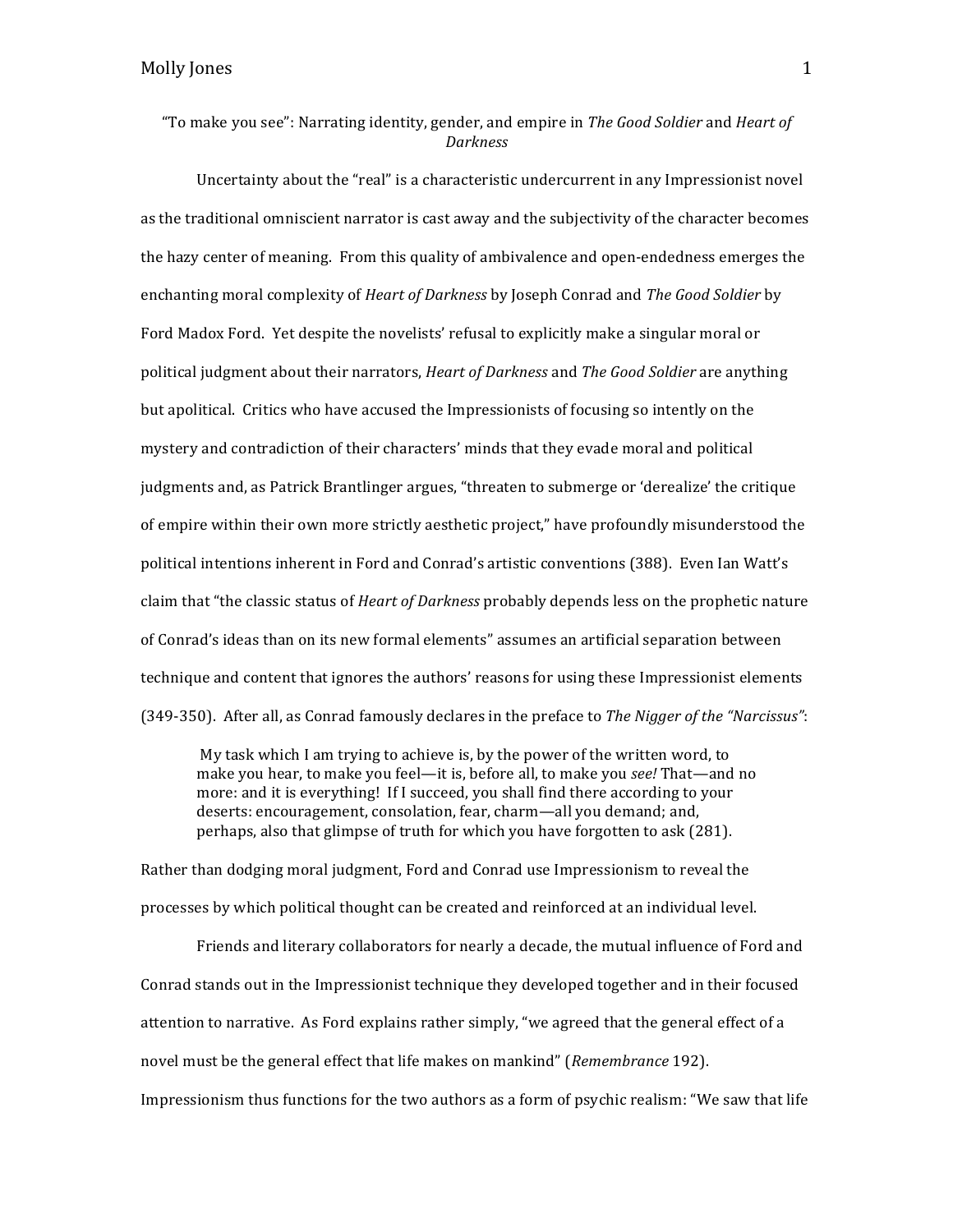did not narrate, but made impressions on our brains. We in turn, if we wished to produce on you an effect of life, must not narrate but render impressions" (*Remembrance* 194-195). As artists, Ford and Conrad were deeply committed to portraying the processes of the human mind, in all its contradiction, revisions, vagueness, self-deception, and inconclusiveness, in order to create "a sense of the complexity, the tantalization, the shimmering, the haze, that life is" *(Remembrance* 204). Their Impressionist technique examines the mental conditions through which events are understood, filtering reality through "a field of vision which is not merely limited to the individual observer, but is also controlled by whatever conditions—internal and external—prevail at the moment of observation" (Watt 357). The novelists' careful examination of the means through which their narrators make sense of their surroundings includes an illuminating look at Marlow and Dowell's relationships to their cultural environment. 

In any Impressionist work, the flawed, idiosyncratic, and highly subjective consciousness of each narrator is the reader's only basis of reality within the narrative frame, but to equate narrative subjectivity with a kind of moral nihilism requires a leap that neither Ford nor Conrad intended.<sup>1</sup> Such an oversimplification of the two authors' stated artistic endeavor overlooks the political focus of each novel. In the Impressionist technique that the Conrad and Ford employ in *Heart of Darkness* and *The Good Soldier*, the most important objective of their scrutiny of individual consciousness is their narrators' navigation of their cultural surroundings. Both narrators inhabit a cultural climate saturated with the values of imperialism, which were inextricably bound to a socially constructed paradigm of masculinity. Through the adventure tales and romance stories the public devoured, the lofty rhetoric trumpeted by the press, and the unspoken rules of conduct controlling English speech, imperialist constructs are both formed and spread through language, a mechanism that both Ford and Conrad understood.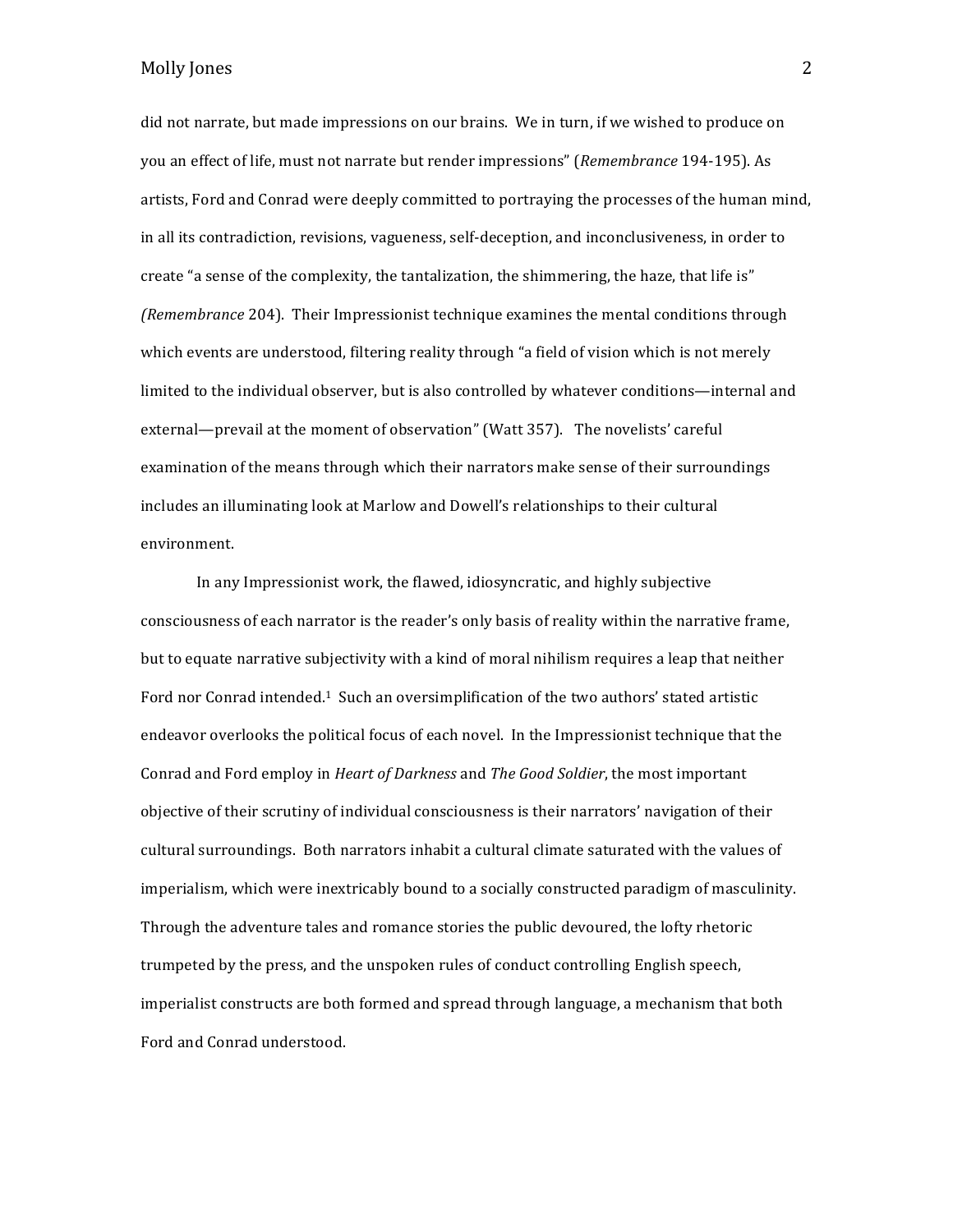In fact, some of the most convincing evidence of the political motives that inform the two authors' narrative technique appears in their keen awareness of the power of words to shape political sentiment. In his nonfiction work *Spirit of the People*, for example, Ford characterizes the English as an unreflective people who, in an obsessive adherence to proper conduct and speech, refuse to articulate or recognize horror.<sup>2</sup> He argues that this tendency lends them "the faculty of ignoring the most terrible of facts" and renders them capable of immense cruelty both at the individual and political level (*Spirit* 298). Ford expresses frustration and alarm that polite society strictly forbids any discussion of serious matters, including "religious topics; questions of the relations of the sexes; the conditions of povertystricken districts" and any other subject that could potentially arouse the emotions (*Spirit* 336). He implies that this control of language is an epistemic effort to control one's environment: "[The Englishman] hides from himself the fact that there are in the world greed, poverty, hunger, lust or evil passions... He prefers, therefore, to say—and to hypnotise himself into believing that the world is a very good—an all-good—place" (*Spirit* 335). Thus, Ford contends, the Englishman chooses to ignore the horrific realities of the imperial mission: "he would prefer to believe that such people as the officials of the Congo Free State do not really exist in the modern world. People, he will say, do not do such things" (*Spirit* 335). Ford's scathing criticism of this willful blindness implicates each individual as a blameworthy participant in imperial violence; he unambiguously pronounces "every voter in this country... directly responsible" for the British government's passive acceptance of the atrocities committed by Leopold II in the Belgian Congo (*Spirit* 333). 

Conrad voices similar concerns about the power of words to mold political thought; his own misgivings appear most obviously in his criticism of the press. Scott A. Cohen explains that regardless of Conrad's decidedly complex views towards imperialism, it is evident from much of his early fiction that "when it came to jingoistic rhetoric and its popular dissemination, there can be no uncertainty about his distaste" (50). Indeed, Conrad scorns the "cold, silent, colourless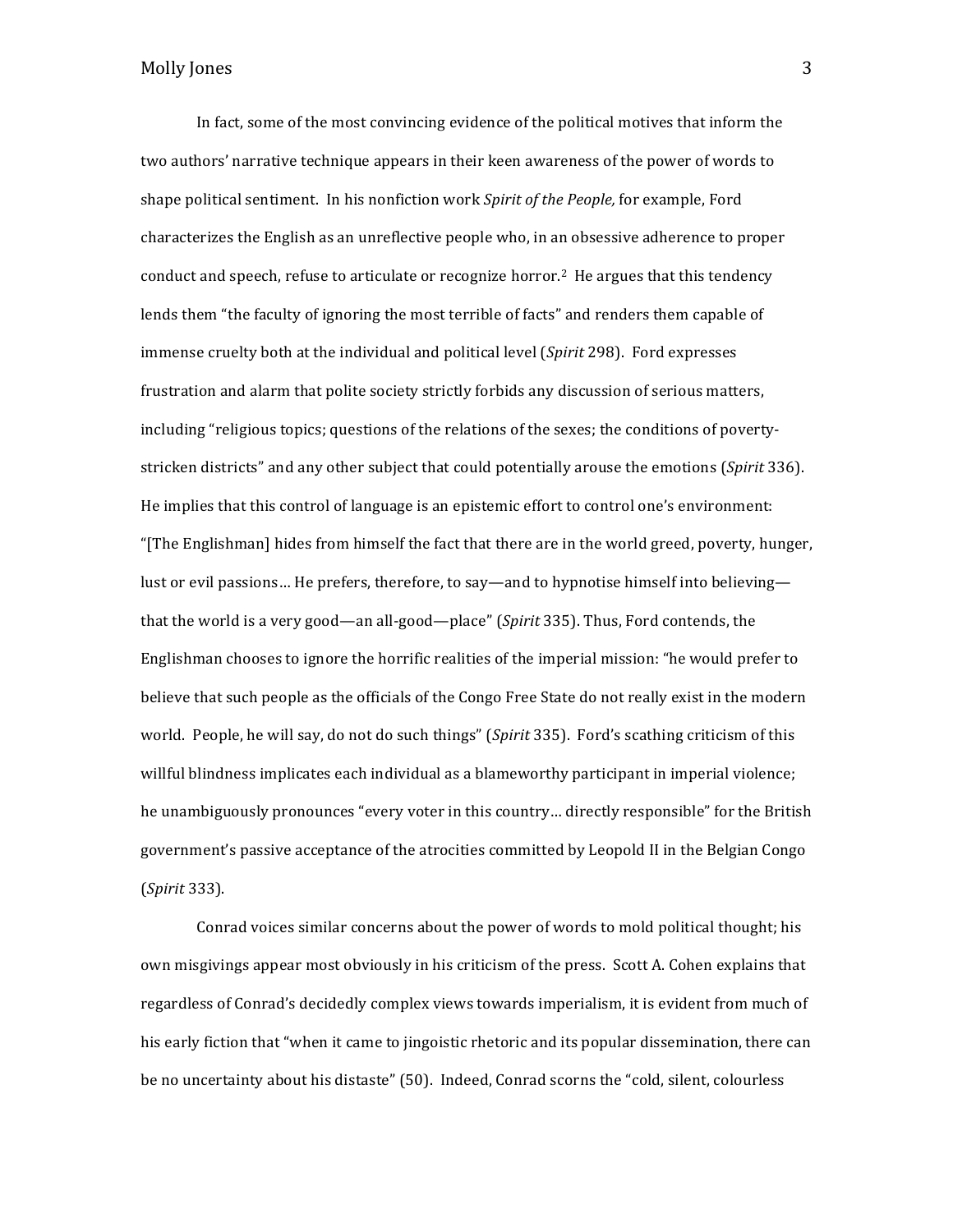print of books and newspapers," a thriving industry to which he admittedly contributes, for propagating the sensationalism and inadequate truths that Marlow derisively calls the "rot let loose in print and talk at that time" ("Autocracy" 85, *Heart* 12). Observing a multitude of uncritical readers, Conrad, like Ford, underscores a blind acceptance of a national narrative. Noting the frequency with which misinformation has "appeared gravely in print," Conrad remarks that

if [this misinformation has] been gravely considered by only one reader out of each hundred, there must be something subtly noxious to the human brain in the composition of newspaper ink; or else it is that the large page, the columns of words, the leaded headings, exalt the mind into a state of feverish credulity. The printed page of the Press makes a sort of still uproar, taking from men both the power to reflect and the faculty of genuine feeling; leaving them only the artificially created need of having something exciting to talk about ("Autocracy" 90). 

Conrad's assertion that the "feverish" adoption of this fabricated narrative destroys "both the power to reflect and the faculty of genuine feeling" reiterates Ford's argument that the English public's verbal propriety inhibits critical thinking and compassion: "he is not analytical—and no person can be sympathetic who is wanting in the faculty of analysis. He may be kind, he may be genial, he may be the pleasantest of company generally, but he will not have the gift of sympathy" (*Spirit* 350).

Similarly, the impact of popular literature on public sentiment eluded neither Ford nor Conrad. Ford classifies the traditional Victorian "novel of commerce," which he mockingly dubs "The English Nuvyle," as "combined—and no doubt unconscious—socio-political propaganda" that championed English gentility as "a world ideal" (*English Novel* 124, 105). Granted, Conrad's view of adventure fiction is more sympathetic than Ford's; however, even when Conrad assumes a somewhat laudatory stance toward Frederick Marryat's popular sea tales, his appraisal of "the beginning and embodiment of an inspiring tradition" that "has affected the destinies of nations" nevertheless proves his acute awareness of the genre's propagandistic potential ("Tales" 56). Furthermore, Conrad quickly clarifies that Marryat's fiction, however influential as myth, is not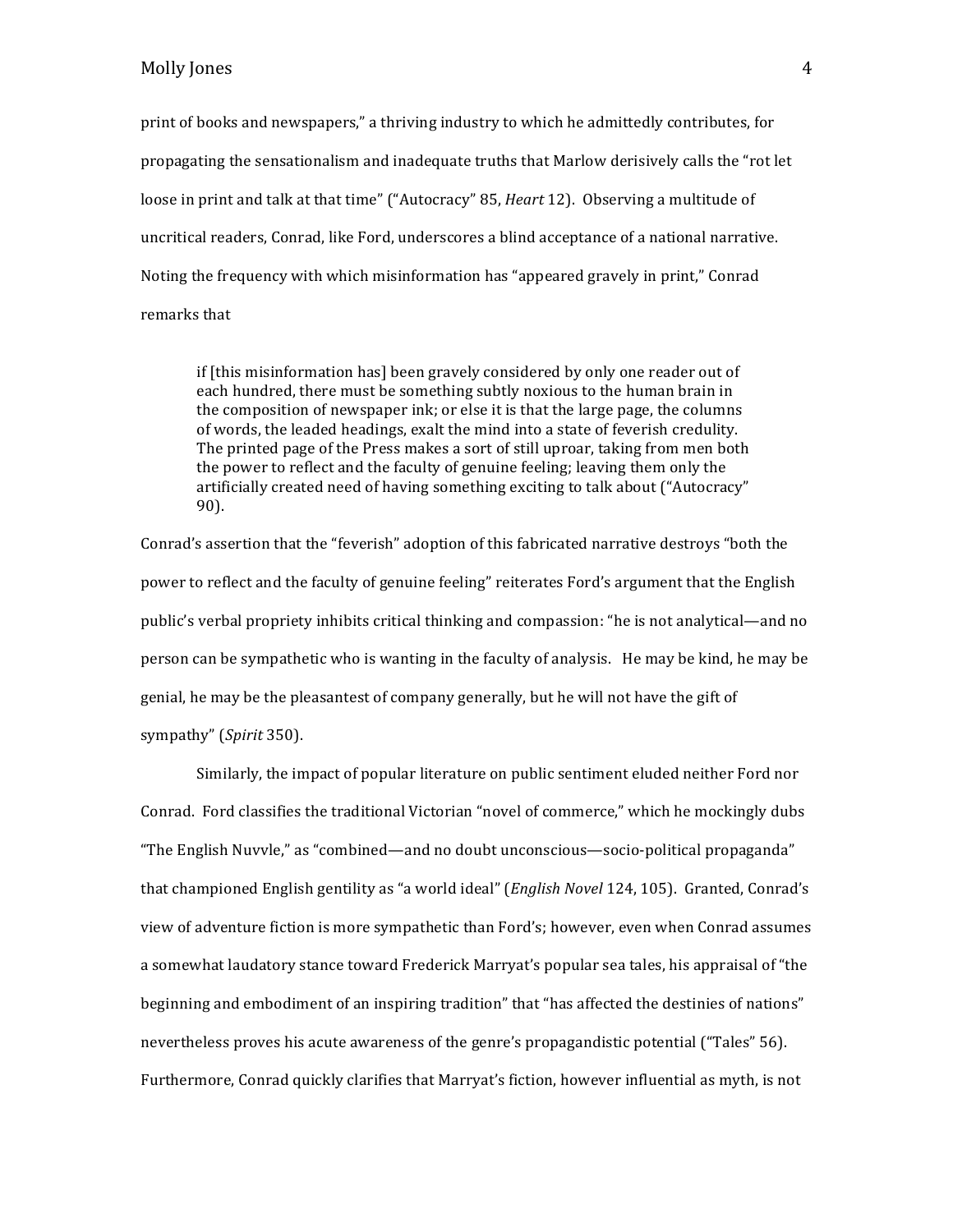art: "To the artist his work is interesting as a completely successful expression of an unartistic nature" (56). He respects its authority as "national story or ... an historical document" (56), but also notes its estrangement from the realm of art in form and content.<sup>3</sup> Ford recalls Conrad's lifelong resistance to being lumped into the same literary genre as Marryat and his constant indignation at his own reputation as a writer of the sea (*Portraits* 57). Conrad calls Marryat "the enslaver of youth," recognizing the seductive appeal of the adventure tale's imperial mythology: "To his young heroes the beginning of life is a splendid and warlike lark, ending at last in inheritance and marriage" ("Tales" 56). Like Conrad, Ford criticizes the narrative pattern in which "a central character with an attendant female should be followed through a certain space of time until the book comes to a happy end on a note of matrimony or to an unhappy end represented by a death" as "the normal practice of the earlier novelist and still the normal expedient of the novel of commerce or of escape" rather than a valid artistic endeavor (*English Novel* 126, 124). 

Impressionism interrogates various facets of Victorian imperial ideology inherent in the traditional narrative forms described above. Challenging established literary conventions destabilizes the dominant cultural paradigms they uphold. Specifically, dividing the world into pairs of polarized opposites such as "good versus evil, civilization versus savagery, West versus East, light versus darkness, white versus black" is vital to the "racism and authoritarianism that inform imperialist ideology" (Brantlinger 388). The Impressionist technique Ford and Conrad developed allowed them to reject these strict ideological categories, abandoning the rigid moralizing of an omniscient narrator and embracing narrative uncertainty in order to provoke deeper questioning from a reading public that they considered dangerously intolerant of unanswered questions. Conrad affirms this aim in a letter to *The New York Times "Saturday Review"*4*:* 

The business of a work striving to be art is not to teach or to prophesy (as we have been charged, on this side, with attempting,) nor yet to pronounce a definite conclusion.... in the sphere of an art dealing with a subject matter whose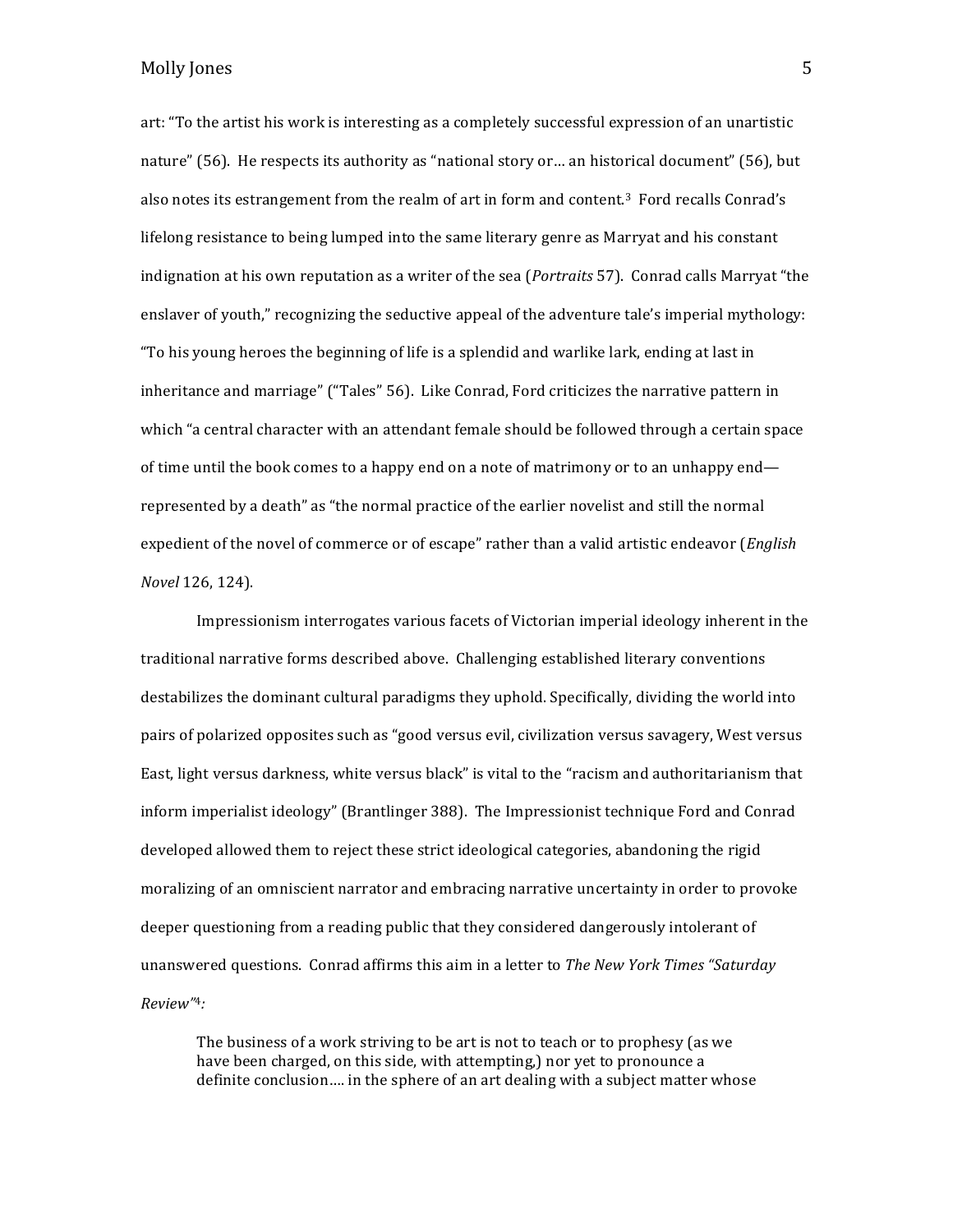origin and end are alike unknown there is no possible conclusion. The only indisputable truth of life is our ignorance" (296-297).

Conrad's aversion to inventing a "definite conclusion" and his denial of any "indisputable truth" beyond the reality of human ignorance betray a serious suspicion of established cultural constructs as adequate representations of human experience. Ford's account of their shared technique explicitly identifies these "definite conclusions" as the stuff of propaganda and further champions written art as a means to question mainstream thinking:

We agreed that the novel is absolutely the only vehicle for the thought of our day. With the novel you can do anything: you can inquire into every department of life, you can explore every department of the world of thought. The one thing that you can not do is to propagandise, as author, for any cause. You must not, as author, utter any views; above all, you must not fake any events (*Remembrance* 222). 

Withholding their own "views" to render rather than tell often requires the novelists to imitate conventional rhetoric in order to expose its hypocrisy and its uncomfortably seductive power. Their devoted rendering of their narrators' subjective consciousness brings to life the narrative performance through which an individual navigates his or her sense of identity in relation to Victorian imperial ideology.

One such performance that Ford and Conrad document through the subjective voices of their narrators is the process of gendering. Gender was highly political in the age of imperialism; inseparably intertwined in the dominant ideological construct of empire, particularly in popular literature, is the Victorian notion of masculinity. Given that our current understanding of the performative aspect of gender did not exist in the late nineteenth and early twentieth century, Ford and Conrad exhibit a surprising grasp of gender's role in the politics of their day.<sup>5</sup> Their fiction also displays an awareness of the function of narrative in an individual's conception of masculinity:

Joseph Conrad does acknowledge the crucial role of adventure literature in the formation of masculine codes. In Conrad this masculine formation process is a crucial focus of his texts. However, Conrad indicates that the interrogation of masculine codes is as important as the processes of imprinting (Kestner 1).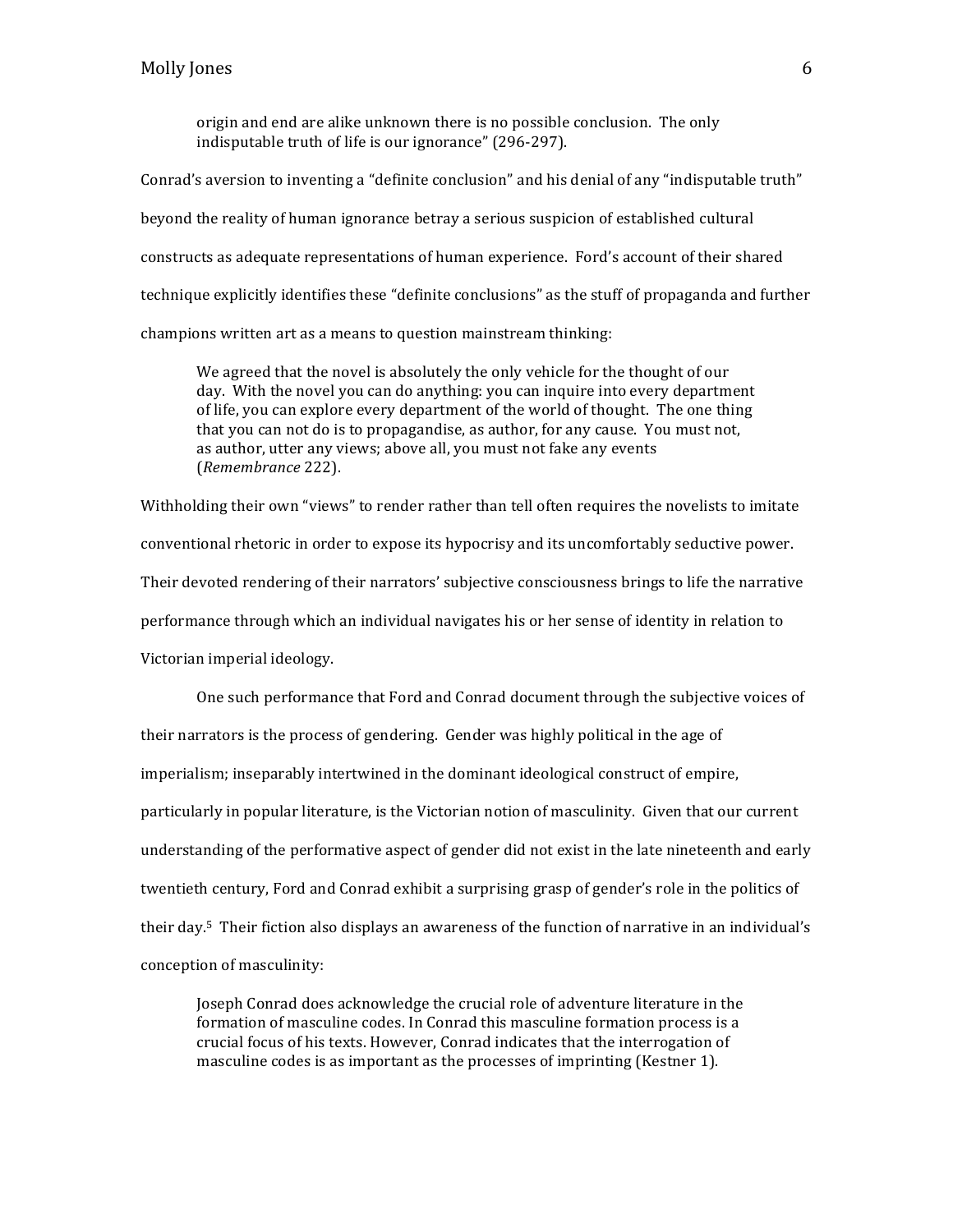Since the concept of gender represents an intersection of the personal and the political, the performance of gender is a particularly visible case of the narrative process through which an individual makes sense of his or her environment and configures his or her identity. The Impressionist technique that Ford and Conrad employ illustrates the mental processes through which their narrators negotiate a sense of self in relation to the cultural construct of imperialist masculinity.

To view the Impressionism in these two works as a purely aesthetic technique is to disregard the authors' committed investigation into the role of narrative in the creation of identity and empire, for *Heart of Darkness* and *The Good Soldier* are as much about storytelling as they are about the stories themselves. Given the authors' collaboration, their outspoken disapproval of the colonial mission, and the similarity of their technique, the scarcity of criticism comparing the two works' attention to the political impact of narrative is surprising. Indeed, *Heart of Darkness* and *The Good Soldier* explore narrative, identity, and empire in fairly similar ways. For Marlow and Dowell, narrative is a quest for identity, a grappling for security in a setting at once foreign, threatening, and alluring. Their unfamiliar environments throw their comfortable worldviews into question, plunging them into a state of epistemological uncertainty and masculine crisis. Marlow and Dowell respond to this confusion by imitating traditional Victorian narrative conventions, each casting himself as the traditional androcentric narrator who possesses complete control over his story. Conventional Victorian stories, particularly the adventure tales that Conrad's work so closely echoes, heavily rely on intimate male friendships and center on heroic missions of conquest; female voices, on the other hand, are conspicuously absent. In *The Good Soldier* and *Heart of Darkness*, each narrator tries to assert his narrative authority by identifying with a dominant, conventionally masculine character that he idolizes as the pinnacle of civilized European society; simultaneously, he tries to suppress the voices of gendered "others" onto whom he projects his own guilt and sense of powerlessness. In both novels, the most powerful characters exhibit their dominance primarily through their command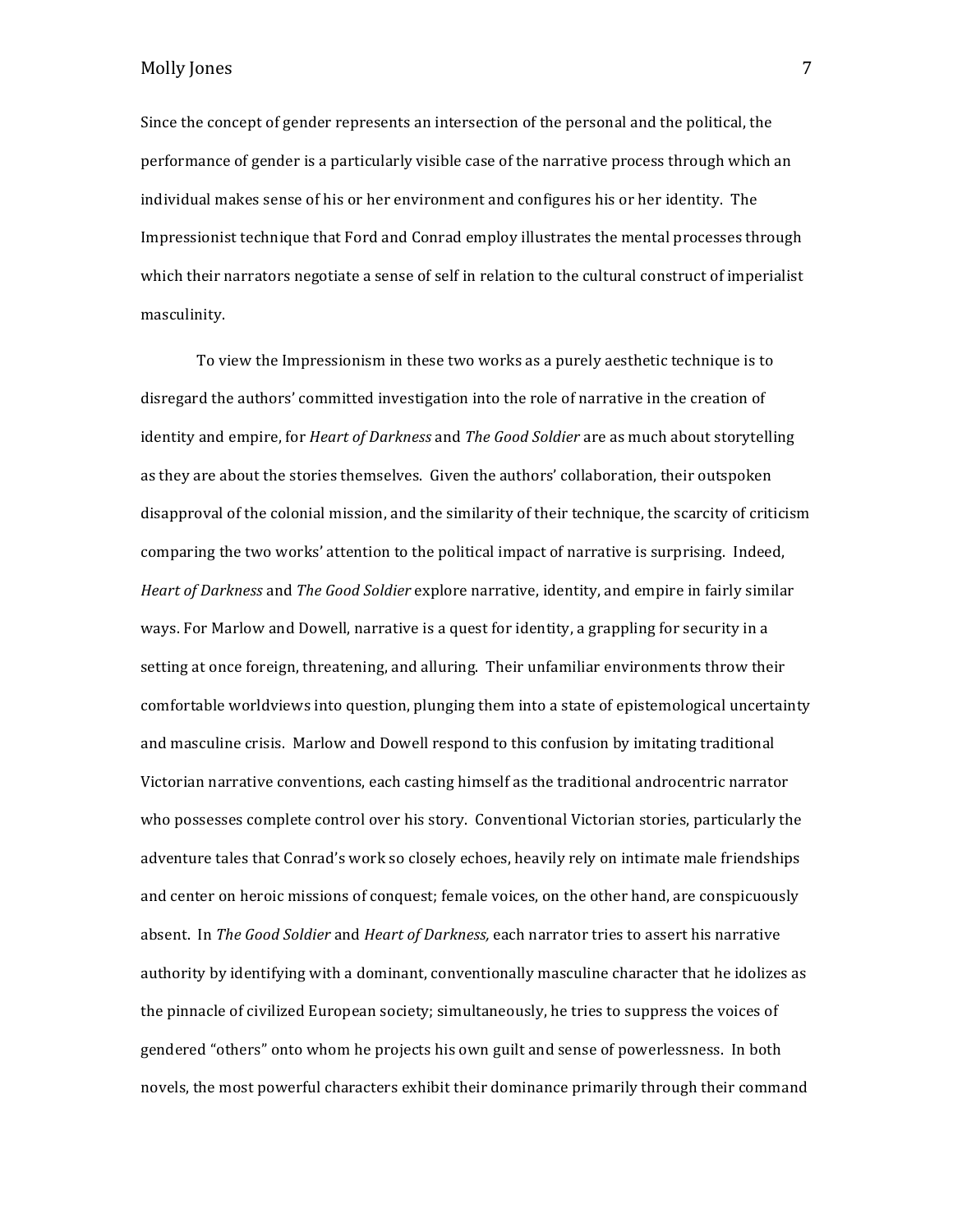of language, and the narrators' struggles to conquer their own narratives represent their attempts to maintain control over their destinies, which are, in fact, largely at the mercy of those whose voices they wish to silence. In other words, language itself is often a weapon of conquest in these two works. The narrators' loyalty to eloquent, conventional characters proves their conformity and thus their complicity in the cruelty and horror that their idols' rhetoric masks. By extension, the degree to which the reader is seduced by Marlow and Dowell's narrative techniques implies a similar culpability. Through the narrators' flawed, illogical, yet often oddly persuasive assessments, Ford and Conrad not only provide insight into the processes of delusion, rationalization, and distortion through which all individuals make sense of their surroundings; they also critique the narrative conventions and Victorian imperial ideology of which Marlow and Dowell are products. In *Heart of Darkness* and *The Good Soldier*, the narrators' subjective voices provide insight into the often-irrational processes by which the identity of an individual and of a civilization are constructed through the stories they tell about themselves.

#### NARRATIVE AS A PERFORMANCE OF IDENTITY

For Marlow and Dowell, narrative is performative; the two narrators treat their storytelling as a personal act of identity formation and assertion. Karen Hoffman considers Dowell's narrative "a performance of his identity in the present" (32). As Sarah Henstra elaborates, Dowell's characteristically English performance is not simply a façade that conceals the true self; rather, one's role becomes so entwined with one's identity that the two become inseparable: 

Rather than urging the English to recognize that public masks conceal true identities, Ford's wider project in stripping the wool from Dowell's eyes is to demonstrate the circularity of the performance/soul equation: public behavior associated with Englishness continually reasserts and reinscribes a core English identity that it simultaneously posits as the source or origin of English behavior (181). 

In other words, through Dowell, Ford reveals that the identity of the English is determined by the performance of what is or is not articulated; to Dowell and other characters in *The Good*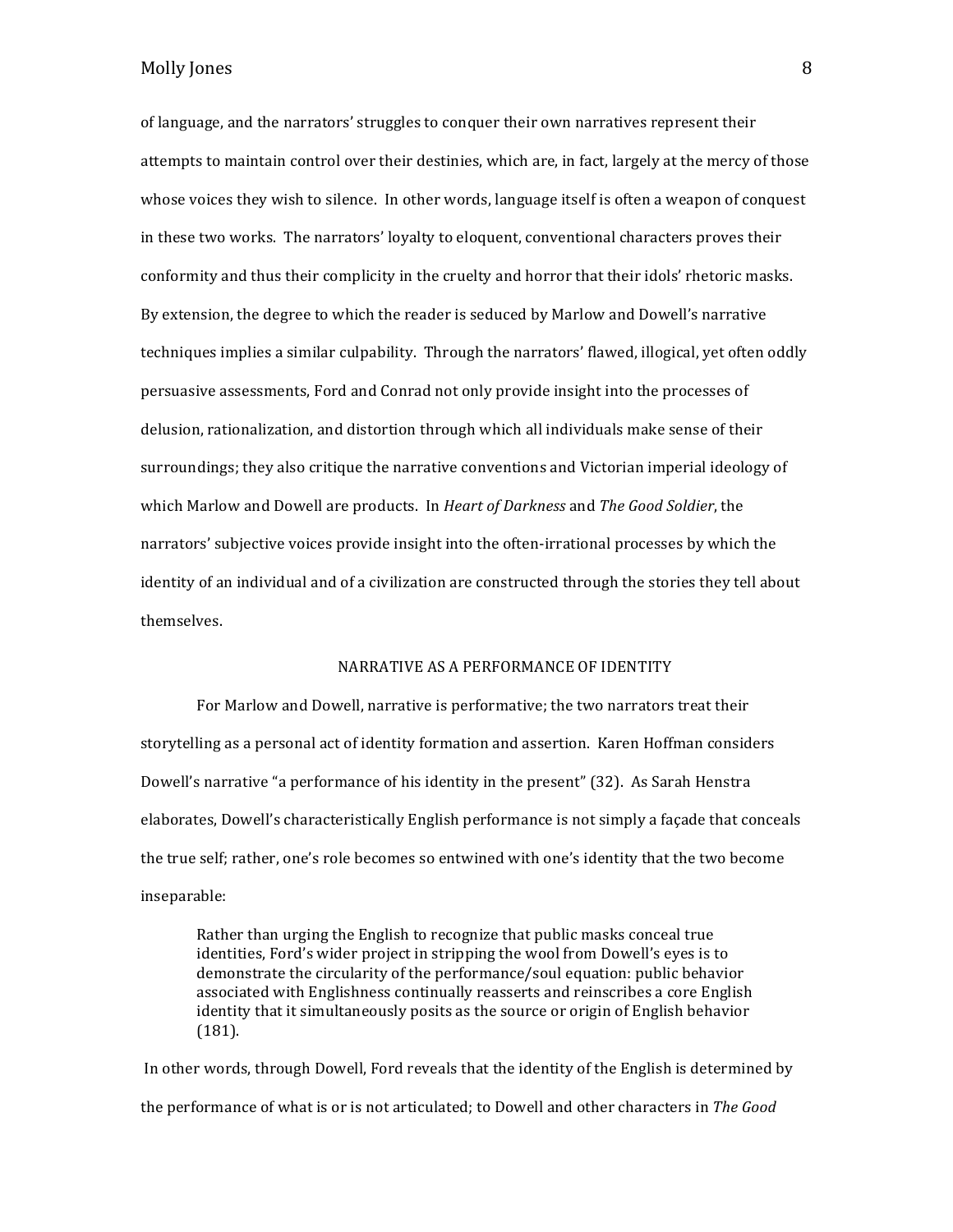*Soldier*, putting something into words is what makes it real. Although *Heart of Darkness* focuses less fixedly on the difference between seeming and being with which Dowell so fiercely wrestles, Marlow, too, tries to define both his identity and his reality through verbal performance. Marlow's storytelling is literally a performative act: he recites his story orally to a sympathetic audience in an attempt to create meaning from an experience that, he says, "seemed somehow to throw a kind of light on everything about me—and into my thoughts" (*Heart* 7).

Even though Marlow speaks to a real audience, however, he does so for the same deeply personal reasons that move Dowell to tell his story to an imaginary "sympathetic soul" by the fire (*Soldier* 15). The frame narrator notes that Marlow reveals "the weakness of many tellers of tales who seem so often unaware of what their listeners would best like to hear" (*Heart* 7) and as Marlow demands of his indifferent audience, most of whom are probably not even awake: "Do you see him? Do you see the story? Do you see anything? .... No, it is impossible; it is impossible to convey the life-sensation of an given epoch of one's existence—that which makes its truth, its meaning—its subtle and penetrating essence. It is impossible. We live, as we dream—alone..." (*Heart* 27). Dowell repeatedly expresses a similar sense of doubt as to whether or not one person can ever know another: "I know nothing—nothing in the world—of the hearts of men. I only know that I am alone—horribly alone" (*Soldier* 12). The narrators claim that personal insight is the purpose of their performances; for example, in an attempt to defend his portrayal of Kurtz to his audience, Marlow explains: "Mind, I am not trying to excuse or even explain—I am trying to account to *myself* for—for—Mr. Kurtz—for the shade of Mr. Kurtz" (*Heart* 49, emphasis mine). Storytelling is thus a dramatic act for both Dowell and Marlow, an attempt to form their masculine identities by acting them out through language.

#### THE THREAT OF FEMALE INFLUENCE

Despite their apparent reflectiveness, however, the fact that Marlow and Dowell use storytelling for the creation and assertion of self does not confirm that either Marlow or Dowell is particularly interested in true self-knowledge. Tellingly, Dowell insists that "I don't know that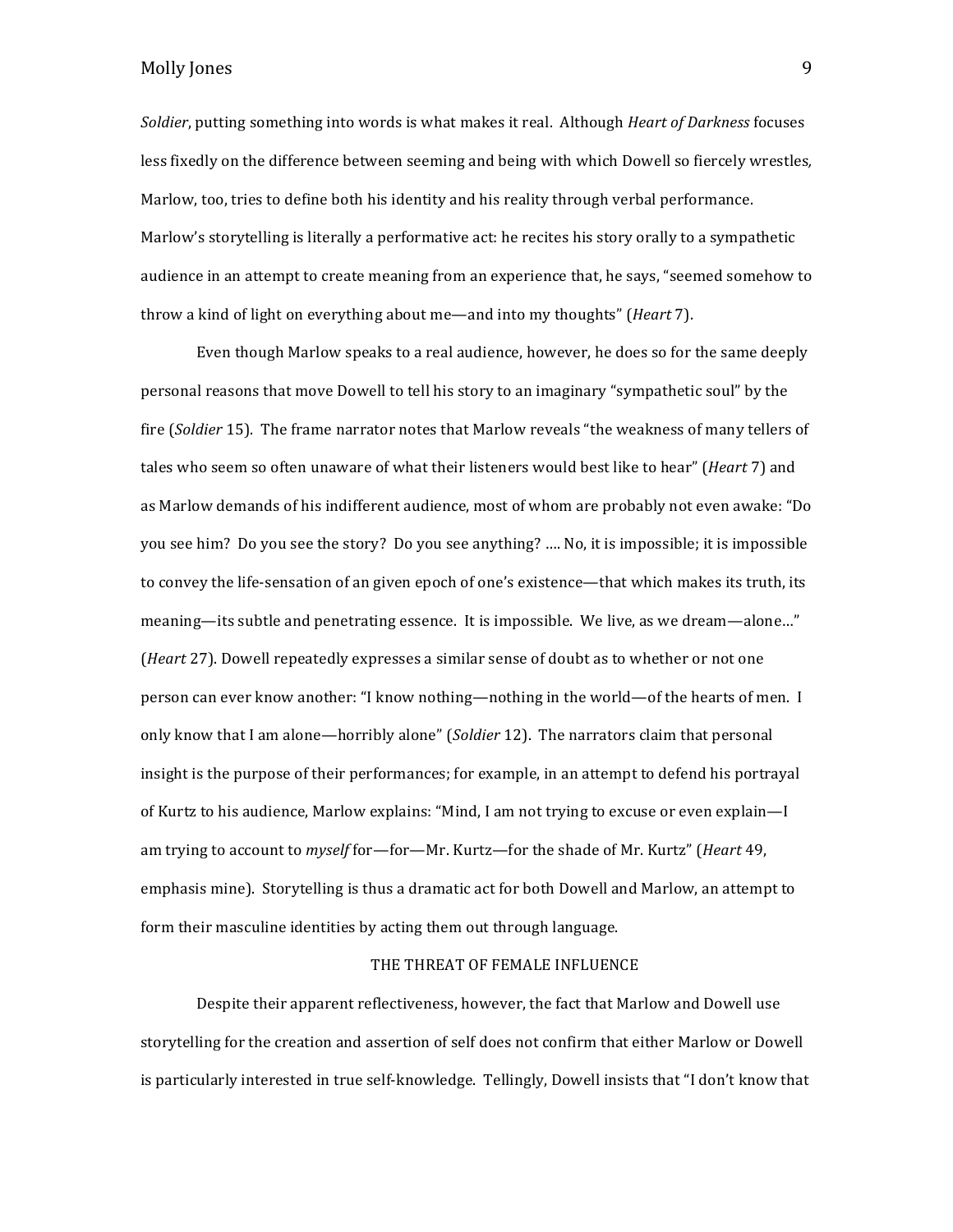analysis of my own psychology matters at all to the story" (*Soldier* 73). Moreover, Marlow's reaction to the doctor he meets prior to his departure for Africa suggests that he is not only uninterested in such introspection; he actively opposes the examination of his psyche as an unwelcome intrusion. When the doctor advises that "the changes take place inside, you know" and expresses curiosity about Marlow's mental state (*Heart* 11-12), Marlow defensively snaps, "Are you an alienist?"  $(12)$  and assures his audience that "I thought him a harmless fool"  $(11)$ . Creating oneself through narrative, then, is a different matter entirely from finding oneself through narrative. As Dowell reflects on his former identity as his wife's sole caretaker and protector, he admits that "surely, surely, these delusions are necessary to keep us going" (*Soldier* 39).

That "these delusions" refer to Dowell's husbandly role is significant. A likely reason that Marlow and Dowell so aggressively evade introspection is the fear of acknowledging the insecurities and weaknesses that plague each man's sense of self, the most blatant of which is a crippling sense of masculine inadequacy. Specifically, the narrators of *The Good Soldier* and *Heart of Darkness* are threatened and emasculated as they navigate literal and figurative unfamiliar territory and find themselves largely at the mercy of feminine control. For example, both Marlow and Dowell find themselves in foreign lands due to the influence of women. Dowell is tricked into living on a foreign continent because Florence deceives him about her imaginary heart condition: "the immediate reasons for our imprisonment in that continent were doctors' orders. They said that even the short Channel crossing might well kill the poor thing" (*Soldier* 10). Likewise, Marlow is forced to ask his aunt for assistance in getting to Africa after failing to attain the support of other men: "The men said, 'my dear fellow,' and did nothing. Then—would you believe it—I tried the women. I, Charlie Marlow, set the women to work—to get a job! Heavens! ... I had an aunt, a dear enthusiastic soul... She was determined to make no end of fuss to get me appointed skipper of a river steamboat, if such was my fancy" (*Heart* 8). Furthermore,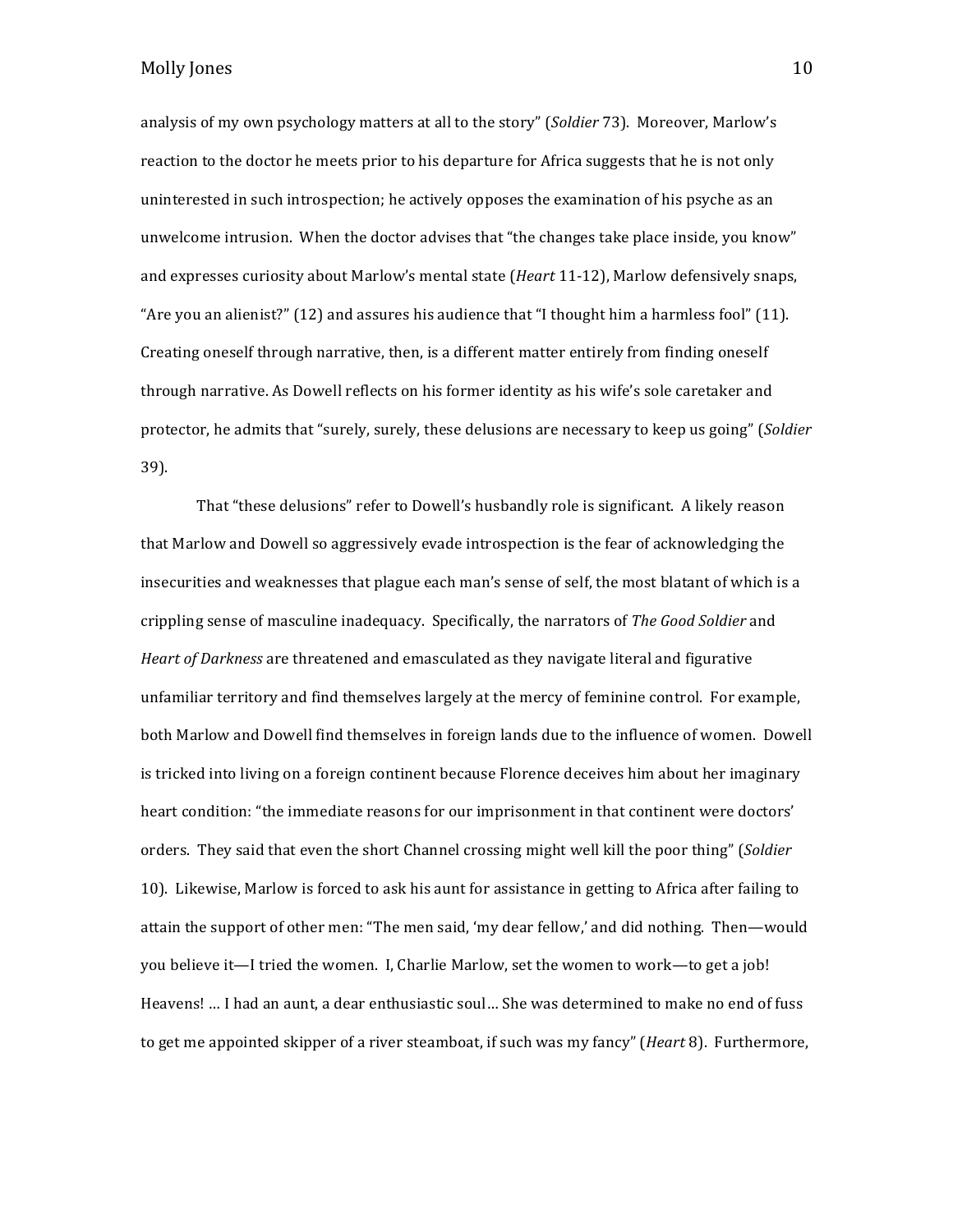after Marlow's aunt secures his job with the Company, two knitting women in the Company's head offices mark one of Marlow's most vivid and lasting memories of his sendoff:

Two youths with foolish and cheery countenances were being piloted over and she threw at them the same quick glance of unconcerned wisdom. She seemed to know all about them and about me too. An eerie feeling came over me. She seemed uncanny and fateful. Often far away there I thought of these two, guarding the door of Darkness, knitting black wool as if for a warm pall, one introducing, introducing continuously to the unknown, the other scrutinizing the cheery and foolish faces with unconcerned old eyes (*Heart* 11).

As Marlow uneasily watches these guardians at the door to the unknown, his discomfort stems

not only from his sense that his destiny is in these women's hands, but also that they seem to

know much more than he does about his fate. As Marlow stands on the threshold of the

unknown, his ignorance is accentuated in contrast to the apparent "unconcerned wisdom" of

someone who "seemed to know all about" naïve explorers like himself. Given both narrators'

reluctance to look inward and examine the things that "take place inside," as the alienist doctor

suggests, a woman who can do so with a "quick glance" is understandably unnerving. Indeed,

Dowell is equally troubled by Leonora's ability to size him up with a single look:

She gave me, suddenly yet deliberately, one long stare.... And it was a most remarkable, a most moving glance, as if for a moment a lighthouse had looked at me.... And suddenly, into those cold, slightly defiant, almost defensive china blue orbs, there came a warmth, a tenderness, a friendly recognition... oh, it was very charming and very touching—and quite mortifying.... By God, she looked at me as if I were an invalid—as any kind woman may look at a poor chap in a bath chair. And, yes, from that day forward she always treated me and not Florence as if I were the invalid" (*Soldier* 29).

Like the knitting women who casually appraise Marlow's mortality, Leonora's sympathetic and "mortifying" recognition of Dowell's "invalid" condition is similarly humbling. Her perception of him exposes his weakness and leaves him feeling emasculated. Even the notably strange "lighthouse" metaphor suggests Dowell's acute awareness of Leonora's crucial role in navigating unfamiliar territory.

Women themselves are often compared to territory in the two novels, and Marlow and Dowell consider the territory they inhabit to be frightening and dangerous. For example, Dowell begins an eloquent passage explaining why men and women fall in love with the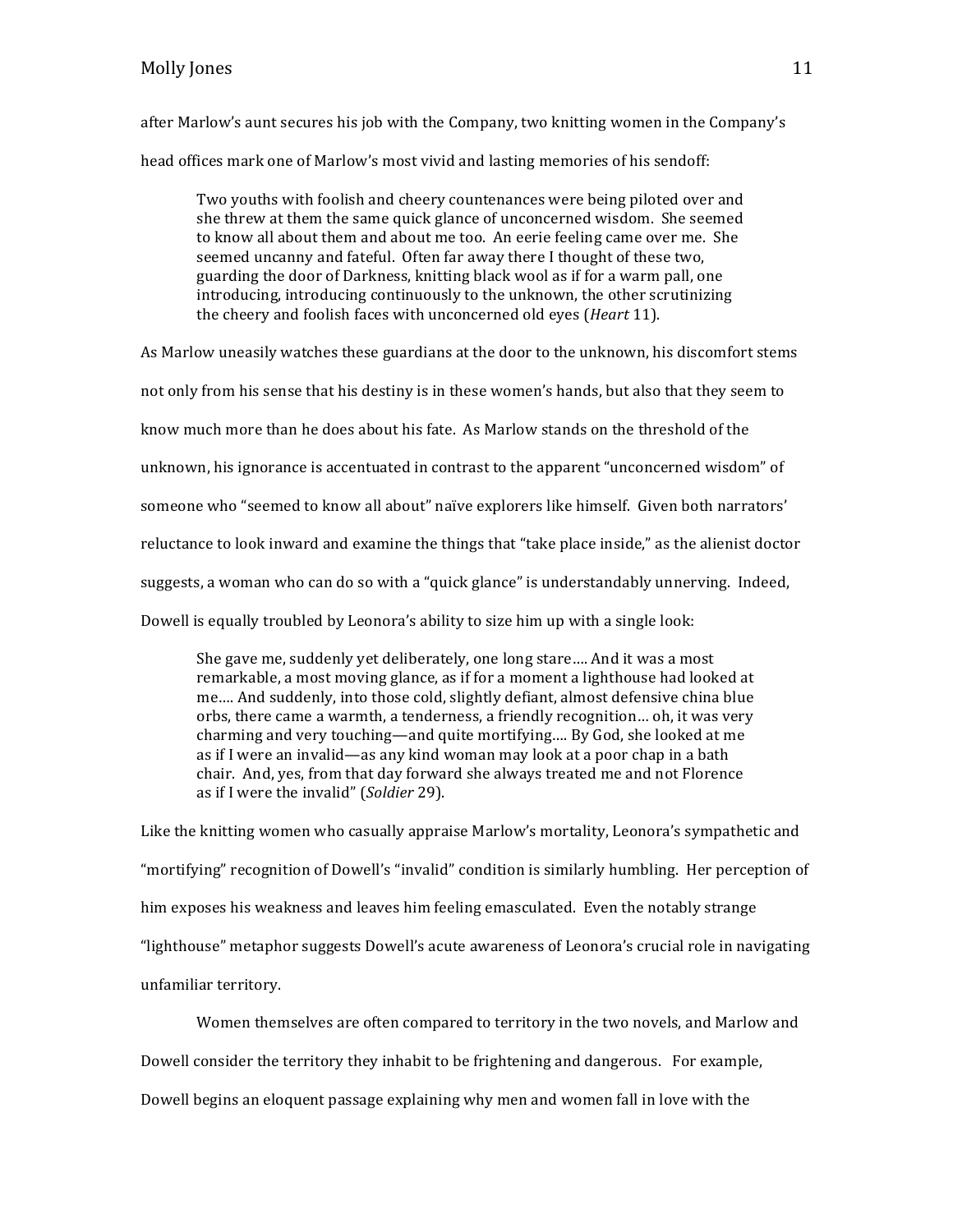# Molly Jones 2012 2013 12: 2014 12: 2014 12: 2014 12: 2014 12: 2014 12: 2014 12: 2014 12: 2014 12: 2014 12: 2014 12: 2014 12: 2014 12: 2014 12: 2014 12: 2014 12: 2014 12: 2014 12: 2014 12: 2014 12: 2014 12: 2014 12: 2014 12

declaration that "with each new woman that a man is attracted to there appears to come a broadening of the outlook, or, if you like, an acquiring of new territory" (*Soldier* 79). These sound like the words of an acquisitive explorer with a history of exerting his dominance over women, but in fact, Dowell worries incessantly about his lack of attraction to women: "Am I no better than a eunuch or is the proper man—the man with the right to existence—a raging stallion forever neighing after his neighbor's womenkind? I don't know... It is all a darkness" (*Soldier* 15). Dowell is equally troubled by his outsider status in the land he inhabits and distressed by the inscrutability of English behavior as he decides that what he once admiringly considered a perfectly orchestrated "minuet" is in fact a "prison of screaming hysterics" (Soldier 12). Henstra concludes that his uncertainty is indicative of "a narrative voice adrift, cut off from the legitimacy and affirmation that would buttress its status and authority at home" (182), and it is largely the fact that a woman is responsible for his "imprisonment" that plunges Dowell into his state of epistemological panic. For both Marlow and Dowell, womanhood is as foreign and strange as the land itself, understood only as a threatening and terrifying unknown: "Ah, she was a riddle; but then, all other women are riddles" (*Soldier* 23).

Marlow more explicitly depicts womanhood as indistinguishable from his mysterious environment; as he recounts his journey through the impenetrable wilderness, for example, he often describes the earth with feminine language: "Sometimes we came upon a station close by the bank clinging to the skirts of the unknown" (*Heart* 35). Recalling his encounter with the woman at the Inner Station, Marlow perceives that "the immense wilderness, the colossal body of the fecund and mysterious life seemed to look at her, pensive, as though it had been looking at the image of its own tenebrous and passionate soul" (*Heart* 60). Even after he has left the wilderness and makes a visit to Kurtz's Intended, he describes the bereaved woman's voice as possessing

the accompaniment of all the other sounds full of mystery, desolation, and sorrow I have ever heard—the ripple of the river, the soughing of the trees swayed by the wind, the murmurs of the crowds, the faint ring of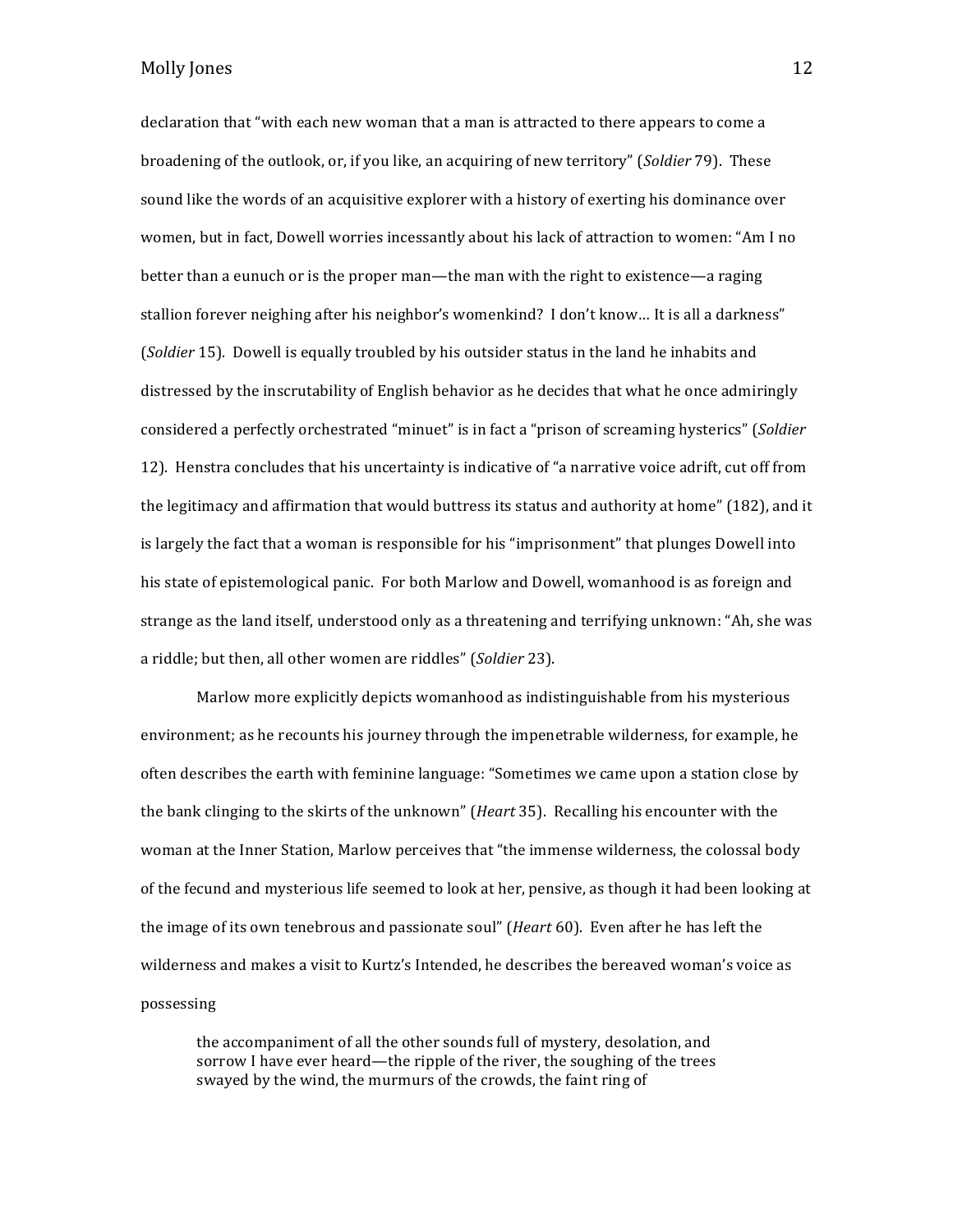incomprehensible words cried from afar, the whisper of a voice speaking from beyond the threshold of an eternal darkness (*Heart* 75).

As Gabrielle McIntire summarizes, "women's knowledge is very much like Africa itself for

Marlow" (274). Marlow imagines that women like the Intended speak with the voice of the

wilderness, a voice he describes as potentially damaging to a man's sense of self:

They only showed that Mr. Kurtz lacked restraint in the gratification of his various lusts, that there was something wanting in him—some small matter which when the pressing need arose could not be found under his magnificent eloquence. Whether he knew of this deficiency himself I can't say.... But the wilderness had found him out early, and had taken on him a terrible vengeance... I think it had whispered to him things about himself which he did not know, things of which he had no conception till he took counsel with this great solitude—and the whisper had proved irresistibly fascinating. It echoed loudly within him because he was hollow at the core... (*Heart* 57-58)

Thus, Marlow fears the voices of women, whom he suspects may know "things about himself that he [does] not know." Despite his efforts to form his identity through narrative, this passage betrays Marlow's creeping suspicion that his narrative might not entirely define reality; under the "magnificent eloquence" of a man like Kurtz, or even more distressingly, Marlow himself, may yet lurk some sort of "deficiency." If these voices can destroy something that is "hollow at the core," then Marlow's narrative, and thus his identity, is in danger, for as the frame narrator states before Marlow tells his tale, the hollowness of Marlow's stories are the very reason they differ from the average seaman's yarn:

The varns of seamen have a direct simplicity, the whole meaning of which lies within the shell of a cracked nut. But Marlow was not typical... to him the meaning of an episode was not inside like a kernel but outside, enveloping the tale which brought it out only as a glow brings out a haze, in the likeness of one of these misty halos that, sometimes, are made visible by the spectral illumination of moonshine (*Heart* 5).

Both Marlow and Dowell display overwhelming anxieties about women controlling not only their destinies, but also their storytelling, and, by extension, their identities. In fact, control over one's destiny and control over one's narrative are often inseparable; McIntire astutely observes, for example, that because she arranges Marlow's trip to Africa for him, "his aunt is, quite significantly, partially responsible for originating his story" (265).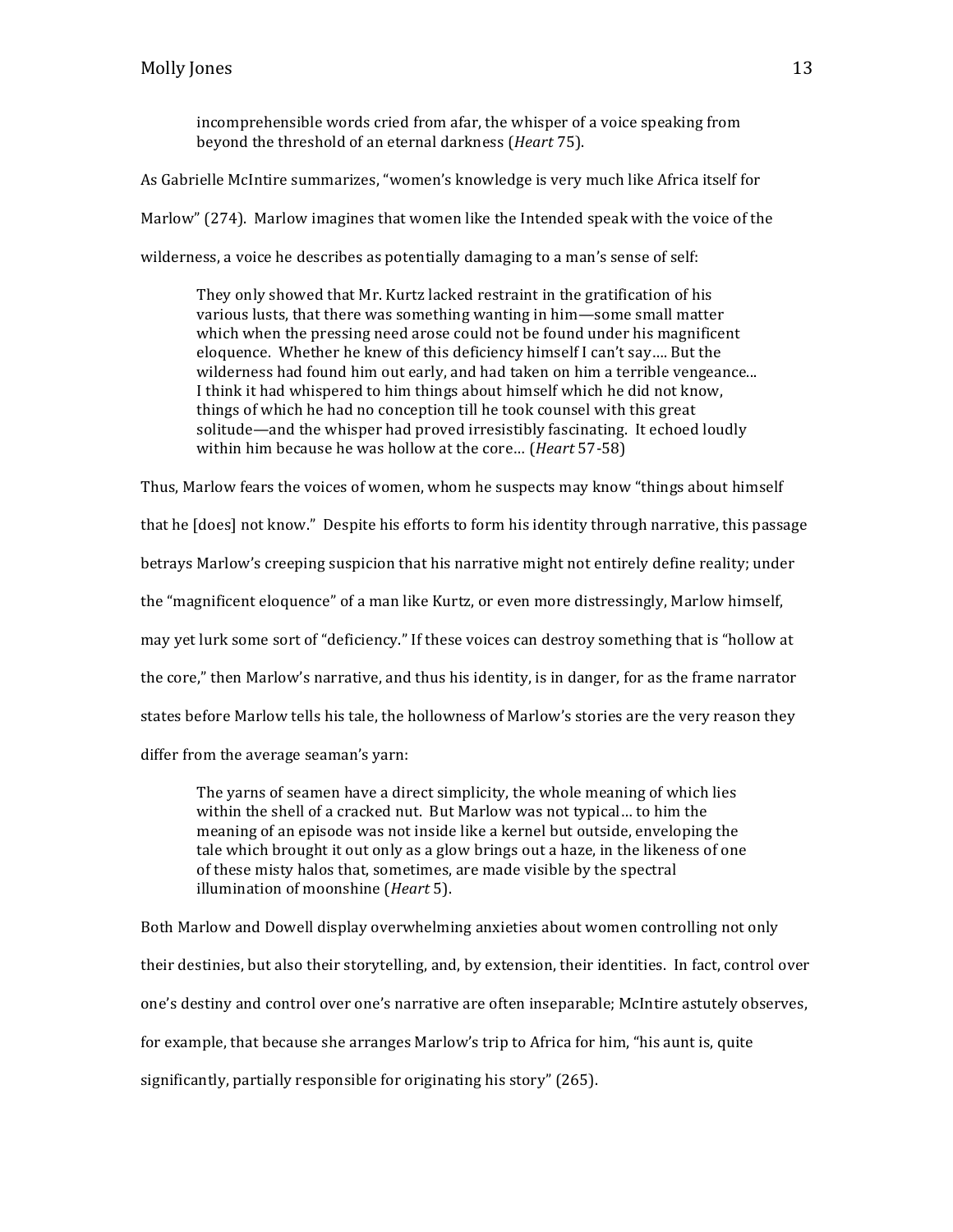#### THE LITERATURE OF IMPERIALISM

Why do Marlow and Dowell display such anxiety about the influence of women on their narratives? It is crucial to recognize that, despite the individual and idiosyncratic consciousness of each narrator, Ford and Conrad also created these characters as representative of the culture to which they belong. As Nidesh Lawtoo explains, "Marlow's characterization of femininity is, of course, not original. He clearly reproduces sexist representations of women that were common in late nineteenth-century culture" (48). The narratives of Marlow and Dowell often echo a long-established tradition of Victorian fiction whose immense popularity helped to build an imperialist civilization. In Sarah Cole's insightful examination of the influence of this literary tradition on Conrad's work, she points out that "the creation of empire is inevitably connected with narrative" and "narratives about empire... reinforced entrenched myths that both naturalized and solidified hierarchy, including foundational hierarchies of class and gender" (253). Cole argues that it was largely through the travel narrative and the adventure narrative that messages about empire and conquest were instilled in the public, and "an essential part of this tradition involved the conjoining of heroic exploration with the creation of male community, both within the stories and in their narrative frames" (254). In these tales, it is through intimate friendship with a fellow conqueror that a man discovers his identity. Thus, the notion of exploration and conquest became a central part of the English understanding of what it means to be a man.

No less instrumental in the propagation of these cultural myths are other forms of popular literature, including love stories, for example. Ford deliberately highlights the impact of these energizing myths and the values of imperial masculinity they inspired in the public through Dowell's depiction of Edward the "sentimentalist," a man Dowell alternately resents as his wife's lover and worships as his model of English "good form." Dowell indicates that Edward is a voracious reader of popular fiction:

I must add that poor dear Edward was a great reader—he would pass hours lost in novels of a sentimental type—novels in which typewriter girls married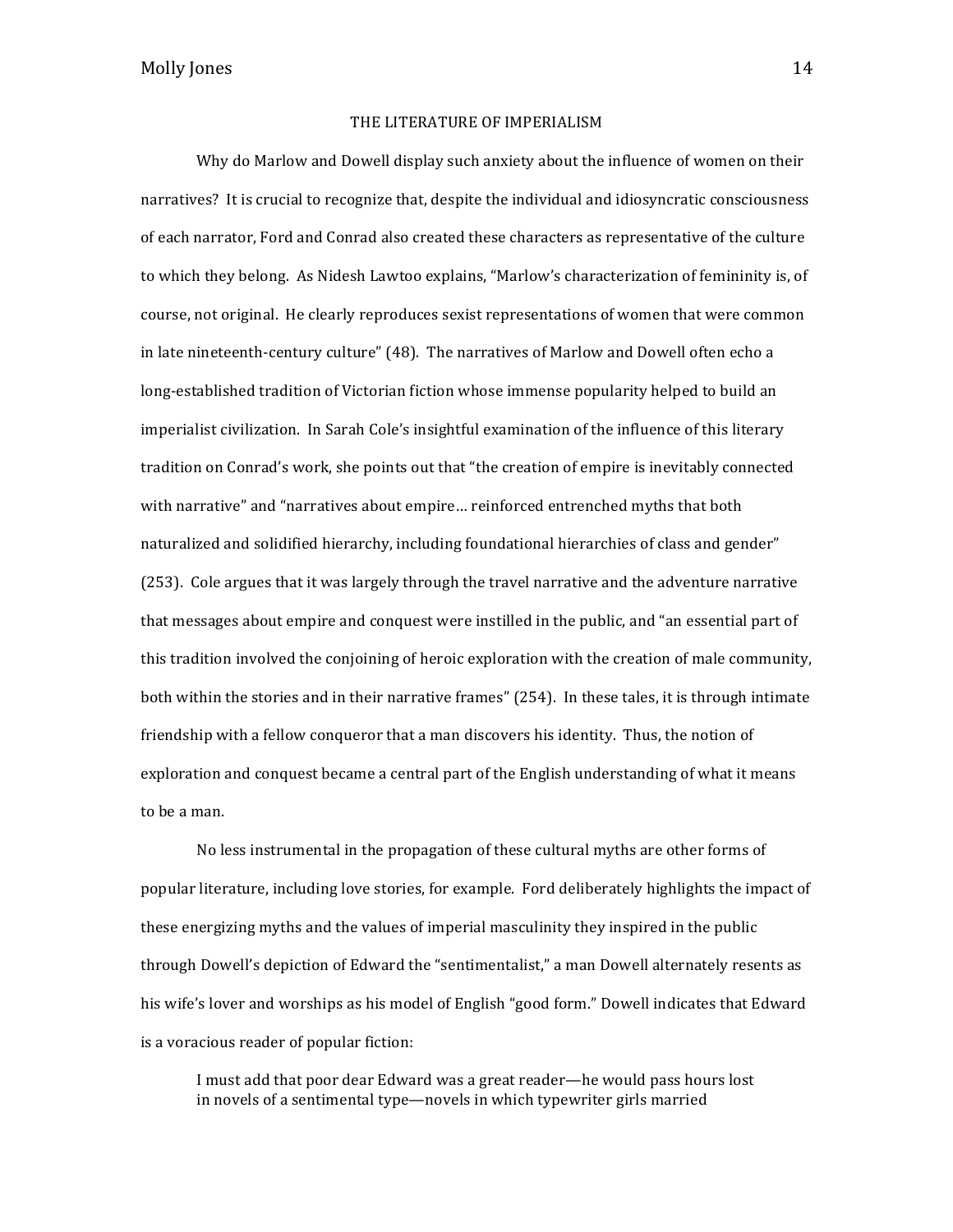Marquises and governesses, Earls. And in his books, as a rule, the course of true love ran as smooth as buttered honey. And he was fond of poetry, of a certain type—and he could even read a perfectly sad love story. I have seen his eyes fill with tears at reading of a hopeless parting. And he loved, with a sentimental yearning, all children, puppies, and the feeble generally... (*Soldier* 25).

Dowell's mention of Edward's "sentimental yearning" after describing these "novels of a sentimental type" hints that Edward's somewhat mawkish desire to possess the weak is a product of the literature he reads. Edward's exposure to these myths even causes him to unconsciously imitate them in his own speech. On numerous occasions Dowell observes how closely Edward's language resembles that of the books he reads: "I was quite astonished to observe how literary and how just his expressions were. He talked like quite a good book" (*Soldier* 26); "But the fellow talked like a cheap novelist. Or a very good novelist for the matter of that, if it's the business of a novelist to make you see things clearly" (*Soldier* 76). Edward's speech pattern is not the only consequence of his exposure to this propaganda, however; the values espoused by the books he reads are also engrained into the values by which he lives. Dowell repeatedly points to this "sentimentalism" to sum up Edward's embodiment of a traditional masculine "type": "For all good soldiers are sentimentalists—all good soldiers of that type. Their profession, for one thing, is full of the big words, courage, loyalty, honor, constancy" (*Soldier* 25). Furthermore, Dowell's defense of Edward's marital transgressions by defining him as a "sentimentalist" rather than a "libertine" reveals his not entirely disapproving awareness that these "big words" make up the values that inform Edward's behavior and teach him his duties as a patriarchal, imperial conqueror:

Along with Edward's passions and his shame for them went the violent conviction of the duties of his station—a conviction that was quite unreasonably expensive. I trust I have not, in talking of his liabilities, given the impression that poor Edward was a promiscuous libertine. He was not; he was a sentimentalist. The servant girl in the Kilsyte case had been pretty, but mournful of appearance. I think that, when he had kissed her, he had desired rather to comfort her (*Soldier* 45).

This strange conflation of sexual conquest with the fatherly duty to protect and comfort women mimics the rhetoric that rationalized imperialism by claiming that the conquering of other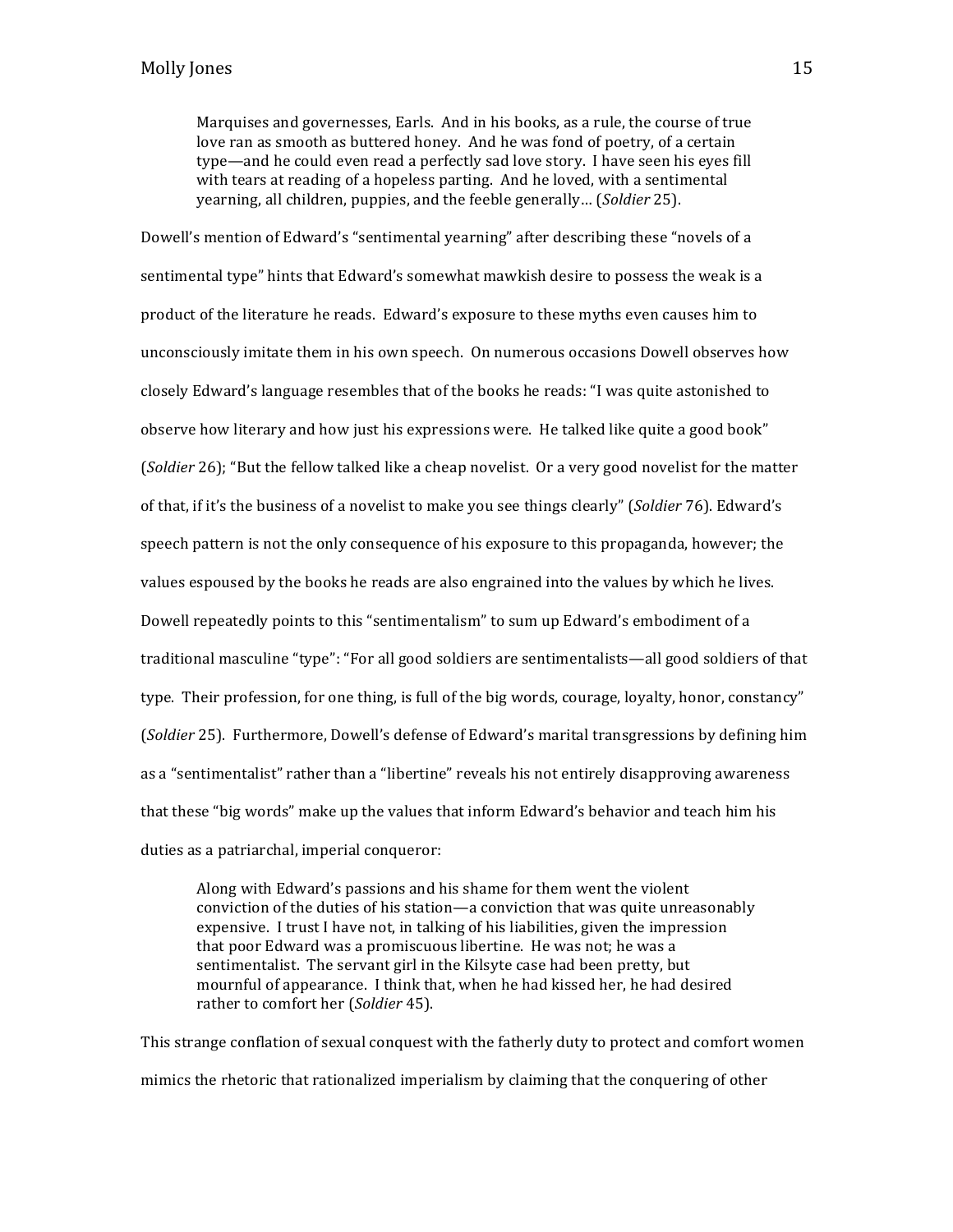territories supposedly civilized and protected the very people they were exploiting. A man's relationship to women, therefore, forms a fundamental part of the values of masculinity and conquest that informed imperialism. As Hoffman observes, *The Good Soldier* 

presents the operative definition of patriarchal masculinity in late Victorian/Edwardian England as inextricably linked to the assumptions and practices of imperialism, likening the expectation that men transgress boundaries in order to possess ever more women to the scramble for colonies among colonial powers (30).

Obviously, Marlow's feminized depiction of the inanimate wilderness also unmistakably replicates the language of imperialist literature.

Marlow, of course, holds a sturdy position in the male-dominated culture of adventure and storytelling. Cole describes the literary tradition that Conrad inherits as a "textual community, created and perpetuated by boys and men who read the stories of their heroic predecessors, passing along their own tales to imagined protégés" (257), and as a seaman, Marlow belongs to a literal community of adventurers characterized by their "propensity to spin yarns" (*Heart* 5). In this "textual community," Cole explains, "only true men are entitled to a voice, and their masculinity is developed through the harrowing trials of adventure" (257). Accordingly, at the opening of *Heart of Darkness*, the frame narrator makes it clear that Marlow has earned his right to tell a story through the communion of masculine adventure: "Between us there was, as I have already said somewhere, the bond of the sea. Besides holding our hearts together through long periods of separation it had the effect of making us tolerant of each other's varns—and even convictions" (*Heart* 3). Like good soldiers, therefore, seamen also make up a masculine "type." Even if, as the frame narrator claims, Marlow "did not represent his class" and "was not typical" (*Heart* 5), Marlow is nevertheless heavily steeped in this community of storytellers and is at least "tolerant" of the values and "convictions" set forth in the typical seaman's tale. Moreover, the frame narrator's assessment of Marlow as an unconventional wanderer who "resembled an idol" may not be wholly credible, for the frame narrator, too, belongs to the community of men united by the "bond of the sea." Rather, as Lawtoo points out,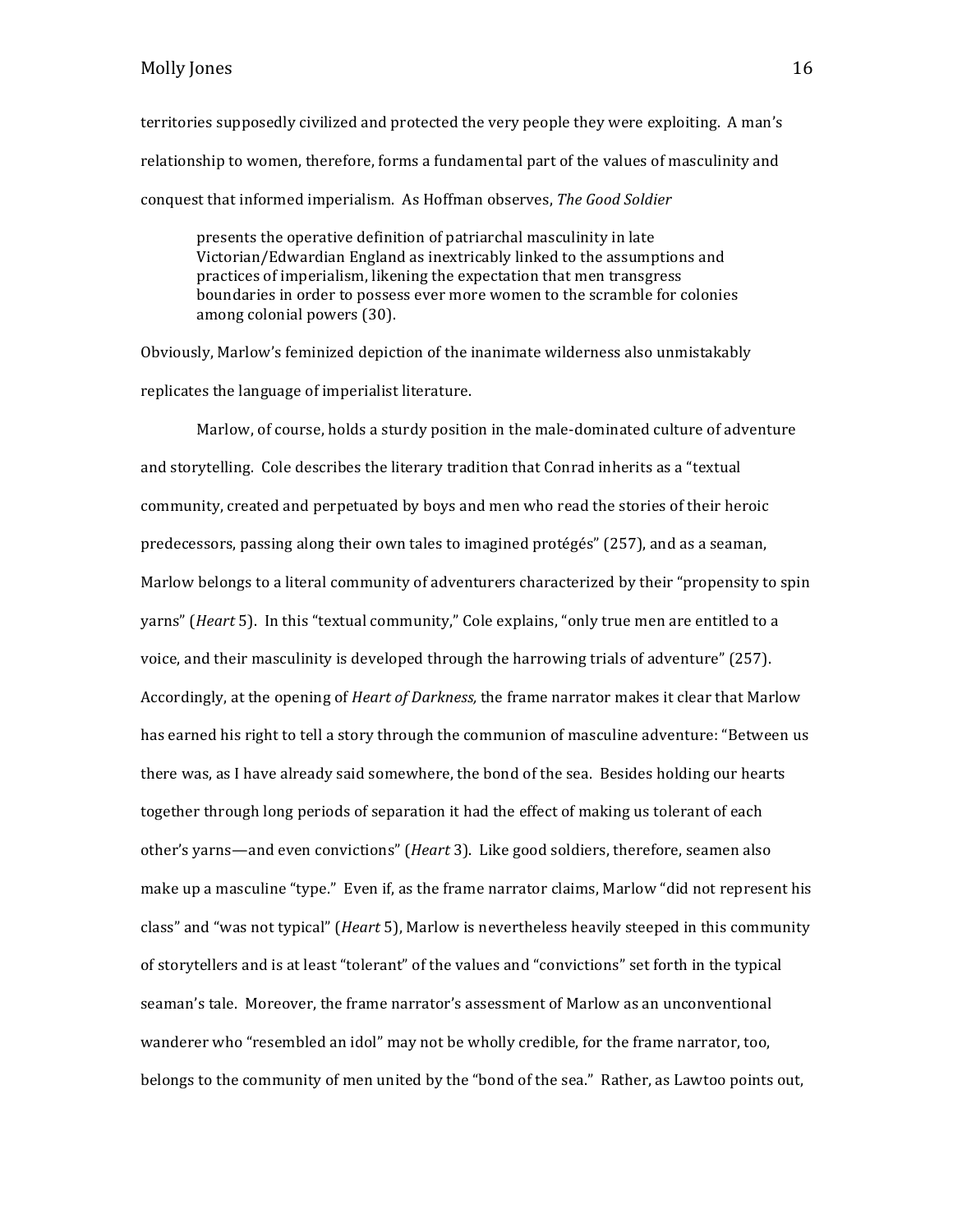from the very beginning of his tale, Marlow "reassures his audience that he is a rational subject who is usually in control of his thoughts and actions. Marlow's habitual self falls neatly within normative representations of masculinity" (47). Indeed, a masculine narrator with complete control over the story is a hallmark of imperialist literature, and it is this property above all that Marlow and Dowell most wish to emulate.

According to this set of ideals, in other words, a real man not only acquires considerable power over women and territory, but most importantly, he possesses an exceptional control over language. Although traditional notions of masculinity usually portray women as passive and men as action-oriented, the narrators of *The Good Soldier* and *Heart of Darkness* cast narrative itself as an act of dominance. Marlow, for instance, declares that Kurtz's eloquence is the real source of his power:

I made the strange discovery that I had never imagined him as doing, you know, but as discoursing.... The man presented himself as a voice. Not of course that I did not connect him with some sort of action. Hadn't I been told in all the tones of jealousy and admiration that he had collected, bartered, swindled, or stolen more ivory than all the other agents together. That was not the point. The point was in his being a gifted creature and that of all his gifts the one that stood out preeminently, that carried with it a sense of real presence, was his ability to talk, his words—the gift of expression, the bewildering, the illuminating, the most exalted and the most contemptible, the pulsating stream of light or the deceitful flow from the heart of an impenetrable darkness (*Heart* 47).

Marlow describes Kurtz here as the ideal European imperialist; Kurtz is supremely cultured, a "gifted creature" and a lofty idealist, but also a man who has asserted his dominance over the land. Admittedly, Marlow's claim that Kurtz "presented himself as a voice" in his imagination at a point in the story before Marlow has met Kurtz or read his writing is indeed "strange," even for a story told retrospectively; one senses a hint of defensiveness as Marlow insists that Kurtz's dishonest dealings as an ivory trader are "not the point." Indeed, shortly after Marlow makes this speech, a member of his audience remarks that it is "absurd," prompting a furious outburst from Marlow that temporarily muddles his storytelling process (*Heart* 47). Perhaps Marlow, who often tries to paint himself as an opponent of the atrocities committed in the Congo, does not want to admit that he admires Kurtz for his proficiency as a conqueror. Significantly,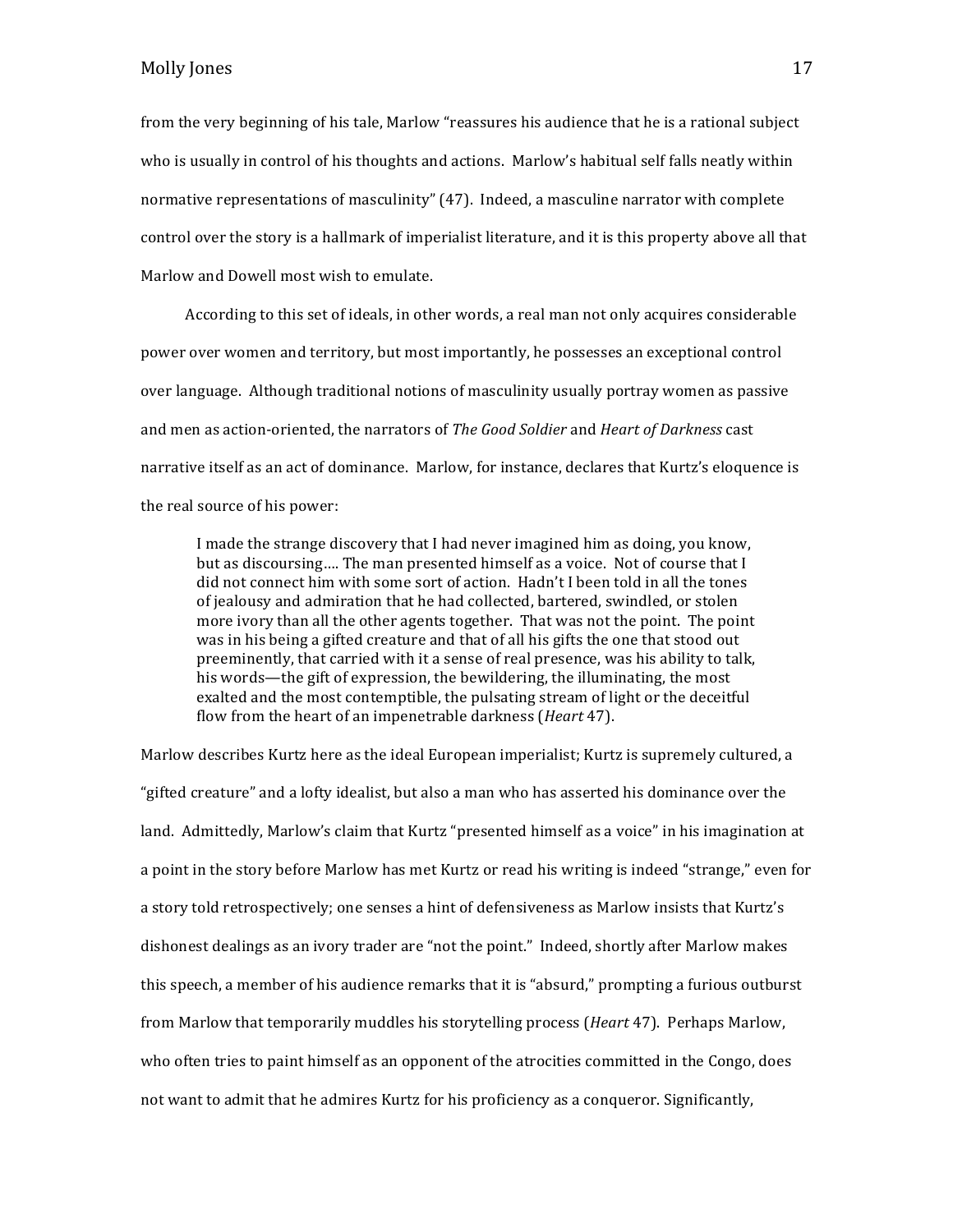however, Marlow's probably false recollection of Kurtz primarily as a voice nevertheless reveals the inseparability of "doing" and "discoursing" in Marlow's mind. He sees Kurtz's power over words as the ability that "carried with it a sense of real presence" and enables him to assert his identity even in a foreign land. This eloquence is above all an instrument of power for Kurtz, a weapon with which, under the guise of noble intentions, he glorifies the position of the conqueror and justifies his own megalomania. <sup>6</sup>

Dowell, too, sees language as a weapon used to assert one's authority over the weak. According to Dowell, Edward opens up to him because he only speaks to those he considers weaker than himself: "You see, I suppose he regarded me not so much as a man. I had to be regarded as a woman or a solicitor" (Soldier 26). Speech and action are nearly inseparable to Dowell; this is why he believes that Edward's "pouring forth of passion" to Nancy "was the most monstrously wicked thing that Edward Ashburnham ever did in his life" (*Soldier* 78). Indeed, it is at least partly due to Edward's confession that the girl reverts to a helpless, infantile madness in which her command over language dwindles to the nonsensical utterance of "Shuttlecocks!" Moreover, Henstra notes that when "Leonora finally gives in to the temptation to talk, her words take on a force akin to physical violence" (189). Although Henstra interprets Leonora's outbursts as the cause of her undoing, however, I see her forceful use of language as the weapon she uses to throw off Edward's oppressive influence. The vividly brutal language Dowell uses to describe Leonora's speech conveys his sense of horror at the feminine takeover of a weapon typically wielded by men:

She gave him unimaginable hell. Those two women pursued that poor devil and flayed the skin off him as if they had done it with whips. I tell you his mind bled almost visibly. I seem to see him stand, naked to the waist, his forearms shielding his eyes, and flesh hanging from him in rags. I tell you that is no exaggeration of what I feel (*Soldier* 152).

Notably, Dowell does not compare language to just any weapon; he specifically refers to Leonora's use of language as a whipping. He describes Leonora as "lashing, like a cold fiend, into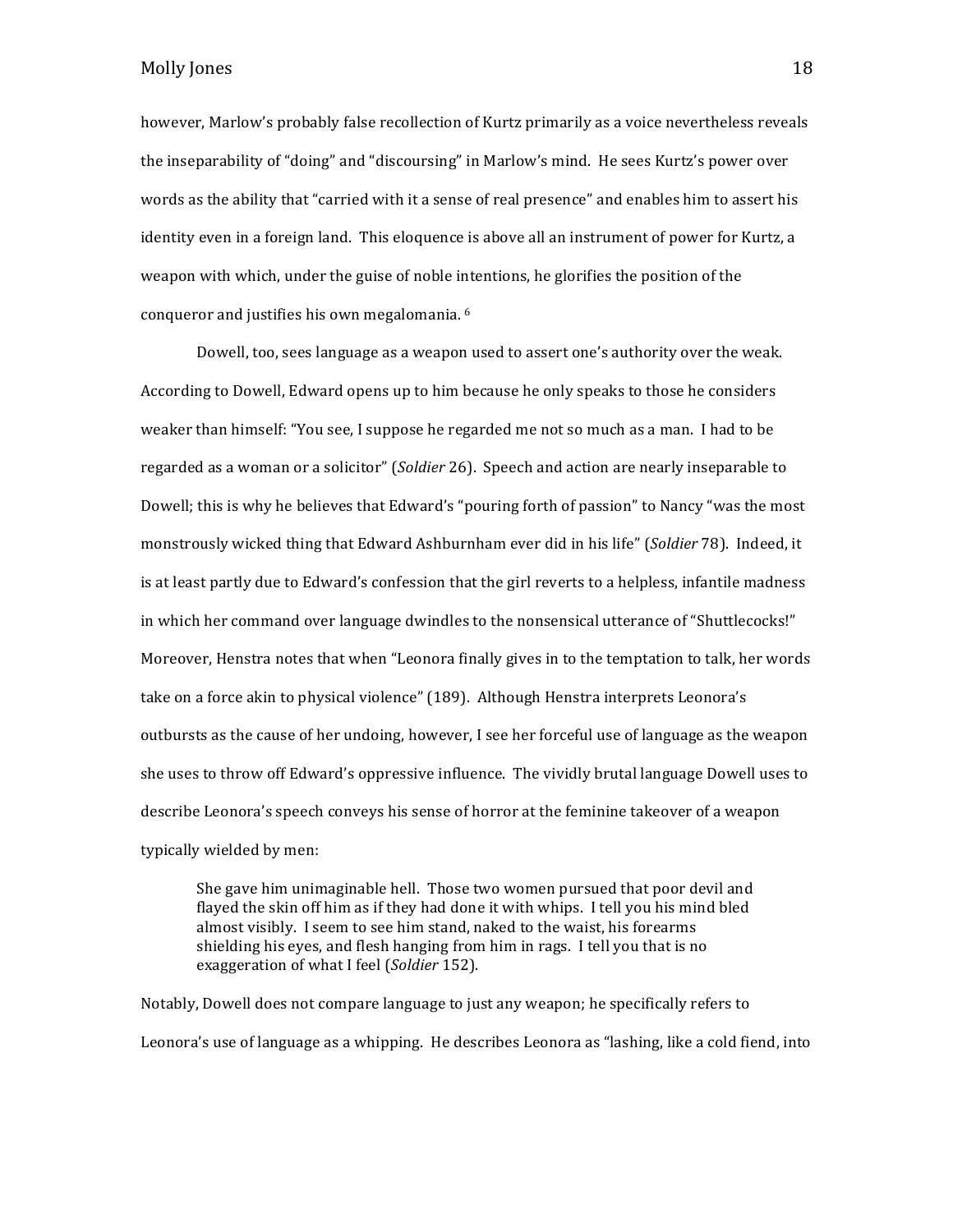# Molly Jones 2018 19

the unfortunate Edward" (*Soldier* 136) and compares Leonora's words to Nancy as a blow to the face with her "riding whip":

She imagined the pleasure she would feel when the lash fell across those queer features; the pleasure she would feel at drawing the handle at the same moment toward her so as to cut deep into the flesh and leave a lasting weal. Well, she left a lasting weal, and her words cut deeply into the girl's mind.... (Soldier 135, original ellipses). 

A whip, of course, is the classic tool of dominance. From the yoking of livestock to the brutality inflicted upon the people in the Congo, flogging is only imposed upon the subjugated by the dominant. Through her power over words, Leonora forces the weaker Edward to submit to her will. Edward wreaks a great deal of dishonor, madness, and even death upon the women he takes possession of, including Dowell's own wife; yet Dowell's gruesome impression of the effects of Leonora's speech is the only instance in which the brutality of conquest is described. Like Marlow's description of Kurtz, whose noble rhetoric is recounted in detail but whose acts of brutality are only obliquely mentioned, one might accuse Dowell of trying to convince his readers that Edward's cruelty is also "not the point." Clearly, Marlow and Dowell have a vested interest in defending the myth of imperial masculinity, for the performance of their own identities depend on its survival.

#### IMITATION OF IMPERIAL LITERATURE

Marlow and Dowell imitate these literary imperial constructs in order to reassert their authority over their narratives and reassure themselves of their virility. There are three main strategies that the two narrators employ simultaneously in order to accomplish this goal. First, to affirm their masculinity, they attach themselves to male figures that they idolize as ideal European imperialists based on the values explored above. Second, they avert attention from their own shortcomings and further undermine the authorial credibility of women by projecting their own insecurities onto others, particularly women, who threaten them. Finally, in an effort to gain exclusive control over their narrative and confirm their place in the tradition of masculine storytellers, they attempt to eliminate women's voices entirely.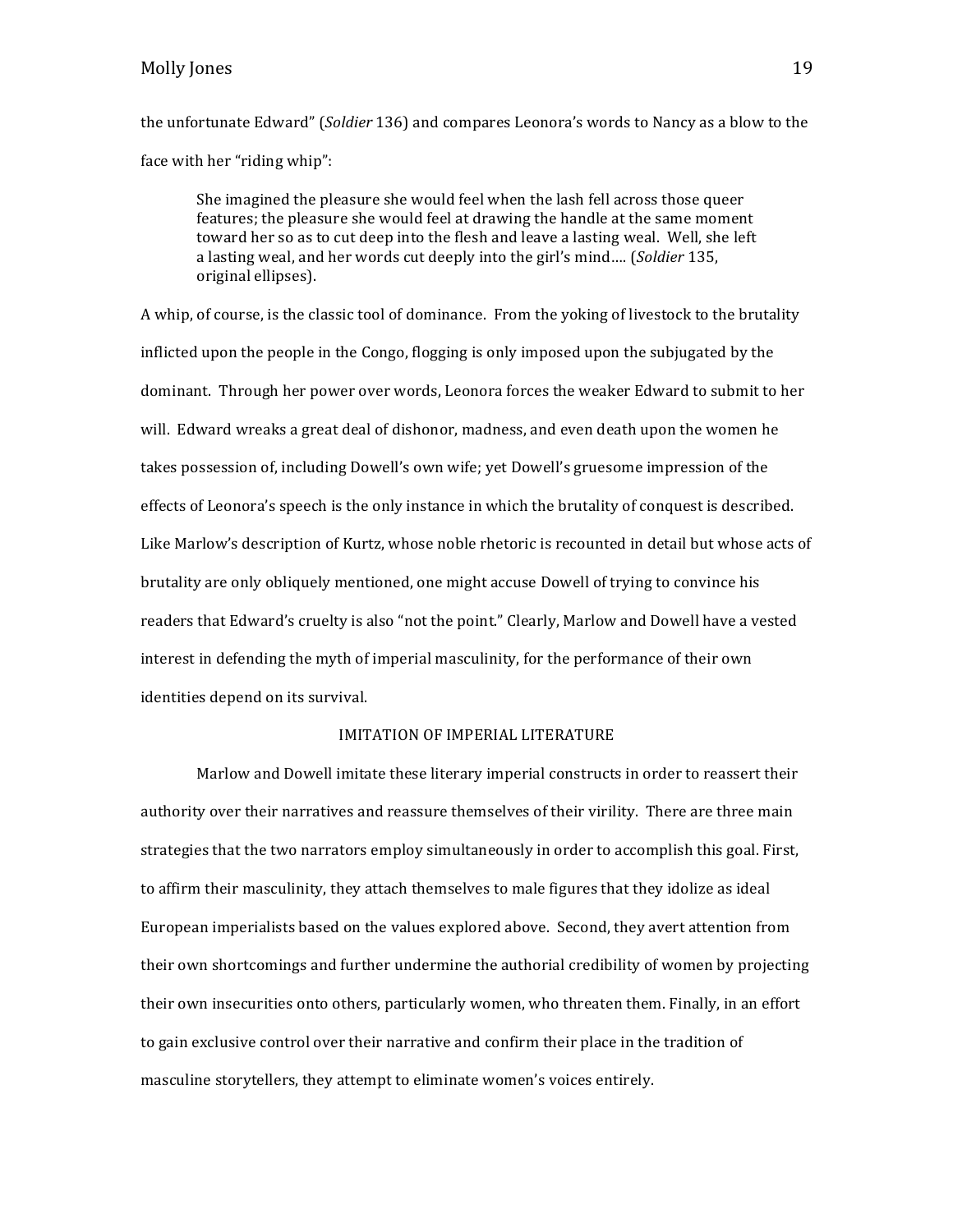Aside from the possession of women and land, a less overt yet highly relevant characteristic of imperial masculinity to Marlow and Dowell in the popular literature of their time is an internal form of conquest; a man's identity is shaped through his ability to overpower the wildness of emotion and passions typically characterized as feminine or primitive. As Cole puts it, "a Western man is expected to feel deeply, to have an emotional interior, but ultimately to master that side of himself, much as the conqueror masters the feminine landscape of primeval Africa" (255). Recalling one of his first impressions of "Captain Ashburnham," Dowell states that Edward's outer expression conveys the look of a gentleman who has accomplished this mastery:

His face hitherto had, in the wonderful English fashion, expressed nothing whatsoever. Nothing. There was in it neither joy nor despair; neither hope nor fear; neither boredom nor satisfaction. He seemed to perceive no soul in that crowded room; he might have been walking in a jungle. I never came across such a perfect expression before and I never shall again (*Soldier* 24).

Dowell's fantasy that Edward "might have been walking in a jungle" evokes the exotic adventure experience even in their domestic dinner setting. Dowell again describes Edward's expression two pages later as "that of pride, of satisfaction, of the possessor," adding that this impression was later reinforced with speech: "I saw him once afterward gaze at the sunny fields of Bramshaw and say 'All this is my land!"' (Soldier 26). Dowell sees Edward not only as a "possessor" of various forms of territory, but, most importantly, as a man who is remarkably self-possessed. Of course, Edward's performance is no more representative of his mastery of self than his proclamation that "All this is my land!" is representative of Edward's control over his estate, which is, of course, managed by Leonora. In fact, Dowell even interprets clear evidence to the contrary, such as the despair evinced by Edward's repeated suicide attempts, as "deeds of heroism" required by his "soldiering" (*Soldier* 113).

Marlow, too, imagines that Kurtz ultimately masters his emotional interior just like he has gained dominance over the land. Marlow states that for a man who faces the imminence of his own death, "the most you can hope from it is some knowledge of yourself" (*Heart* 69).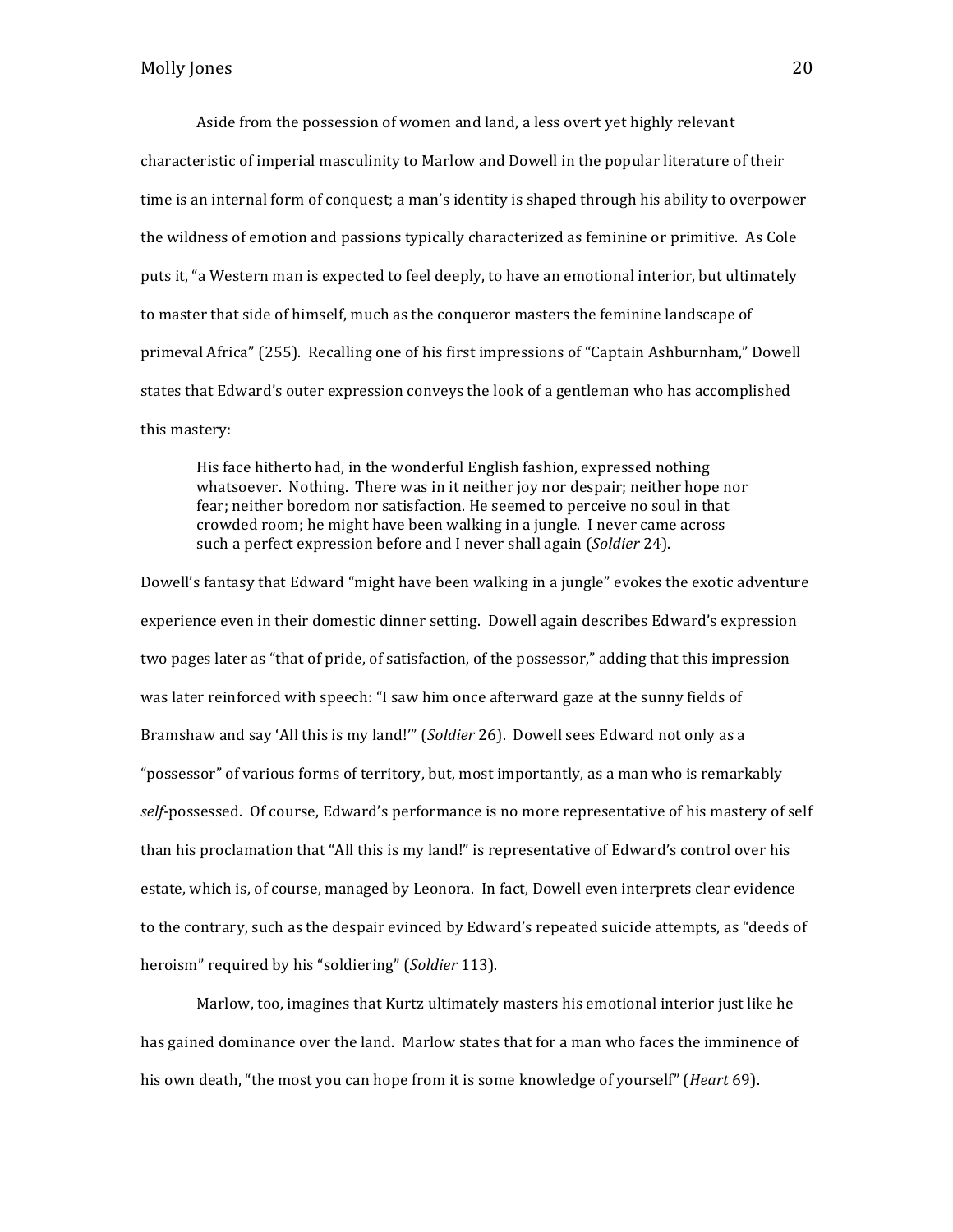Because Marlow fears what he himself will find when he looks inward, he admires Kurtz for, he believes, gazing into his own soul and enduring "every detail of desire, temptation, and surrender during that supreme moment of complete knowledge" (*Heart* 69). Marlow recounts an occasion in which he, like Kurtz, faced his own impending demise, and confesses that at the final moment "I found with humiliation that probably I would have nothing to say" (*Heart* 70). The emphasis on having something to "say" further highlights the importance of narration in the assertion of male identity for Marlow; again, the command of self depends upon the command of language. Marlow believes that Kurtz is a "remarkable man" because he thinks Kurtz does precisely what Marlow cannot bring himself to do; according to Marlow, Kurtz peers into his own soul, recognizes the truth about himself, and articulates his own judgment about his soul:

He had summed up—he had judged. 'The horror!' He was a remarkable man. After all, this was the expression of some sort of belief; it had candour, it had conviction, it had a vibrating note of revolt in its whisper, it had the appalling face of a glimpsed truth—the strange commingling of desire and hate (70).

Curiously, Marlow describes Kurtz's sickly voice in the same mesmerized tones of wonder at

Kurtz's remarkable eloquence as he does when he describes Kurtz's seventeen-page

handwritten pamphlet of exalted idealist rhetoric:

It was a beautiful piece of writing. The opening paragraph, however, in the light of later information, strikes me now as ominous. He began with the argument that we whites, from the point of development we had arrived at, 'must necessarily appear to them [savages] in the nature of supernatural beings—we approach them with the might as of a deity,' and so on, and so on. 'By the simple exercise of our will we can exert a power for good practically unbounded,' etc. etc. From that point he soared and took me with him. The peroration was magnificent, though difficult to remember, you know. It gave me the notion of an exotic Immensity ruled by an august Benevolence. It made me tingle with enthusiasm. This was the unbounded power of eloquence—of words—of burning noble words. There were no practical hints to interrupt the magic current of phrases, unless a kind of note at the foot of the last page, scrawled evidently much later in an unsteady hand, may be regarded as the exposition of a method. It was very simple and at the end of that moving appeal to every altruistic sentiment it blazed at you luminous and terrifying like a flash of lightning in a serene sky: 'Exterminate all the brutes!'" (*Heart* 49-50).

What Marlow refuses to fully recognize is that Kurtz's note "scrawled evidently much later"

represents a significant change in his control over language. The "unsteady hand" reflects the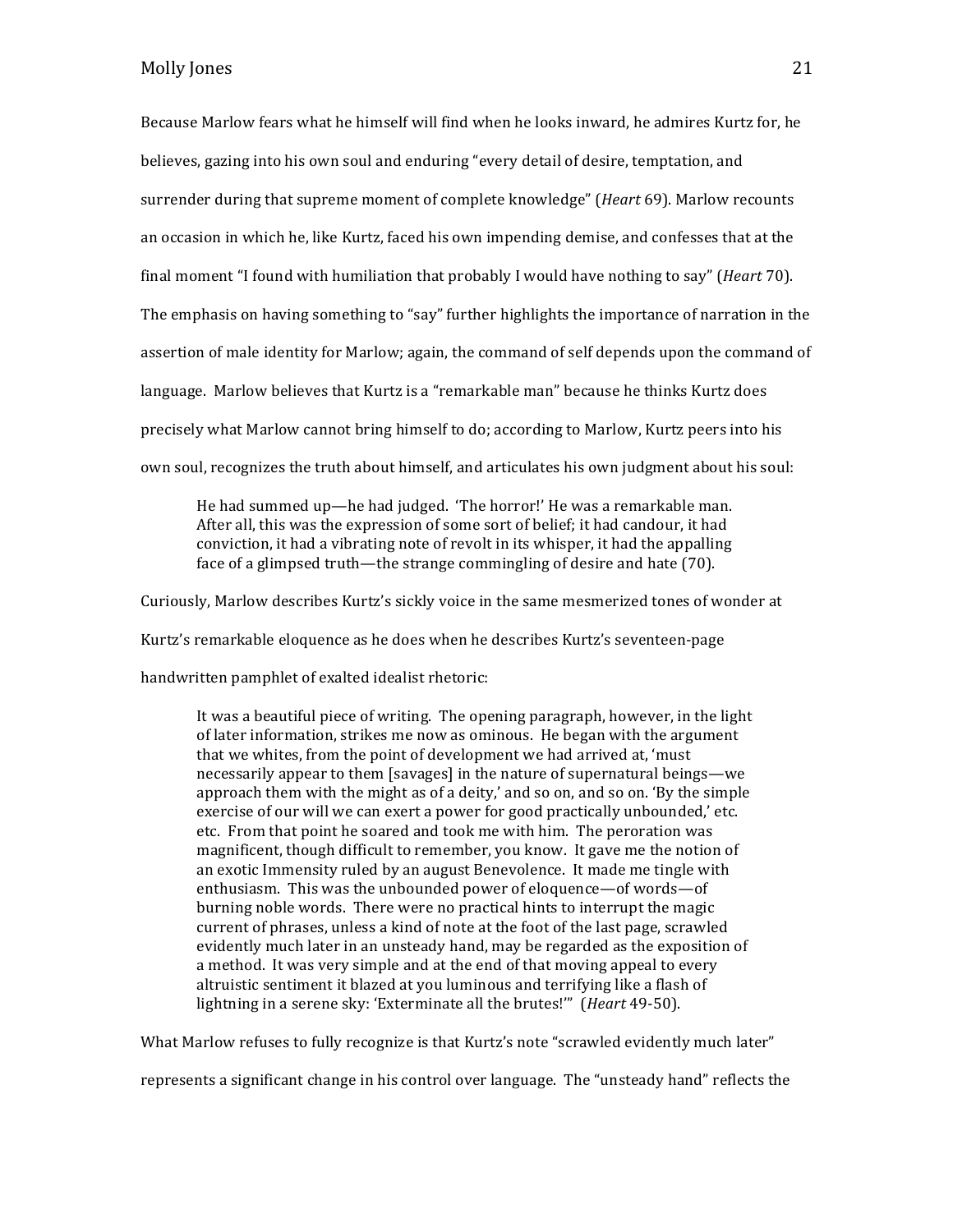instability of Kurtz's mental state; by the time he scribbles his final addendum to the seventeen pages of writing, Kurtz is corrupted by his own greed and megalomania. He believes his original rhetoric so strongly that he literally considers himself a godlike being who deserves his conquered people to worship him with midnight rituals and "unspeakable rites" (*Heart* 50).

Despite the extraordinary depth of meaning Marlow bestows upon Kurtz's final words, there is little evidence to suggest that Kurtz himself had any insight whatsoever into the horrors of his soul. Rather, Kurtz appears to be slowly consumed by his own moral corruption both mentally and physically until his death, steadily losing his grasp on coherent speech. Days before his death, Kurtz cries out nonsensically, "Oh, but I will wring your heart yet!" without provoking any reflection on its meaning from Marlow (*Heart* 68). Marlow himself admits to creating exquisite meaning out of the words he exchanges with Kurtz, even if there is nothing innately magical or eloquent in his speech: "They were common everyday words—the familiar vague sounds exchanged on every waking day of life. They had behind them, to my mind, the terrific suggestiveness of words heard in dreams, of phrases spoken in nightmares" (*Heart* 68). By the time Kurtz utters his final words, there is so little power in them that the words "The horror!" escape in "a cry that was no more than a breath" (*Heart* 69). The immense moral struggle that Marlow gives Kurtz credit for seems implausible. Kurtz is no longer a selfpossessed master of language; the man who wrote the eloquent seventeen-page report may have once held the ability to "sum up" and to "judge," but this Kurtz, the "animated image of death carved out of old ivory" with a "weirdly voracious aspect" is unlikely to be capable of such insight (*Heart* 70, 59)

Despite the unlikelihood of their heroes' mastery of self, Marlow and Dowell idolize Kurtz and Edward as archetypes of what a real man should be. They see Kurtz and Edward as so exceptional that their loyalty to the two men is "impossible" to resist. Marlow begins to tell Kurtz's Intended, "He was a remarkable man... it was *impossible* not to—" before she finishes his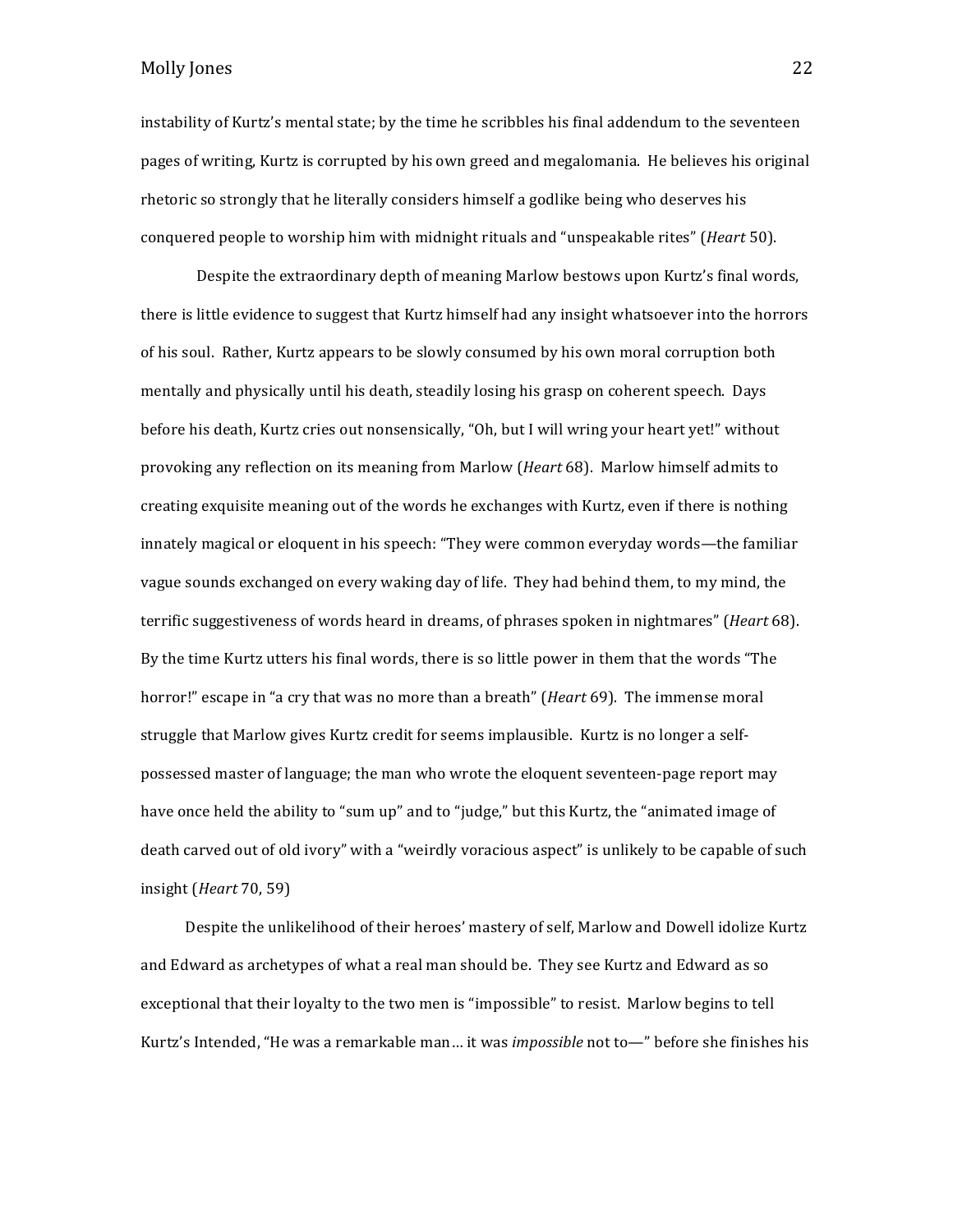sentence with the phrase "love him" *(Heart* 74, emphasis mine). Dowell uses similar language as he expresses his allegiance to Edward:

*It is impossible for me to think of Edward Ashburnham as anything but straight,* upright, and honorable. That, I mean, is in spite of everything my permanent view of him. I try at times by dwelling on some of the things that he did to push that image of him away, as you might try to push aside a large pendulum. But it always comes back—the memory of his innumerable acts of kindness, of his efficiency, of his unspiteful tongue. He was such a fine fellow (*Soldier* 78-79, emphases mine).

Dowell's delusions are particularly evident in this estimation of Edward; he ignores Edward's

cruelties in favor of his "innumerable acts of kindness," which are, in fact, so detrimental to his

"efficiency" that he is forced relinquish his estate to his wife. Nevertheless, Dowell, like Marlow,

professes such intense devotion to the man he idolizes that he experiences a collapse of his own

identity in his desire to emulate him.

Marlow believes that showing his loyalty to Kurtz is somehow rooted in "destiny. My

destiny!" (*Heart* 69). The moment of self-knowledge that Marlow invents for Kurtz at the

moment that Kurtz confronts his own mortality becomes more important to Marlow than his

own near-death encounter:

And it is not my own extremity I remember best—a vision of greyness without form filled with physical pain and a careless contempt for the evanescence of all things—even of this pain itself. No. It is his extremity that I seem to have lived through (*Heart* 70).

Dowell's declaration of love for Edward represents an even more preposterous identification

with his idolized male figure, progressing beyond the level of vicarious insight Marlow creates

through Kurtz to a baffling revision of his entire identity:

But I guess that I myself, in my fainter way, come into the category of the passionate, of the headstrong, and the too-truthful. For I can't conceal from myself the fact that I loved Edward Ashburnham—and that I love him because he was just myself. If I had had the courage and the virility and possibly also the physique of Edward Ashburnham, I should, I fancy, have done much what he did. He seems to me like a large elder brother who took me out on several excursions and did many dashing things whilst I just watched him robbing the orchards, from a distance. And, you see, I am just as much of a sentimentalist as he was…" (*Soldier* 161-162)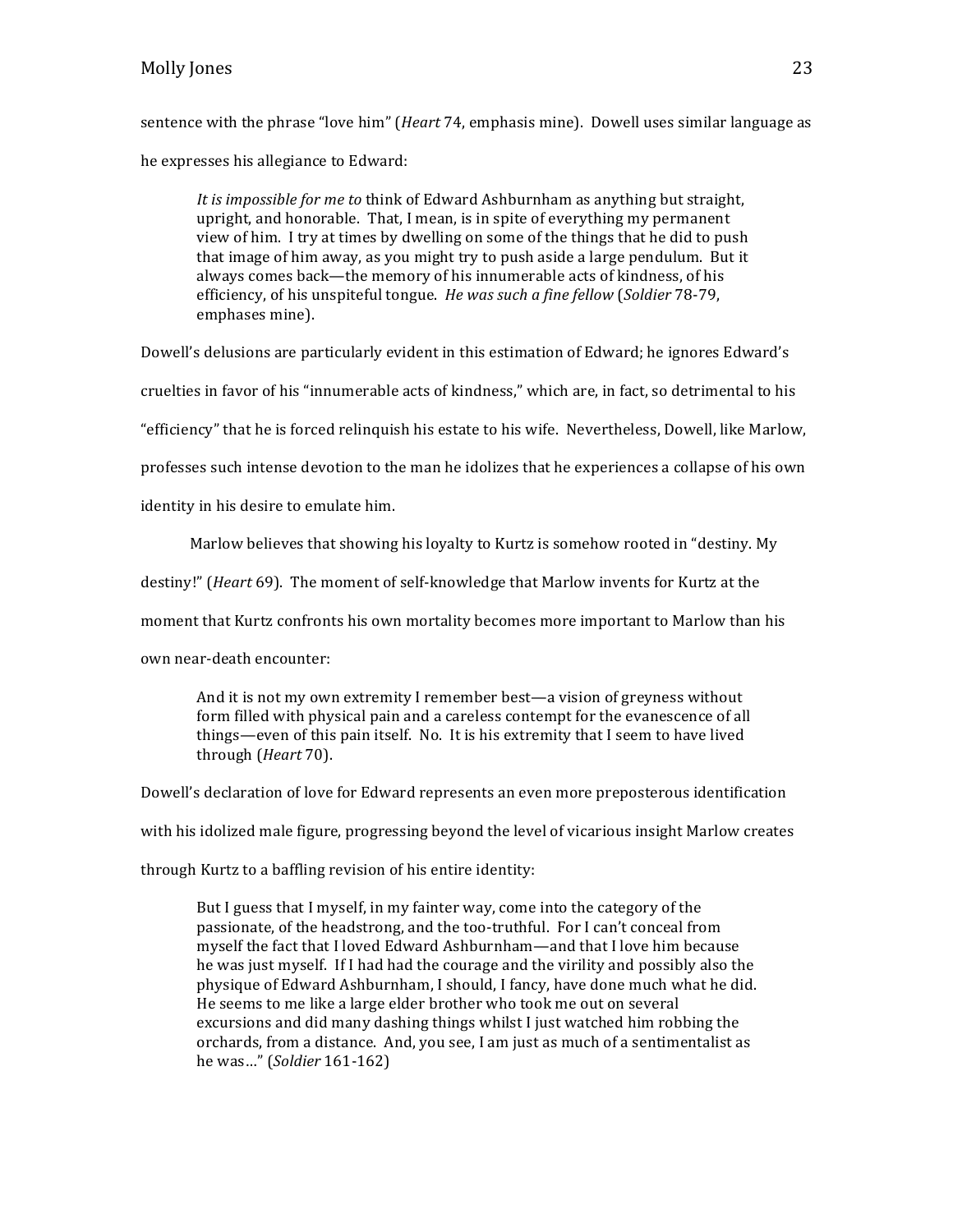Dowell's characterization of himself as "too-truthful" might be the most stunning fallacy of this entire passage; very little of his self-assessment has any grounds in truth. Aside from Dowell's utter lack of passion and his unwillingness to act on even his own wife's flirtations (*Soldier* 22, 63), Dowell also acknowledges elsewhere that Edward only shares these "many dashing things" with him because he regards Dowell as a "woman or a solicitor" (*Soldier* 26); there exists no brotherly relationship between the two men. Predictably, Dowell balks at his single opportunity to confirm his identity as a "sentimentalist" character and forge a bond with Edward; when he realizes that Edward is about to commit suicide, Dowell reports, "I wanted to say: 'God bless you,' for I am also a sentimentalist. But I thought that perhaps that would not be quite English good form, so I trotted off with the telegram to Leonora" (*Soldier* 162). In his final interaction with Edward, Dowell once again proves his passivity and thus his extreme contrast to the "good soldier" ideal he admires; though he ardently claims complete loyalty to Edward in his narrative, in action he upholds his duty to Leonora.

In *Heart of Darkness*, Marlow tries to depict the concept of devotion as a specifically feminine tendency; Jeremy Hawthorn argues that Marlow seeks to prove that "the Intended's capacity is for devotion, not for living" (409). Obviously, in their zealous loyalty to Kurtz and Edward, Marlow and Dowell both experience a much more extreme version of the devoted passivity that is stereotypically blamed on women. The propensity for devotion is not the only instance in which women are criticized for Marlow and Dowell's shortcomings, however. To avert attention from their own insecurities while undermining the narrative authority of competing voices, Marlow and Dowell regularly project their own weaknesses onto women.

Dowell's narrative is peppered with expressions of pity. Despite his avowed admiration for Edward, Dowell cannot dismiss the fact that Edward has had an affair with his wife, which places him in the natural position of a rival. In response to the threat to his masculinity that Edward poses, Dowell launches veiled attacks at Edward's sentimentalism and passiveaggressively assumes the pretense of affection to try to flaunt Edward's weakness, in just one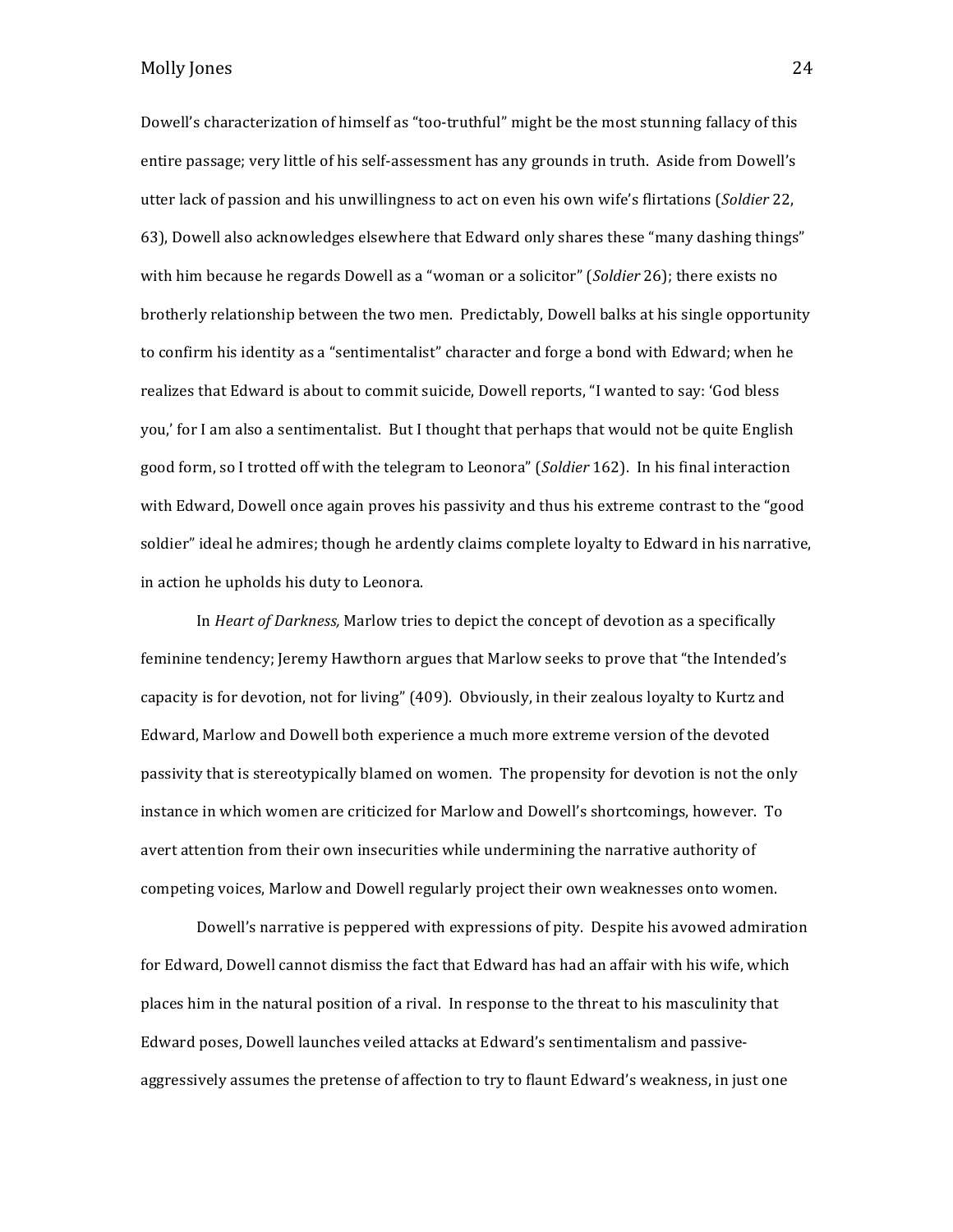instance calling him "poor fellow," "poor dear," and even "poor wretch" and "poor devil" all within the span of a few pages (*Soldier* 40-41). In fact, Dowell uses the world "poor" to describe almost every character in the novel, including the objects of Edward's sexual exploits, Florence, and even Leonora. Yet Florence is the character to whom Dowell most consistently attaches this condescending prefix, likely as an attempt to confirm his identity as her protector and caretaker, a role which necessitates her powerlessness and dependence upon him. However, this rhetorical device is as unconvincing to the well-rehearsed actors of English good form as it is to the reader; Dowell hints repeatedly that he appears as the individual most worthy of pity in the eyes of the other characters. Despite his efforts to figure his wife as the helpless patient who requires his assiduous nursing, Dowell is the one most often perceived as the "invalid": "It is true that, at times I used to notice about [Leonora's] face an air of inattention as if she were listening, a mother, to the child at her knee, or as if, precisely, I were myself the patient" (*Soldier* 29, 40).

Meanwhile, one of the more flagrant examples of Marlow's hypocritical condemnations of women appears when Marlow meets with his aunt, the woman responsible for setting his story in motion. During this conversation, Marlow recalls,

it became quite plain to me I had been represented to the wife of the high dignitary and goodness knows to how many more people besides as an exceptional and gifted creature.... Something like an emissary of light, something like a lower sort of apostle. There had been such a lot of rot let loose in print and talk just about that time, and the excellent woman living right in the rush of all that humbug got carried off her feet. She talked about 'weaning all those ignorant millions from their horrid ways' till, upon my word, she made me quite uncomfortable. I ventured to hint that the Company was run for profit (*Heart* 12). 

As McIntire points out, Marlow treats the aunt's susceptibility to the imperialist ideology "let loose in print and talk just about that time" as "a specifically feminine ignorance... distinguished by its non-relation to truth and its excessive concern with aesthetics over practicality," thus establishing the world of men, by contrast, as one that possesses "a sufficiently accurate version of the 'facts' about the daily business of colonization to make their a world that does not 'fall apart" (262). Yet Marlow's worshipful description of Kurtz renders him much guiltier of bowing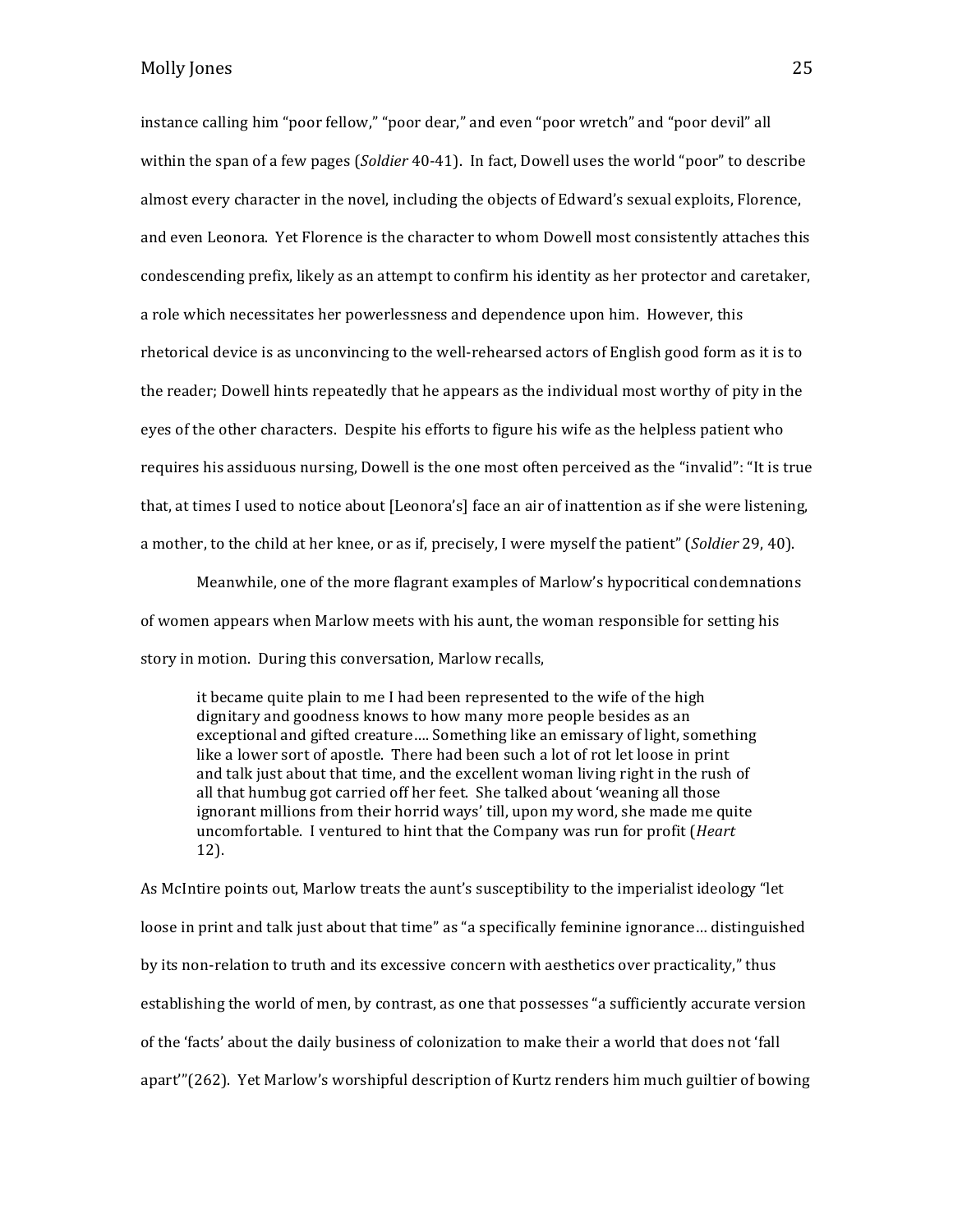down to this ideological rhetoric than women are; as much as he ridicules his aunt's appraisal of him, Marlow's devotion to Kurtz is so fervent that he can justifiably be considered "a lower form of apostle." For example, while his aunt "got carried off her feet" by such language, Kurtz's speech "soared and took me with him" (*Heart* 50). His language, Marlow explains, "made me tingle with enthusiasm," a quality which, Lawtoo notes, Marlow uses against his "aunt, a dear, enthusiastic soul" in order to portray her as zealously uncritical (*Heart* 8, Lawtoo 49). Furthermore, Marlow's "excessive concern with aesthetics over practicality," as McIntire calls it, is much more severe than the silliness of which he accuses women. Marlow is enchanted by the same kind of "rot" set forth in Kurtz's document as the "humbug" his aunt echoes; after all, regardless of how "remarkable" Marlow believes Kurtz to be, Kurtz himself is one of the writers who produces the ideology in the press that his aunt parrots: "Was he rehearsing some speech in his sleep, or was it a fragment of a phrase from a newspaper article. He had been writing for the papers and meant to do so again, 'for the furthering of my ideas. It's a duty'" (*Heart* 68). In addition, Marlow openly acknowledges that it is the aesthetic quality of Kurtz's "eloquence" that so enthralls him:

This was the unbounded power of eloquence—of words—of burning noble words. There were no practical hints to interrupt the magic current of phrases, unless a kind of note at the foot of the last page, scrawled evidently much later in an unsteady hand, may be regarded as the exposition of a method (*Heart* 50).

The one "practical" note included in Kurtz's extensive document of lofty rhetoric is the brutal line scribbled at the end. In this instance, Marlow, unlike his aunt, beholds the horrifying truth, unmasked by Kurtz's bewitching eloquence. Nevertheless, Marlow is seduced by the dazzling beauty of Kurtz's language, not only excusing Kurtz for this "luminous and terrifying" truth, but actively suppressing it when he hands over the report to the Company "with the postscriptum torn off" (*Heart* 71). Thus, if the women are indeed "out of it," it is because of Marlow's blatant censorship of the truth. Marlow's own ignorance, on the other hand, is willful; he sees the truth yet wipes it out because it does not fit with the aesthetics of the imperialist rhetoric that seizes him.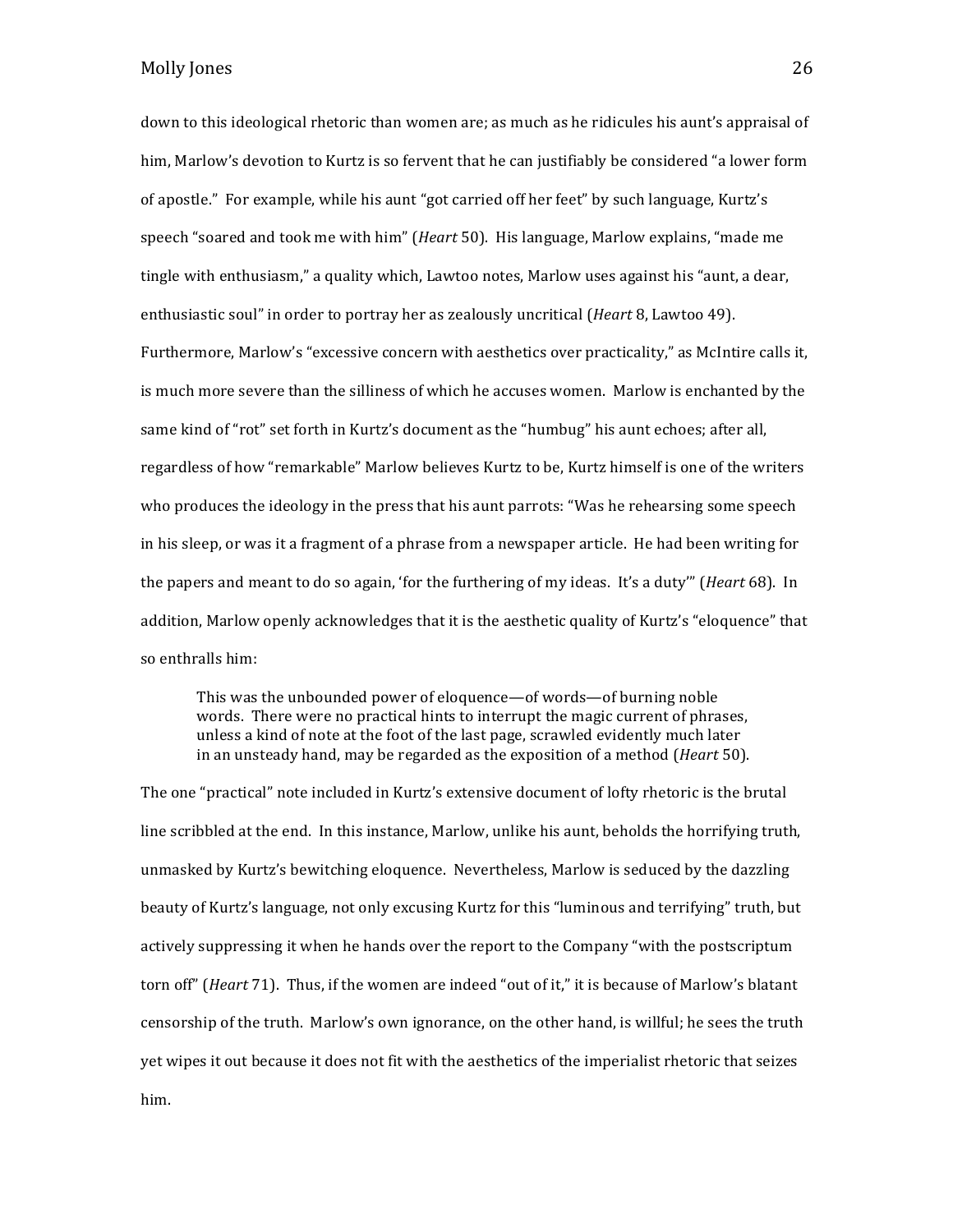McIntire states that in *Heart of Darkness*, "the silence of women stands out ever more starkly because of its extreme opposition to Marlow and Kurtz's command over language" (268). Perhaps more accurately, Marlow and Kurtz's command over language appears more prominent in contrast to the women's conspicuous silence. By stifling threatening voices, in other words, Marlow hopes to augment his own narrative authority. Marlow makes no secret of his desire to leave women "out of" his narrative "completely," deliberately imposing silence upon them by excluding them from knowledge of the truth:

I laid the ghost of his gifts at last with a lie,' he began suddenly. 'Girl! What? Did I mention a girl? Oh, she is out of it—completely. They—the women I mean are out of it—should be out of it. We must help them to stay in that beautiful world of their own lest ours gets worse. Oh, she had to be out of it' (*Heart* 48).

Obviously, the "beautiful world of their own" to which Marlow refers is an epistemological one; Marlow wishes to confine women to a separate realm of knowledge from the male textual community he occupies "lest ours gets worse." Marlow had already articulated this dichotomy between male and female forms of knowledge very early in his narrative:

It's queer how out of touch with truth women are! They live in a world of their own and there had never been anything like it and never can be. It is too beautiful altogether, and if they were to set it up it would go to pieces before the first sunset. Some confounded fact we men have been living contentedly with ever since the day of creation would start up and knock the whole thing over (*Heart 13*)

According to Marlow's gendered spheres of knowledge, in other words, men exist "contentedly" in a world of rational, straightforward "fact," whereas women remain wholly "out of touch with truth." Women "live in a world of their own," a fanciful realm of knowing that is "too beautiful altogether" and will "go to pieces" if it is ever allowed to come into contact with the world of "truth" and "fact" in which men so "contentedly" dwell. Yet Marlow's belief that women must "stay in that beautiful world of their own lest ours gets worse" hints that his true motive for setting up this distinction between male and female knowledge is not female security, but his own security. Despite his firm avowal that "I hate, detest, and can't bear a lie" (*Heart* 27), Marlow displays no qualms about deceiving women in order to keep them "out of" his narrative.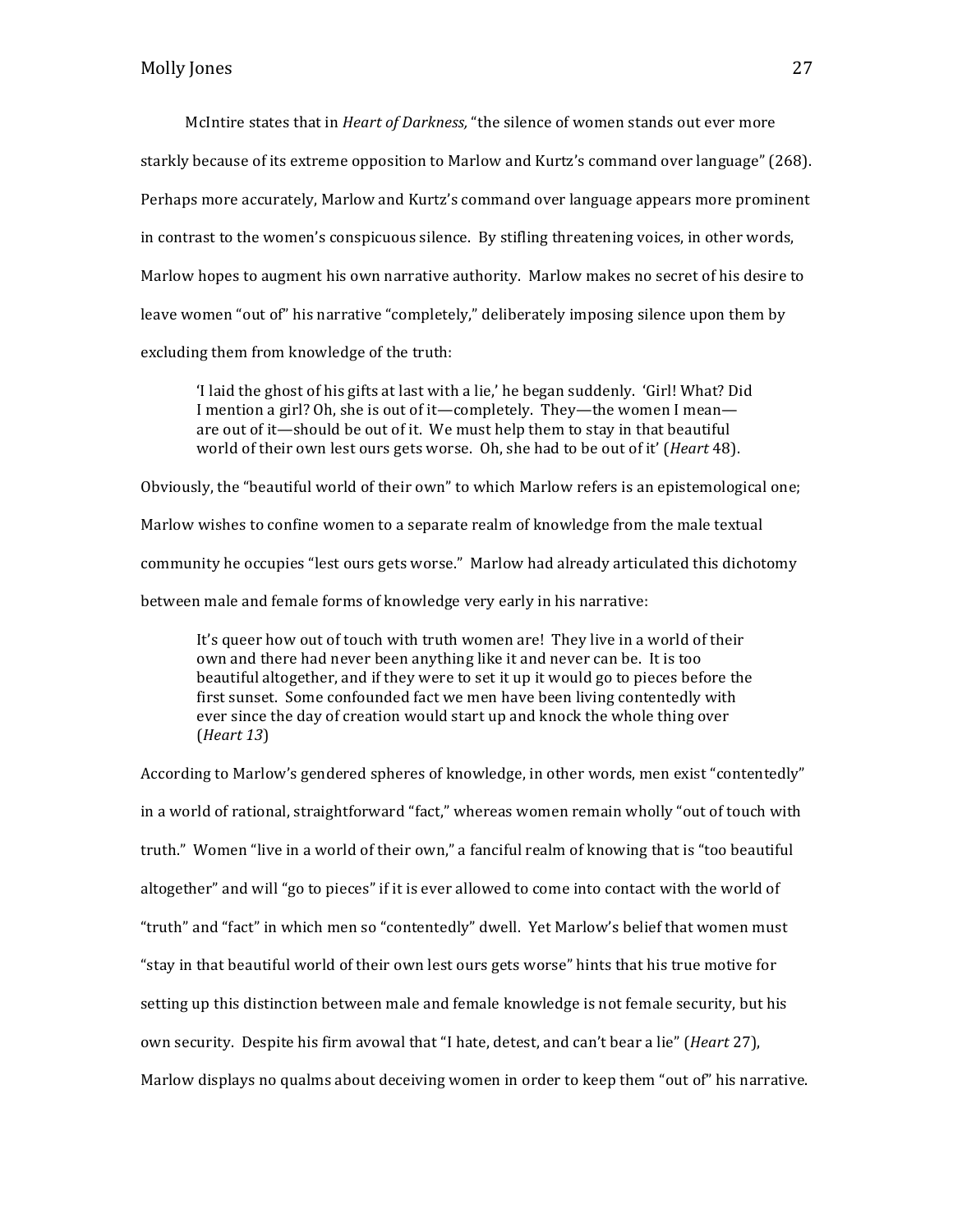Marlow and Dowell exclude women from this male realm of knowledge in order to defend their narratives against the women who hold power over them, in addition to bolstering their sense of community with other men. For example, after Marlow's aunt secures the job in Africa for Marlow that makes his entire narrative possible, Marlow scoffs at her flattery to his male listeners, adding wryly, "I ventured to hint that the Company was run for profit" (*Heart* 12). As McIntire perceptively notices, Marlow

stops short of a full explanation of his views, which he narrates to his male auditors, and he only weakly expresses his discomfort through the alwaysambiguous gesture of a hint. Marlow thus not only allows his aunt to misread his own ambivalence about the Company's capitalist ventures, but he seems to wish this misreading upon her  $(267)$ .

By keeping his aunt ignorant to the facts of the colonial mission masked by the imperialist rhetoric that the press disseminates, Marlow isolates her from the male-dominated sphere of facts, "profit," and myth-making. Marlow's deception of his aunt, however, is mild compared to the outright lie he tells Kurtz's Intended. Again, Marlow implies that he deceives the woman for her own protection, so as not to extinguish "that great and saving illusion that shown with an unearthly glow in the darkness, in the triumphant darkness from which I could not have defended her" (*Heart* 75). His condescending judgment that the Intended must be shielded from the truth resembles Dowell's patronizing protection of Florence, and it is equally self-serving.

Marlow's "infinite pity" for the mourning woman arises from a "dull anger," just as Dowell's pity for "poor Florence" belies his resentment toward her (*Heart* 76). His jealousy of her intimacy with Kurtz is as obvious as his fear of her influence over his own impressions, which could potentially dismantle his construct of Kurtz as his ideal masculine companion:

She carried her sorrowful head... as though she would say  $I - I$  alone know how to mourn for him as he deserves.... For her he had died only yesterday. And by Jove, the impression was so powerful that for me too he seemed to have died only yesterday—nay, this very minute (*Heart* 74).

The Intended speaks with greater authority over Kurtz's memory than Marlow wishes for her to possess. Thus, when she presses, "You knew him well," his response deliberately emphasizes his exclusive form of knowledge that he refuses to share with her: "Intimacy grows quickly out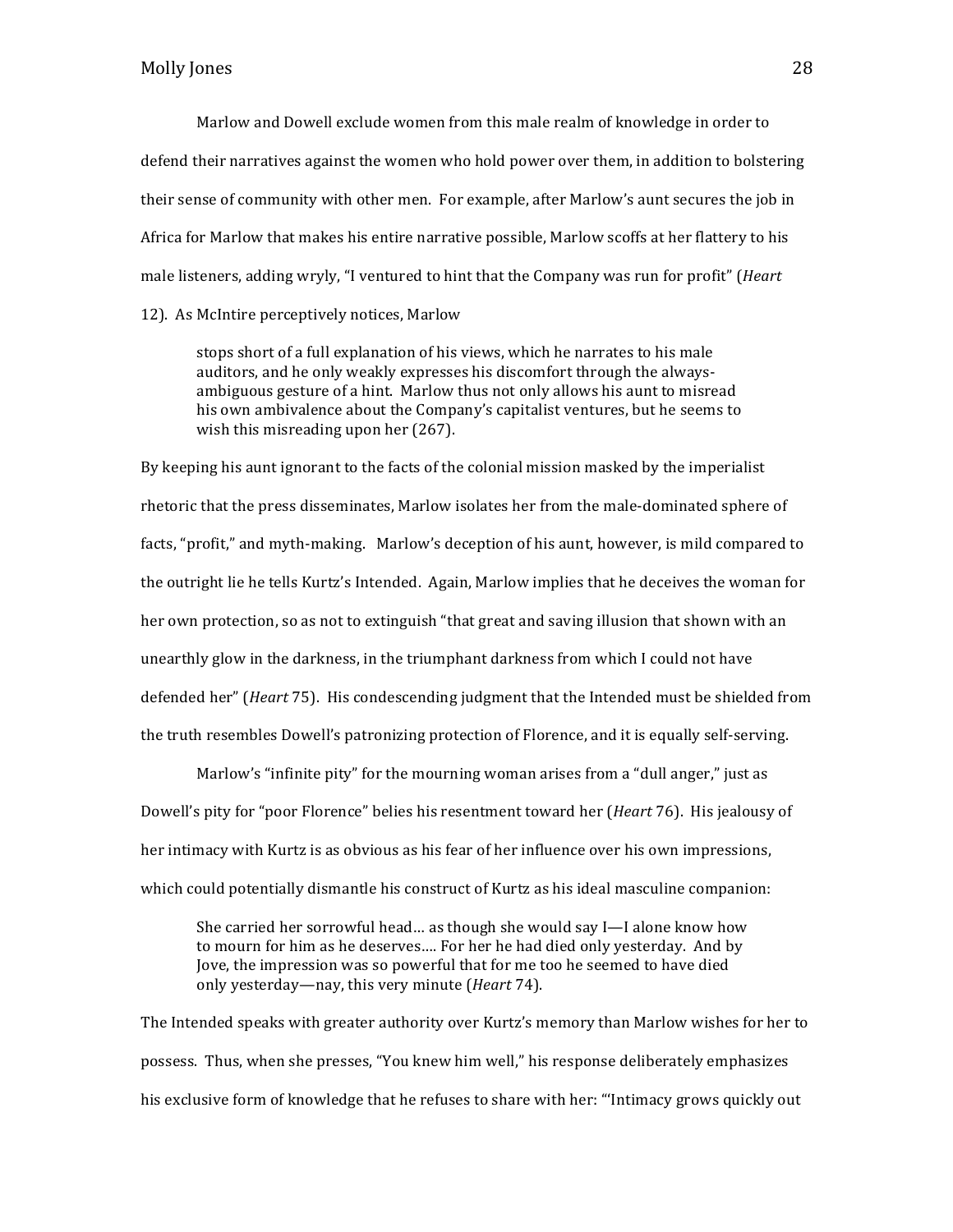there,' I said. 'I knew him as well as it is possible for one man to know another'" (*Heart* 74). With this reply, Marlow asserts his superior knowledge of Kurtz, stressing her separation from the physical domain of wilderness "out there" and the type of "intimacy" achieved in such a setting, as well as her exclusion from the two explorers' shared access to the realm of masculine knowledge. Even so, the next time Marlow speaks she once again manages to take control of his narrative, enthusiastically finishing his sentence and "silencing [him] into an appalled dumbness" (*Heart* 74). Interestingly enough, Marlow does not back down so easily when his speech is interrupted by his seafaring companions. Kurtz's Intended ironically overturns Marlow's aggressive declaration of authorial dominance to any man on his boat who dares to interject: "An appeal to me in this fiendish row—is there? Very well. I hear, I admit, but for good or for evil mine is the voice that cannot be silenced" (*Heart* 36). Faced with the Intended's powerful voice, it is *Marlow's* world of neatly gendered categories of wildness and domesticity, not the insulated world of femininity, that "[goes] to pieces" (*Heart* 13). Unlike his aunt's drawing room, which "most soothingly looked just as you would expect a lady's drawing room to look" (*Heart* 12), the Intended's drawing room is an ominous, funereal atmosphere adorned with ivory and tainted with darkness. When she pressures him into confessing Kurtz's final words, Marlow lies to her that "the last word he pronounced was—your name" (*Heart* 77).

Women's silence is even more important both to Dowell's authorial command and his sense of identity than it is to Marlow. Until he meets Florence, Dowell admits that he has no answer to the question of "what did I do": "I did nothing. I suppose I ought to have done something but I didn't see any call to do it. Why does one do things? I just drifted in and wanted Florence" (*Soldier* 17). Dowell's only career is his status as a husband, and the sole duty that he appoints himself is the "profession... of keeping heart patients alive" (*Soldier* 39). His role as "the sedulous, strained nurse" consists mostly of controlling Florence's speech and preventing her from discussing any topic that could be considered controversial or subversive, ostensibly because it will overexcite her heart: "For twelve years I had to watch every word that any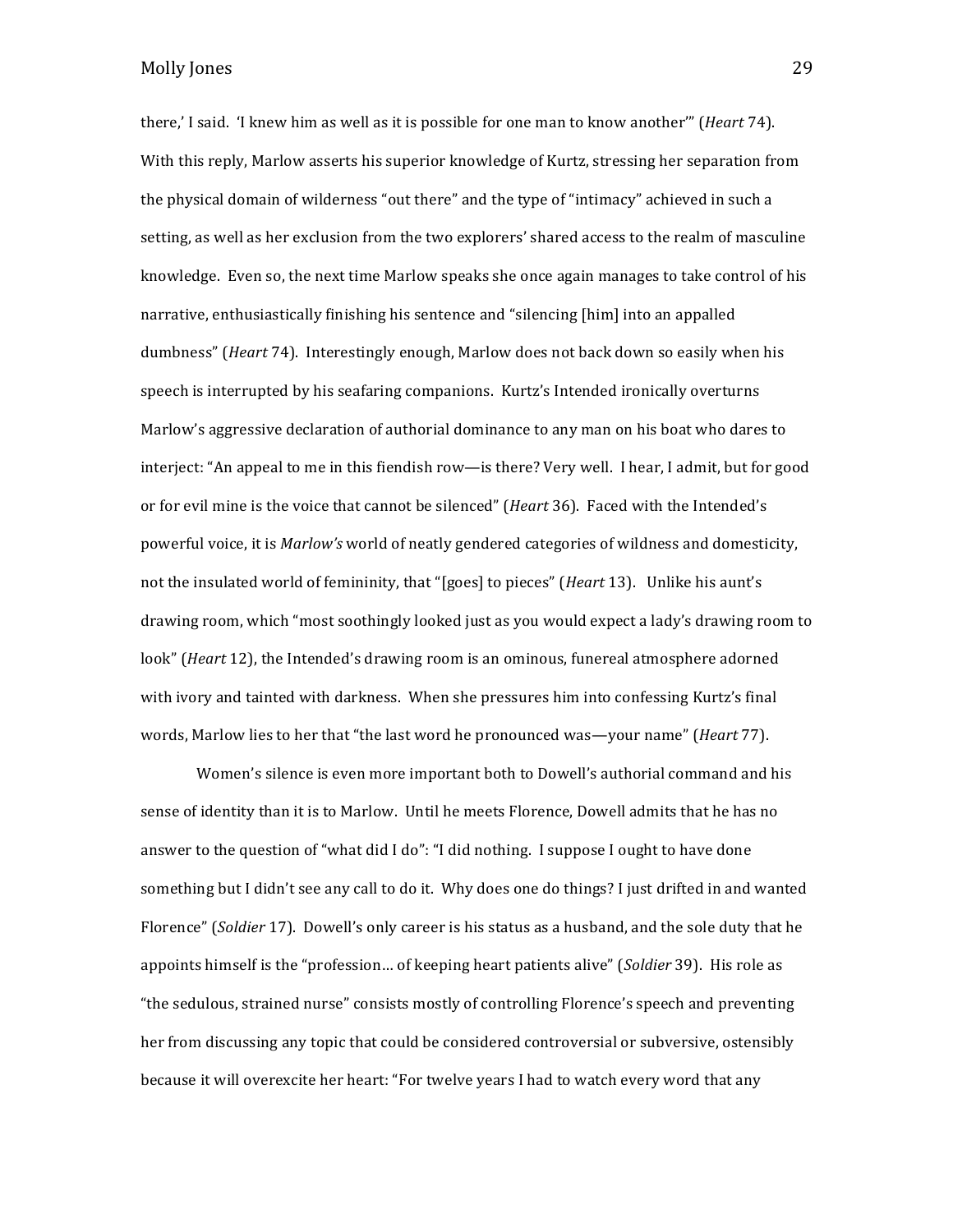person uttered in any conversation, and I had to head off what the English call 'things'—off love, poverty, religion, and the rest of it" (*Soldier* 13, 18). Conveniently, the dangerous thoughts that supposedly endanger Florence's fragile heart are the same "things" that threaten Dowell's comfortable worldview.<sup>7</sup> Dowell embodies the imperial notion of masculinity "not as doing... but as discoursing" (*Heart* 47) to an absurd degree. Dowell is not a man of action, unless that action is female censorship.

The first sentence of the story announces that Dowell's story is not his own; instead, Dowell admits, "This is the saddest story I have ever heard" (*Soldier* 9). As his narrative progresses, it becomes clear that this "saddest story" is not really Dowell's to tell at all; although he is connected to the events in the narrative peripherally, due to his friendship with the Ashburnhams and his wife's infidelities with Edward, the plot focuses not on the disintegration of his own marriage, but rather the failed marriage of Leonora and Edward. Moreover, this "saddest story" is "heard" from Leonora, and Dowell clearly wishes he had never heard it: "I do blame Leonora for giving way to what was in the end a desire for communicativeness" (*Soldier* 125). Indeed, Dowell's entire narrative can be read as an effort to silence Leonora by presenting the past illusions he had held as equally legitimate to the reality she makes known to him after the events have taken place. As Hoffman explains it, Dowell tells his story both from the past perspective he held as it the events unfolded and from the distance in time at which he is writing simultaneously, "not only representing himself and others according to his past understanding but also bursting into his own narrative with abrupt revisions of events and identities" (31). What many critics interpret as an epistemological crisis caused by the differences between public performance and private reality or the innate unknowability of other human beings is in fact a result of Dowell's willful ignorance to the facts that Leonora outlines for him. Dowell's incessant chorus of "I don't know, I don't know" could perhaps be phrased more honestly as "I don't want to know." For instance, Hoffman argues, "Most obviously, Dowell's shifts between his previously and presently-held views can be read as vacillations between denial and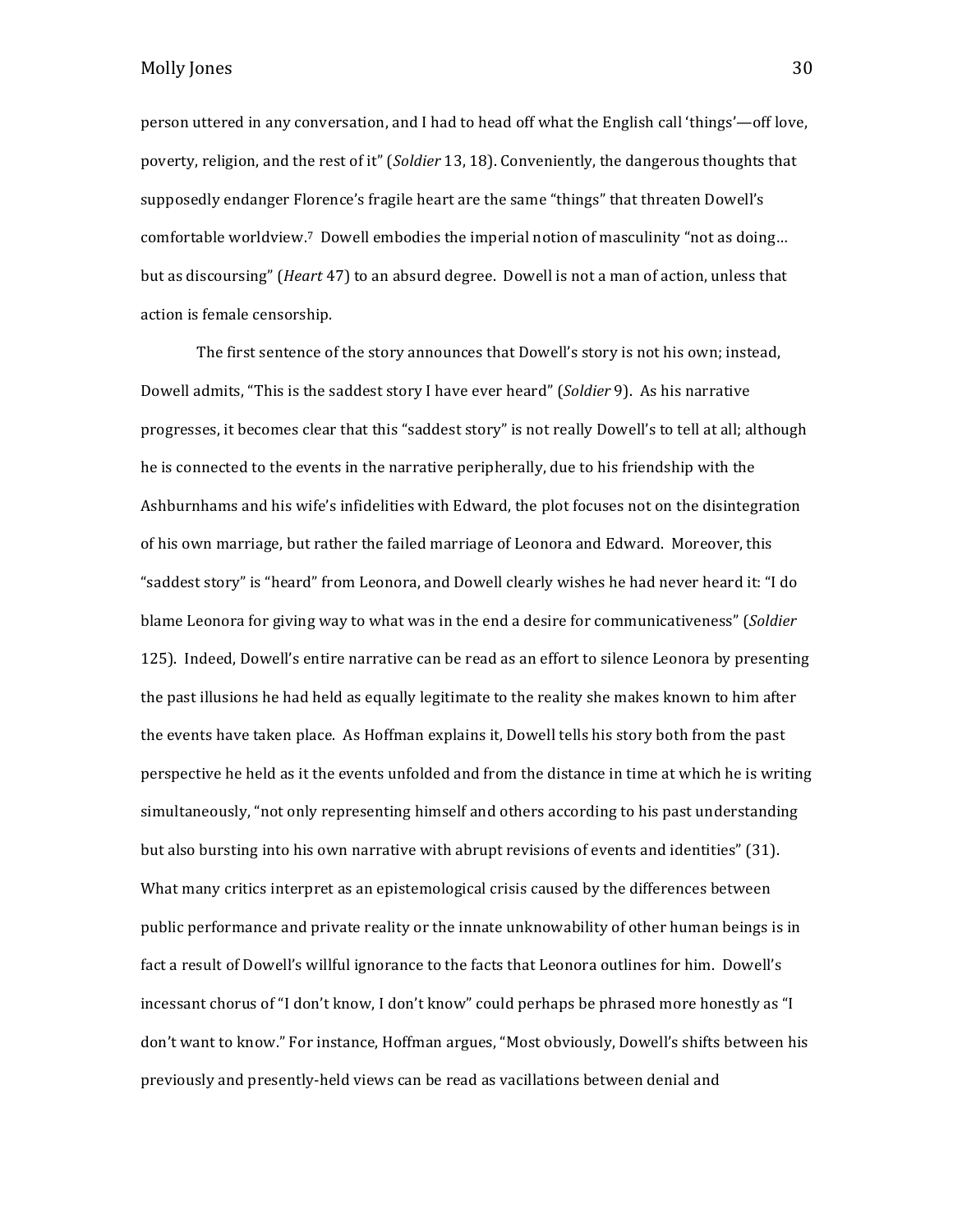acknowledgement that Florence and Edward have both had extramarital affairs... But these shifts also allow Ford to draw attention to the ideological contradictions that destabilize Dowell's sense of his own identity" (31-32). Namely, these "ideological contradictions" consist of the disconnect between the reality that Leonora reports in her "saddest story" and the literary constructs found in imperialist literature, including women's role as the voiceless objects of conquest, the construct of the "good people," the ideal imperialist male hero, and, most of all, the absolute authority of the male narrator.

Leonora's verbal revelations are devastating to Dowell's traditional imperialist assumptions; he himself attests that "the last day of my absolute ignorance" was also the last day, "I assure you, of my perfect happiness" (*Soldier* 71). For one thing, Leonora shatters Dowell's conception of himself as Florence's protector, caretaker, and possessor when she informs him that Florence has deceived him about her heart condition, committed adultery with Edward, and taken her own life like Edward; it is Florence, not Dowell, who explores new lands and lovers.

Leonora's disclosures to Dowell also weaken his model of Edward as a man who can be idolized as the ideal imperialist male figure. The discovery that Edward and Florence have had an affair throws into question Dowell's description of the honorable Edward as "the cleanest" sort of chap—an excellent magistrate, a first rate soldier, one of the best landlords... just exactly the sort of chap that you could have trusted your wife with" (*Soldier* 14). She further smashes Dowell's delusions of Edward "the possessor" and uncovers the emptiness of his declaration that "All this is my land!" when she divulges that she is in fact in control of his estate. The "duties of his station" that Edward absorbs through his eager consumption of sentimental fiction (*Soldier* 45) have rendered him a very clumsy imperialist in practice:

His really trying liabilities were mostly of the nature of generosities proper to his station. He was, according to Leonora, always remitting his tenants' rent and giving the tenants to understand that the reductions would be permanent; he was always redeeming drunkards who came before his magisterial bench; he was always trying to put prostitutes into respectable places—and he was a perfect maniac about children.... All these things, and the continuance of them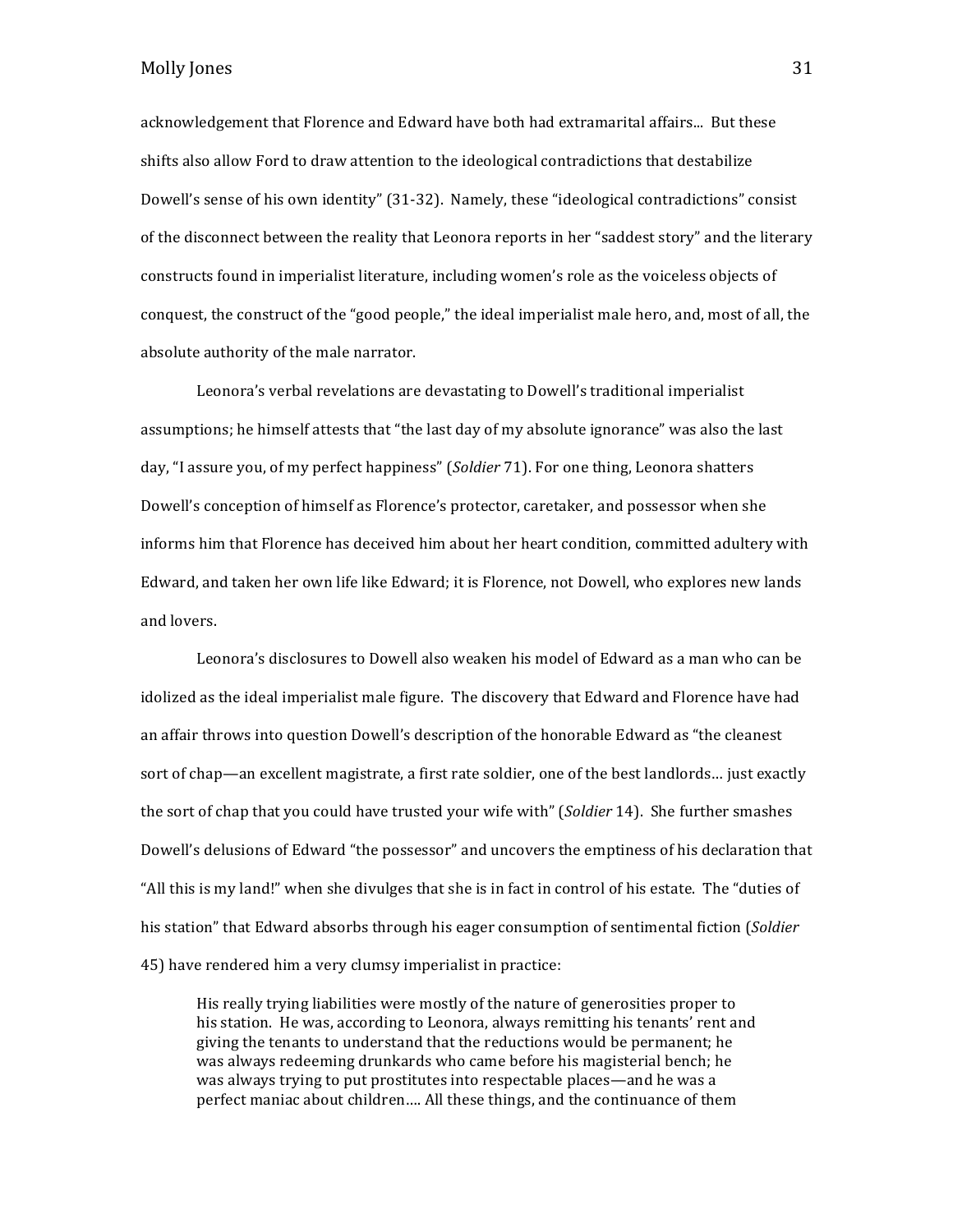seemed to be his duty—along with impossible subscriptions to hospitals and boy scouts and to provide prizes at the cattle shows and anti-vivisection societies... (*Soldier* 46).

Edward's every attempt to embody the values of the powerful, conquering, honorable feudal gentleman causes him to squander his money and relinquish power to his wife. The costs of Edward's infidelities and his outrageous acts of generosity have left them nearly bankrupt, so Leonora seizes control of his finances "while he was still in the arms of his Circe" (*Soldier* 44). Edward's utter failure in upholding these responsibilities and the havoc they wreak upon his psyche invites interrogation of the construct of the "good soldier" and his noble station of the "good people" are worthy of emulation at all. Henstra articulates this uncertainty well: "Do Edward's private desires torture him because they violate the duties of his station and so cannot be fulfilled? Or are such desires the logical outcome of his station, torturous because they impose their own structural confinements?" (191).

Despite all these causes for doubt and questioning, perhaps the discovery most troubling to Dowell's narrative is that his entire conception of his identity and status can be overturned by a woman. His belief in the narrative dominance of men is directly challenged by such an affront. He responds by redefining Leonora in his narrative through typically masculine qualities. He portrays her as cold, conventional, action-oriented, apparently emotionless, and possessing remarkable abilities of seemingly effortless self-control. Despite frequent evidence of the fierce agony of passion with which Leonora simultaneously loved and hated Edward (*Soldier* 25, 91, 119) or the maternal warmth with which she regards him when she sees his weakness (*Soldier* 29), Dowell is determined to present Leonora as "a woman of strong, cold conscience" (*Soldier* 46). Even the physical descriptions of Leonora in his earliest impressions connote cold, composed, unfeminine moral qualities; he says in her evening dress she resembles "a white marble bust" because it is "too clearly cut" and "there was no ruffling," much like the temperament he assigns to her (*Soldier* 28). Dowell says Leonora's appearance draws the male gaze not to the typically feminine features such as the lips or breasts, but to the gold circlet on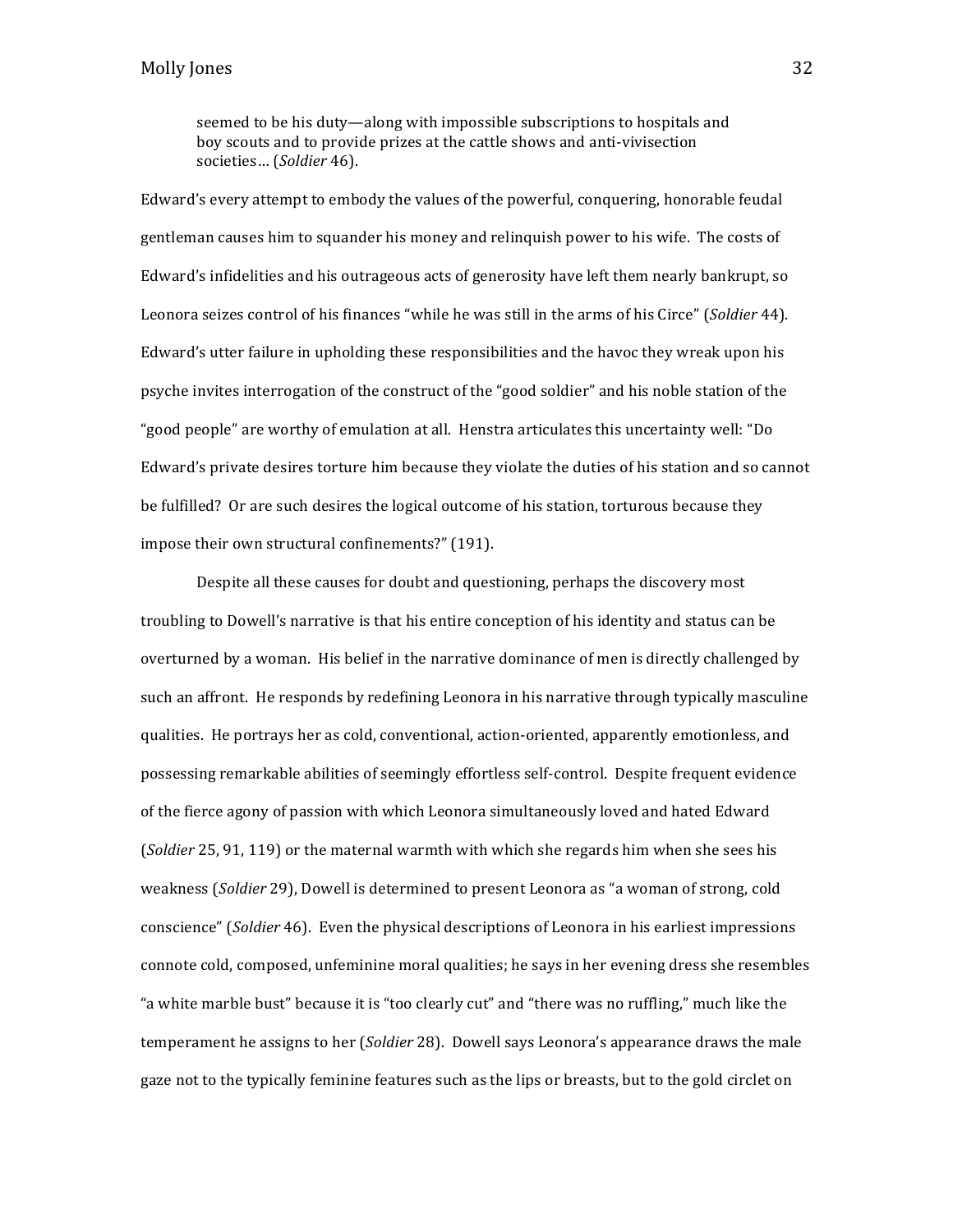her wrist, where, he infers, "perhaps it was that in which she locked up her heart and feelings" (*Soldier* 28). Dowell's reinvention of Leonora as a masculine character not only enables him to justify his asexuality and the fact that "I never had the beginnings of what is called the sex instinct toward her... [and] she never had it towards me," but it also softens the trauma of discovering that a woman can topple his entire worldview (*Soldier* 28). In addition, he attempts to claim ownership of Leonora's story through his choice of title: "I call this the Saddest Story, rather than 'The Ashburnham Tragedy' just because it was so sad... there is about it none of the elevation that accompanies tragedy" (*Soldier* 109). His feeble justification for this decision hardly masks his true motive: he chooses to call his narrative the Saddest Story because naming it "The Ashburnham Tragedy" would force him to admit that the story is not his to tell.

Ironically, every attempt that Marlow and Dowell make to exclude women's voices from their storytelling only corrodes their own narrative authority. For example, McIntire notes that Marlow's 

insistent repetition... that women are "out of it" marks one of the few places in the text when Marlow interrupts his narrative with an aside to his auditors. Indeed, he stutters and falters in his narrative most explicitly at the moments when he is unable to make women a part of his story. Here he "suddenly" stops the flow of his articulate yarn to revise his own terms and preoccupations by asserting that women are not simply of a different world, but ought to be "out of" the story "completely." His tangent is so filled with hesitations and dramatic caesuras that his very language betrays how unsettling women are to Marlow's order of things (264-265).

Marlow's most dramatic unraveling of narrative, however, occurs when he visits Kurtz's Intended and experiences a literal loss of voice. While his lie does hinder the Intended by leaving her "out of it" (*Heart* 48) and denying her access to the knowledge of Kurtz's last words, in doing so he loses a great deal of narrative authority. When she speaks, Marlow reports that "I felt like a chill grip on my chest" and his voice becomes "muffled" (*Heart* 76). Marlow speaks "shakily" before stopping "in fright" (*Heart* 76). Despite Marlow's deceit, moreover, the Intended steers the conversation; in fact, his words seem to echo her own: "You knew him well'... 'I knew him as well as it is possible for one man to know another'"; "'I knew him best.'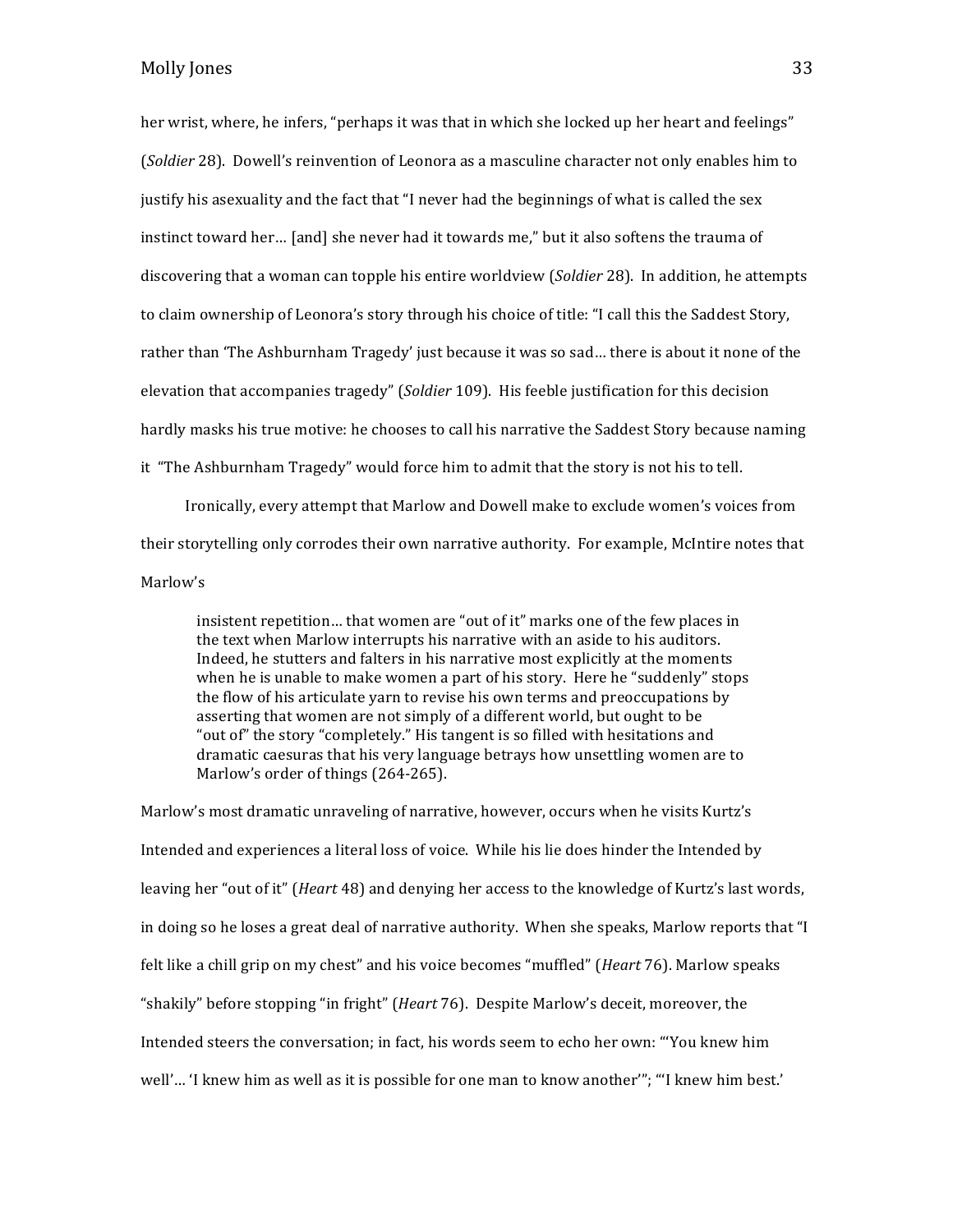'You knew him best'"; "'You know!' 'Yes, I know'"; "'His example....' 'True,' I said, 'his example too. Yes, his example<sup>'"</sup>; "'I knew it—I was sure!' ... She knew. She was sure" (*Heart* 74-77). The Intended, on the other hand, appears to speak "with the accompaniment of all the other sounds full of mystery, desolation, and sorrow I have ever heard," echoed, even, by the sounds of the wilderness (*Heart* 75). Even Marlow's lie to the Intended is an obedient response to her command that he give her Kurtz's final words. She responds to his muffled reply with "the cry of inconceivable triumph and of unspeakable pain" (*Heart* 77). Even though Marlow deceives her, the woman's last words of the novel respond with a declaration of certainty and knowledge: "I knew it—I was sure!" (*Heart 77*). Marlow's narrative, on the other hand, is as "inconclusive" as the frame narrator predicts at the beginning of the tale (*Heart* 7). His story ends in the collapse of language as a carrier of meaning; he cannot even complete the final sentence of his yarn. Not even the "bond of the sea" amends this disconnect; Marlow and his companions sit "apart, indistinct and silent," in motionless isolation as they confront "the heart of an immense darkness" (*Heart* 77).

Dowell also surrenders the lucidity of his narrative in his defiance of Leonora's authorial influence. Despite the factual view of life that Leonora has imparted to Dowell, he stubbornly refuses to shed his former perception of his identity and station. In his attempt to legitimize his prior conception of himself and the "minuet" that he, Florence, and the Ashburnhams stepped, Dowell vacillates between the truth that Leonora has told him and the lies he has told himself, refusing to wholly discard his illusions (*Soldier* 10). The result is a chronologically disordered narrative jumble that often wavers on the edge of a complete breakdown in communication between storyteller and reader. For example, at one point Dowell disrupts his own narrative and admits, "Well, those are my impressions.... What actually happened was this. I pieced it together afterwards" (*Soldier* 76, original ellipses). Despite the fact that Dowell's entire act of writing takes place "afterwards," he regards his delusions as no less valid than "what actually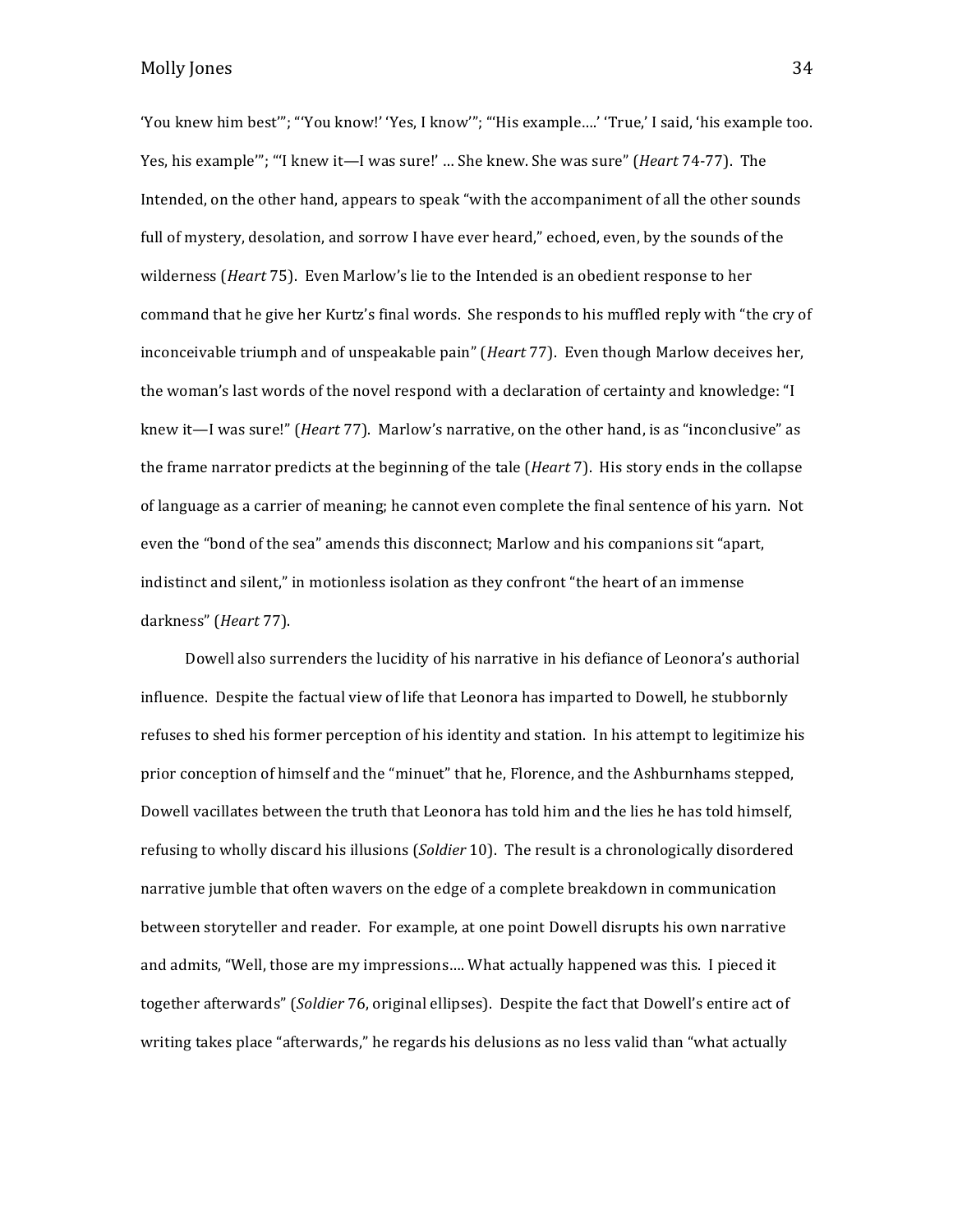happened." Consequently, Dowell's constant shifts between his past and present forms of knowing often damage his credibility as a narrator:

When one discusses an affair... one goes back, one goes forward... I console myself with thinking that this is a real story and that, after all, real stories are probably told best in the way a person telling a story would tell them. They will then seem the most real (*Soldier* 120).

Henstra appropriately inquires, "Why would it be necessary to take pains to make a real story... seem most real?" (184). With this passage Dowell exposes his narrative as instrument of selfdeception even as it serves as a platform for self-creation.

Despite the numerous violations of the reader's trust that Dowell and Marlow commit, however, the two narrators are startlingly persuasive. Even if the reader can recognize Dowell's insistence upon his "too truthful" nature as humorously inaccurate, it is nevertheless difficult not to assume the role of the "sympathetic soul" he imagines (*Soldier* 161, 15). Dowell paints himself a victim of Florence's abuse, for example, and though his behavior indicates that he is a rather oppressive and worthless husband, Florence nevertheless remains a profoundly unlikeable character. Ford criticizes the English for this precise quality of sympathetic readership, arguing that it overrides one's capacity for critical thought: "And that is how it seems to me, the typical Englishman behaves at all plays—or on this spectacle that is life. He thinks so much about how he would have himself behave—or his sister, or the woman he loves—that he loses, once and forever, the critic in the sympathizer" (*Spirit* 343). That Dowell's oftenridiculous performance of identity manages to inspire one's sympathy is a testament to the power of narrative in shaping reality.

What is more, Cole argues that in his failure to achieve intimacy with other men, Marlow emerges from his tale as "a resplendent—if battle-scarred—masculine individual who speaks with a new kind of literary authority" (253). By the end of *Heart of Darkness*, Marlow hardly seems authoritative; his varn ends with a grave act of dishonesty and a faltering breakdown of speech. Nevertheless, despite this collapse and countless other blows to Marlow's credibility, including his abhorrent racism, it is difficult not to trust the frame narrator's description of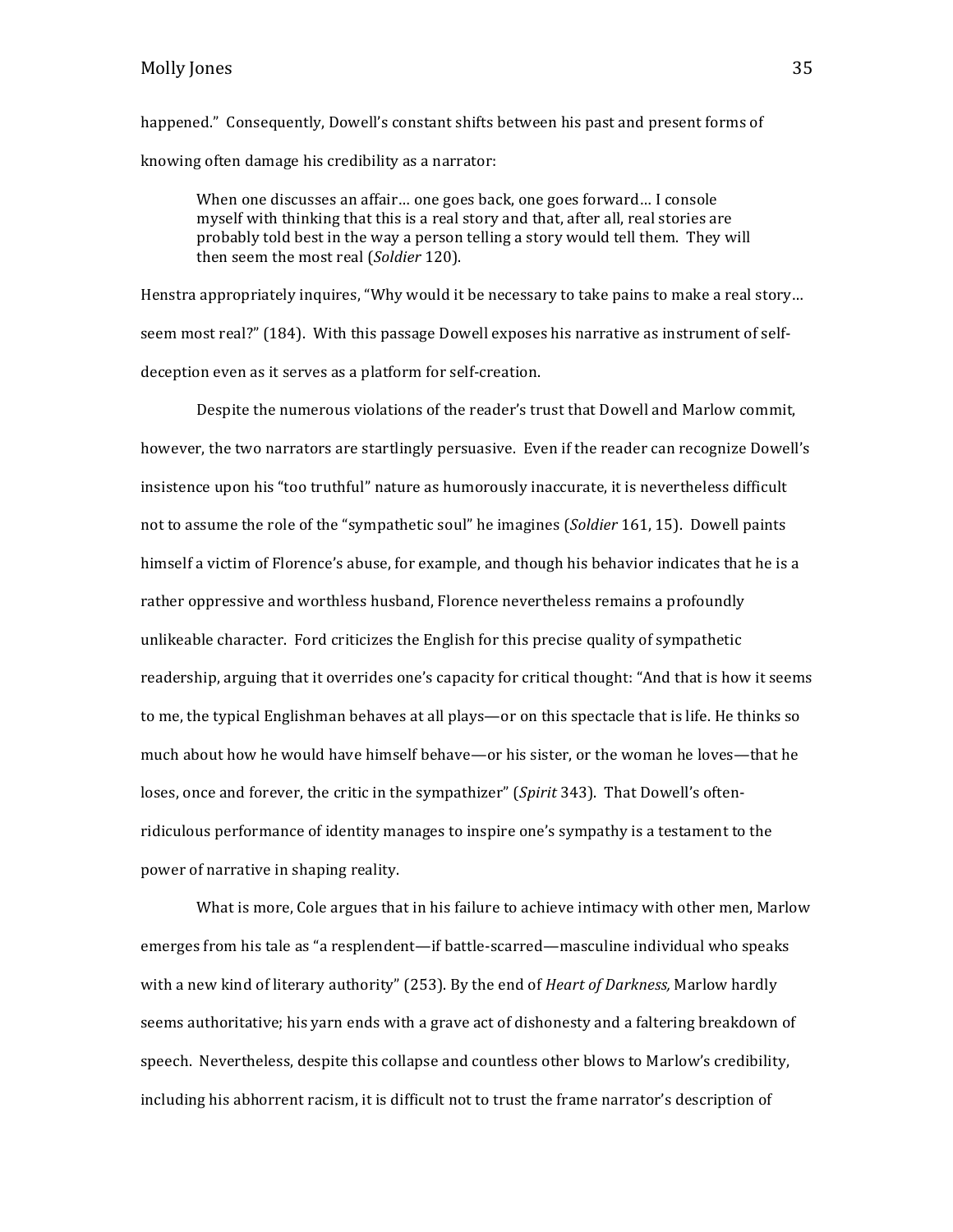Marlow as "not typical," an exceptional, unconventional storyteller who "resembled an idol" (*Heart* 5, 3). Even in the face of clear evidence of Marlow's conventionality and deceit, many readers take his word at face value; many critics, for instance, fail to question the likely fabricated meaning with which Marlow imbues Kurtz's final words.

Thus, the weight of the two authors' indictment of the irresistible power of words to shape political sentiment only gains strength as readers become further removed in history from a culture permeated with imperialist rhetoric. An argument for cultural relativity can be made to explain the racism and sexism of nineteenth century men like Marlow and Dowell; the modern reader, however, is expected to know better than to fully trust a man who cannot recognize Africans as human or one who characterizes romantic relationships as the acquisition of territory. Still, just like Marlow, who similarly believes himself immune to the allure of the lofty imperialist language that seduces his aunt, it is nearly impossible for even the modern reader not to succumb, at least to some extent, to the enchanting magnetism of the narrators' eloquence and the temptation to sympathize with their verbal performances. The degree to which we are seduced by their narratives reveals to us our own guilt; we become equally responsible for the uncritical acceptance of seductive language that allowed the atrocities in the Congo to occur. Somewhat paradoxically, in the idiosyncratic and highly subjective conscience of an individual character, we catch sight of our own delusions, insecurities, and blindness. Ford and Conrad's officially stated artistic goal<sup>8</sup> has been achieved: by "the power of the written word," Ford and Conrad tear down our illusions of superiority to those who tolerated the abuses of the colonial mission, laying bare the reader's culpability as "that glimpse of truth for which you have forgotten to ask" (281).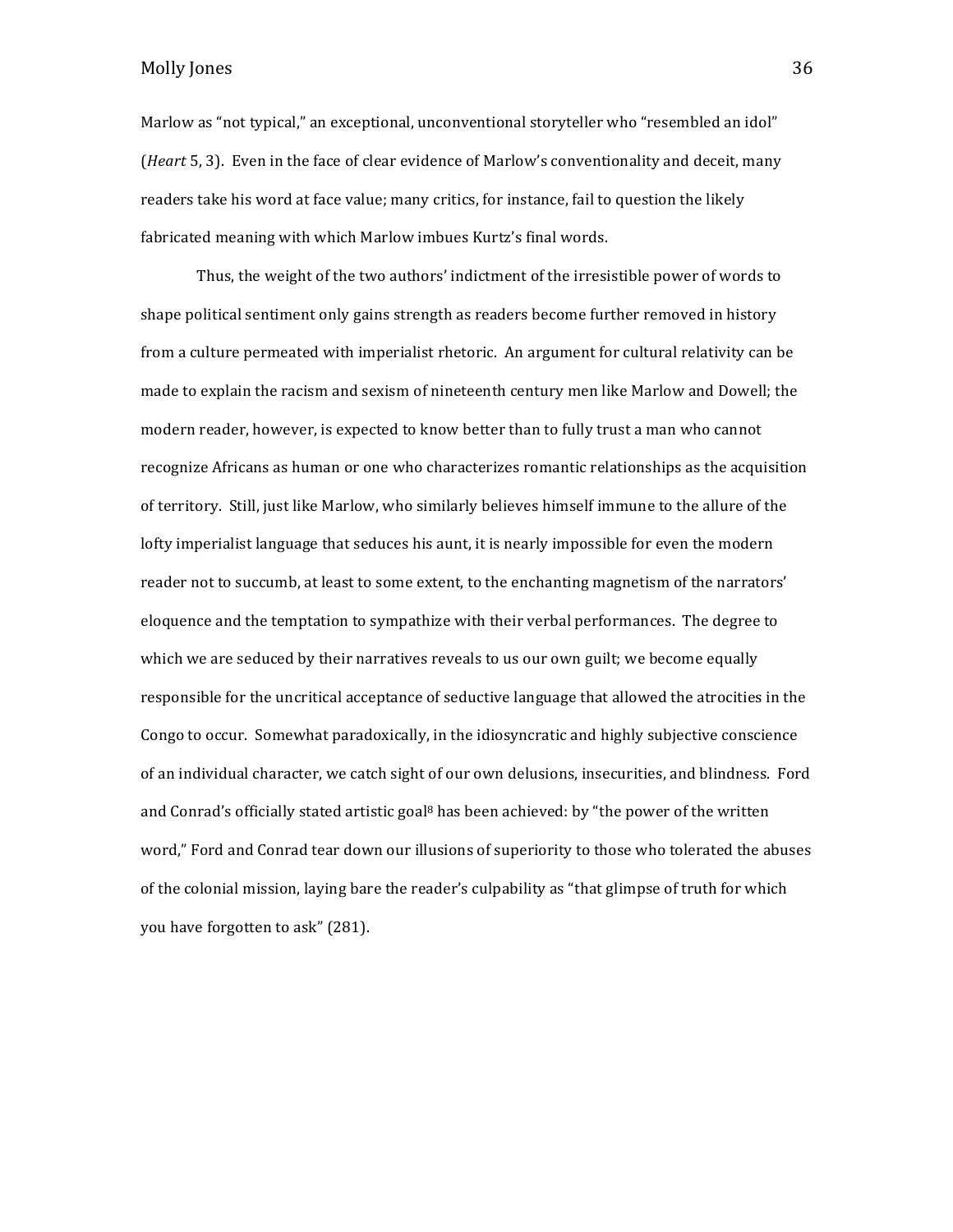# Works Cited

- Brantlinger, Patrick. "Imperialism, Impressionism, and the Politics of Style." 1988. *Heart of Darkness: A Norton Critical Edition*. By Joseph Conrad and Paul B. Armstrong. Fourth ed. New York: W.W. Norton &, 2006. 386-96. Print.
- Cohen, Scott A. "Imperialism Tempered by Expediency: Conrad and *The Outlook*."*Conradiana* 41.1 (2009): 48-66. *Project MUSE*. Web.
- Cole, Sarah. "Conradian Alienation and Imperial Intimacy." *MFS Modern Fiction Studies*44.2 (1998): 251-81. *Project MUSE*. Web. 28 Apr. 2012.
- Conrad, Joseph. "Autocracy and War." *Notes on Life and Letters*. Adelaide: University of Adelaide Library, 1921. 85-108. *EBooks@Adelaide*. University of Adelaide, 7 Feb. 2013. Web. 2 May 2013. <http://ebooks.adelaide.edu.au/c/conrad/joseph/c75nl/index.html>.
- Conrad, Joseph. "Books." *Notes on Life and Letters*. Adelaide: University of Adelaide Library, 1921. 10-16. *EBooks@Adelaide*. University of Adelaide, 7 Feb. 2013. Web. 2 May 2013. <http://ebooks.adelaide.edu.au/c/conrad/joseph/c75nl/index.html>.
- Conrad, Joseph. *Heart of Darkness: A Norton Critical Edition*. Ed. Paul B. Armstrong. Fourth ed. New York: W.W. Norton &, 2006. Print.
- Conrad, Joseph. Letter to *The New York Times Saturday Review.* 2 Aug. 1901. *Heart of Darkness: A Norton Critical Edition*. Fourth ed. New York: W.W. Norton &, 2006. 296-97. Print.
- Conrad, Joseph. "Preface to *The Nigger of the 'Narcissus." Heart of Darkness: A Norton Critical Edition*. Ed. Paul B. Armstrong. Fourth ed. New York: W. W. Norton &, 2006. 279-82. Print.
- Conrad, Joseph. "Tales of the Sea." *Notes on Life and Letters*. Adelaide: University of Adelaide Library, 1921. 56-60. *EBooks@Adelaide*. University of Adelaide, 7 Feb. 2013. Web. 2 May 2013. <http://ebooks.adelaide.edu.au/c/conrad/joseph/c75nl/index.html>.
- Ford, Ford Madox. The English Novel: From the Earliest Days to the Death of Joseph Conrad. Manchester: Carcanet, 1983. Print.
- Ford, Ford Madox. The Good Soldier: A Norton Critical Edition. Ed. Martin Stannard. New York: W.W. Norton &, 1995. Print.
- Ford, Ford Madox. *Joseph Conrad: A Personal Remembrance*. Boston: Little, Brown, and Company, 1925. Print.
- Ford, Ford Madox. "On Impressionism." 1914. *The Good Soldier: A Norton Critical Edition*. Ed. Martin Stannard. New York: W. W. Norton &, 1995. 257-74. Print.
- Ford, Ford Madox. *Portraits from Life: Memories and Criticisms of Henry James, Joseph Conrad,* Thomas Hardy, H.G. Wells, Stephen Crane, D.H. Lawrence, *John Galsworthy, Ivan Turgenev*, W.H. Hudson, Theodore Dreiser, Algernon Charles Swinburne. Boston: Houghton Mifflin, 1937. Print.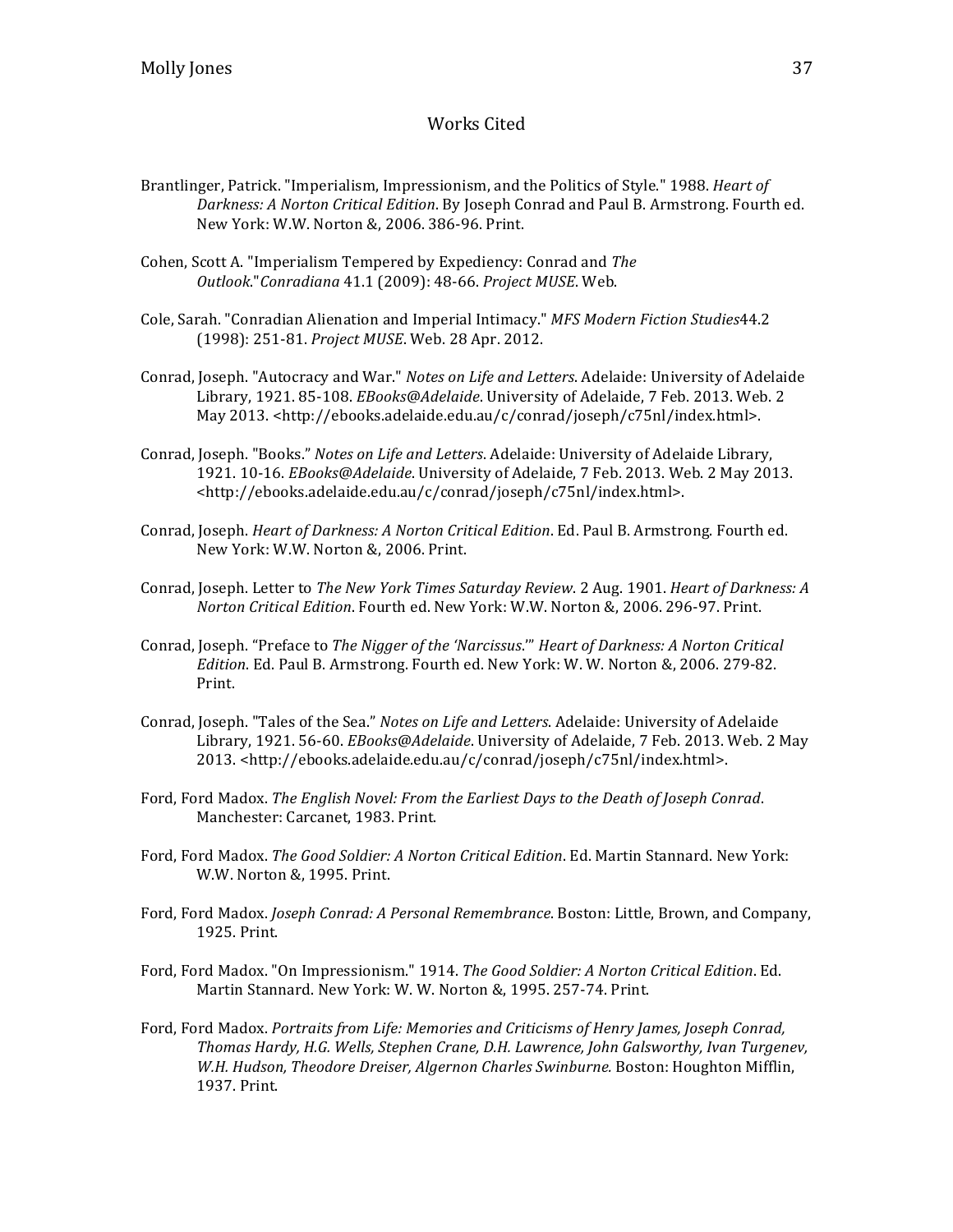- Ford, Ford Madox. *Spirit of the People. England and the English, an Interpretation*. New York: McClure, Phillips &, 1907. 235-354. Print.
- Hawthorn, Jeremy. *The Women of Heart of Darkness*. 1990. *Heart of Darkness: A Norton Critical Edition*. Ed. Paul B. Armstrong. 4th ed. New York: W.W. Norton, 2006. 405-15. Print.
- Henstra, Sarah. "Ford and the Costs of Englishness: 'Good Soldiering' as Performative Practice." *Studies in the Novel Summer 39.2 (2007): 177-95. MLA International Bibliography.* Web. 12 Mar. 2012.
- Hoffman, Karen A. "Am I No Better than a Eunuch?": Narrating Masculinity and Empire in Ford Madox Ford's 'The Good Soldier'" *Journal of Modern Literature* Winter 27.3 (2004): 30-46. *JSTOR*. Web. 12 Mar. 2012.
- Kestner, Joseph A.. Masculinities in British Adventure Fiction, 1880-1915. Farnham: Ashgate Publishing Ltd, 2010. Ebook Library. Web. 03 May. 2013.
- McIntire, Gabrielle. "The Women Do Not Travel: Gender, Difference, and Incommensurability in Conrad's Heart of Darkness." *MFS Modern Fiction Studies*48.2 (2002): 257-84. *Project MUSE*. Web. 28 Apr. 2012.
- Lawtoo, Nidesh. "The Horror of Mimesis: "Enthusiastic Outbreak[s]" in Heart of Darkness." *Conradiana* 42.1-2 (2010): 45-74. *Project MUSE*. Web. 28 Apr. 2012.
- Watt, Ian. "Impressionism and Symbolism in *Heart of Darkness.*" 1979. *Heart of Darkness: A Norton Critical Edition*. Ed. Paul B. Armstrong. By Joseph Conrad. Fourth ed. New York: W. W. Norton &, 2006. 349-362. Print.

Although he does not claim that his art will change the world, in this essay Conrad hints that the best art rests upon the belief that the world could be better. Such a philosophy, of course, requires the artist to possess some conviction of what "good" means. In other words, even if an artist breaks with traditional narrative conventions completely, the artist must still maintain some moral sensibility.

Similarly, Ford playfully expresses his hope that his honest rendering of the details of life will enable readers to discover authentic truths about the human condition:

You have to render with such exactitude that more specialised beings than you, learning from you what are the secret needs of humanity, may judge how many white-tiled bathrooms are, or to what extent parliamentary representation is, necessary for the happiness of men and women (*Remembrance* 223).

<sup>2</sup> "Upon the whole you could not have said that she was not English to look at her—only in her enunciation of the word that meant 'horrible' there was a sincerity that was entirely un-English. Because, of course, no typical Englishwoman of her class would be allowed, or would allow herself, to come into contact with anything that is really 'horrible.' An Englishwoman, after all, must not be moved; if she suffers it she is not English" (*Spirit* 295)

 $1$  In fact, Conrad refutes this interpretation of his technique in his own words. After stating that a novelist should be free from the dogma of literary formulas, Conrad elaborates:

It must not be supposed that I claim for the artist in fiction the freedom of moral Nihilism. I would<br>It quist not he supposed that I claim of which the direction if be the cherefing of an ulian in YiOHe, and hope, it will not be contested, implies all the piety of effort and renunciation.... To be hopeful in an artistic sense it is not necessary to think that the world is good. It is enough to believe that there is no impossibility of its being made so ("Books" 14-15)

<sup>&</sup>lt;sup>3</sup> Conrad explains that "[Marryat's] novels are not the outcome of his art, but of his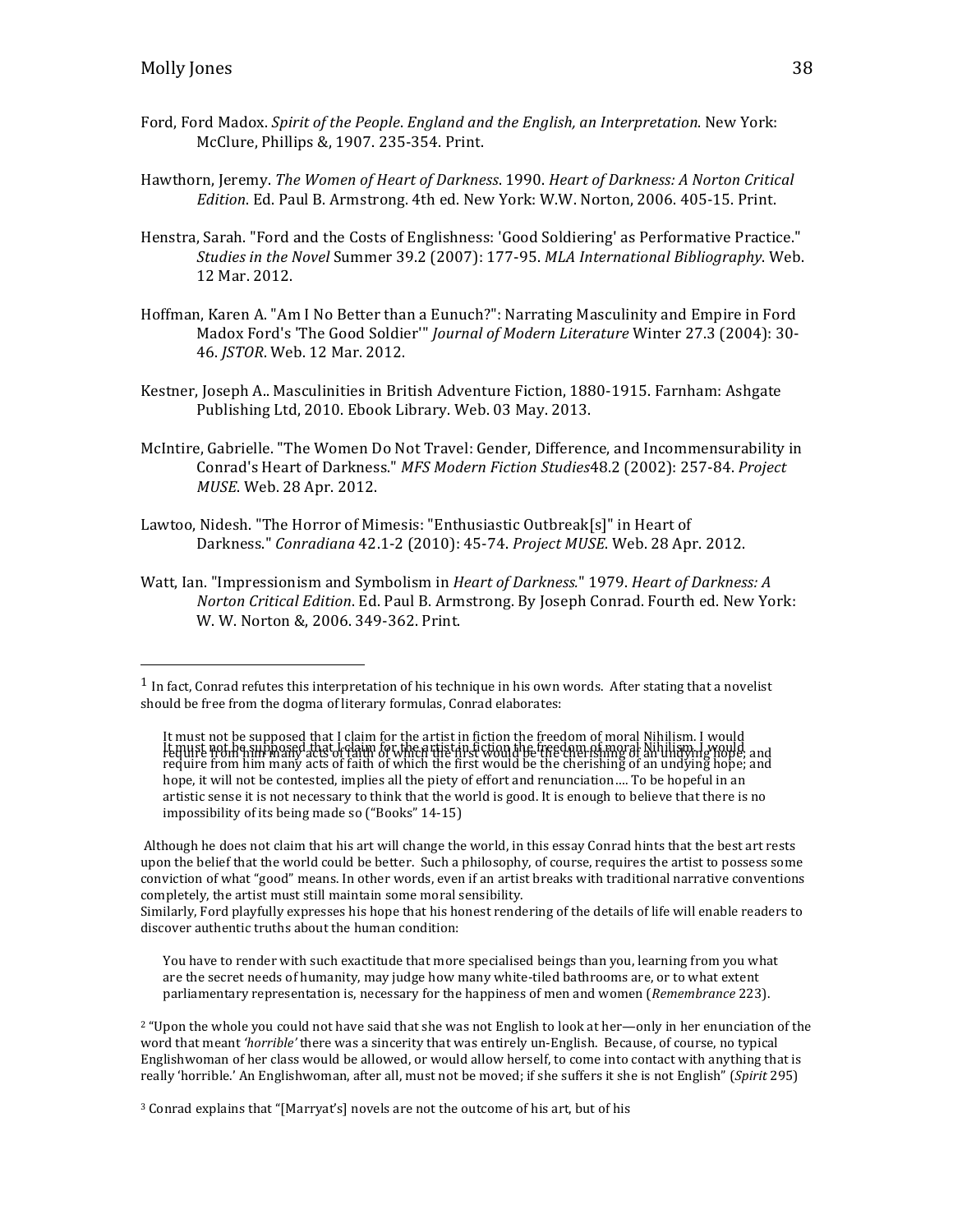character, like the deeds that make up his record of naval service" ("Tales of the Sea" 56). In Marryat's work Conrad identifies key attributes of popular fiction: "His morality is honorable and conventional.... His adventures are enthralling; the rapidity of his action fascinates, his method is crude, his sentimentality... is often factitious" ("Tales of the Sea"  $57-58$ ).

<u> 1989 - Andrea San Andrea San Andrea San Andrea San Andrea San Andrea San Andrea San Andrea San Andrea San An</u>

<sup>4</sup> Conrad wrote his letter to *The New York Times "Saturday Review"* in response to their review of *The Inheritors*, an allegorical novel he and Ford wrote collaboratively that satirizes the exploits of King Leopold II in the Congo Free State. Thus, although it would be easy to interpret this artistic statement as a declaration of total moral relativity, Conrad made this statement in defense of a notably anti-imperialist work.

<sup>5</sup> In his nonfiction work, Ford presents the "relations between the sexes" as the individual manifestation of English national behavior. Whereas the English people's implicit consent to Leopold II's transgressions in the Congo epitomizes the public display of callousness that their verbal restraint engenders, relations between men and women model this cruelty at an individual level. Recounting an incident nearly identical to Nancy and Edward's relationship, Ford recalls the parting between a married man of his acquaintance and the man's young lover after discreet arrangements are made to send her overseas to avoid scandal (*Spirit* 338-339). He describes the couple's final interaction, shortly followed by the girl's death, as tragically devoid of connection:

What was most impressive in the otherwise commonplace affair, was the silence of the parting... it seems to me that at the moment of separation a word or two might have saved the girl's life and the man's misery without infringing upon eternal verities.... But a silence so utter: a so demonstrative lack of tenderness, seems to me to be a manifestation of a national characteristic that is almost appalling" (Spirit 339).

Ford also hints at the political nature of gender in Conrad's work, noting that the more his stories included women, the more political they became:

But, even as he left the hated sea further and further behind him, women and non-seafarers came more and more into his books—and political intrigues and the careers of republics entered more and more largely.... And, as he went onward, women became of more and more importance in his political romances—and it was more and more the political romance that occupied his mind (*Portraits* 64-65).

 $6$  Marlow's outright condemnations of Kurtz's abuse of this instrument of power are not entirely credible given Marlow's participation in Kurtz's self-mythologizing; as Cole summarizes, "Despite Marlow's tendency to maintain an ironic distance from Kurtz's behavior in Africa, that distance is repeatedly eclipsed by Marlow's insistence on the power and permanence of their bond" (259). Aside from his lie to the Intended, in which Marlow conceals from her what he believes to be Kurtz's final judgment upon his soul, Marlow also buries the sinister intentions masked by Kurtz's rhetoric when he meets with a representative of the Company and "offered him the report on the 'Suppression of Savage Customs' with the postscriptum torn off" (*Heart* 71). Indeed, Marlow's criticisms of the imperialism he witnesses in the Congo often center on the inefficiency and waste of their methods rather than the idea of imperialism itself, for, as Marlow argues, unlike the conquerors of the past, "What saves us is efficiency—the devotion to efficiency" (*Heart* 6).

 $^7$  Although Dowell justifies his need to control Florence's thoughts and emotions under the guise of protecting Florence's heart, in *Spirit of the People* Ford describes this same behavior as characteristically English conduct. Excluding any emotionally-stirring topics from conversation is part of the English "good form" to which Dowell conforms: 

Nowadays I know very well what "things" are; they include, in fact, religious topics, questions of the relations of the sexes; the conditions of poverty-stricken districts—every subject from which one can digress into anything moving. That, in fact, is the crux, the Rubicon that one must never cross. And that is what makes the English conversation so profoundly, so portentously, troublesome to maintain. It is a question of a very fine game, the rules of which you must observe.... The ramifications of this characteristic are so infinite that it would be hopeless to attempt to exhaust them. And the looking out for them leads one into situations of the most bizarre (*Spirit* 336).

On the previous page, Ford explains that the reason to avoid "anything moving" in conversation is that to experience a depth of feeling would threaten the illusion of pleasantness: